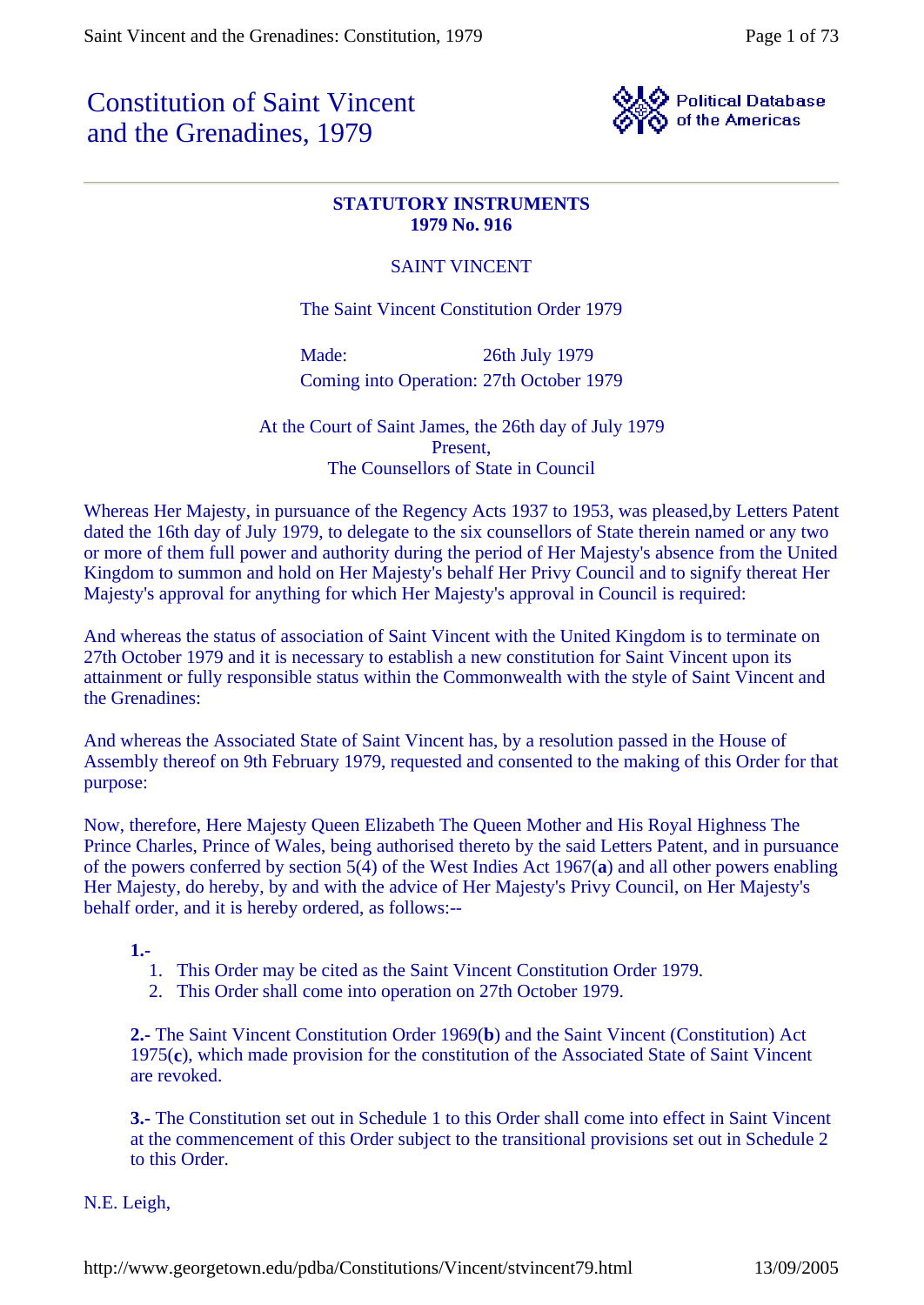Clerk of the Privy Council.

### SCHEDULE 1 TO THE ORDER

#### **THE CONSTITUTION OF SAINT VINCENT AND THE GRENADINES**

#### Arrangement of Sections

# **CHAPTER I**

# **Protection of Fundamental Rights and Freedoms**

#### *Section*

- 1. Fundamental rights and freedoms.
- 2. Protection of right to life.
- 3. Protection of right to personal liberty.
- 4. Protection from slavery and forced labor.
- 5. Protection from inhuman treatment.
- 6. Protection from deprivation of property.
- 7. Protection from arbitrary search or entry.
- 8. Provisions to secure protection of law
- 9. Protection of freedom of conscience.
- 10. Protection of freedom of expression.
- 11. Protection of freedom of assembly and association.
- 12. Protection of freedom of movement.
- 13. Protection from discrimination on the grounds of race, etc.
- 14. Derogations from s. 3 or s. 13 under emergency powers.
- 15. Protection of persons detained under emergency laws.
- 16. Enforcement of protective provisions.
- 17. Declaration of emergency.
- 18. Interpretation and savings.

### **CHAPTER II The Governor-General**

- 19. Establishment of office.
- 20. Acting Governor-General.
- 21. Oaths.
- 22. Deputy to Governor-General.

# **CHAPTER III Parliament**

#### **Part 1 Composition of Parliament**

- 23. Establishment.
- 24. Composition of House of Assembly.
- 25. Qualifications for Representatives and Senators.
- 26. Disqualifications for Representatives and Senators.
- 27. Election of Representatives.
- 28. Appointment of Senator.
- 29. Tenure of office of Representative and Senator.
- 30. Speaker.
- 31. Deputy Speaker.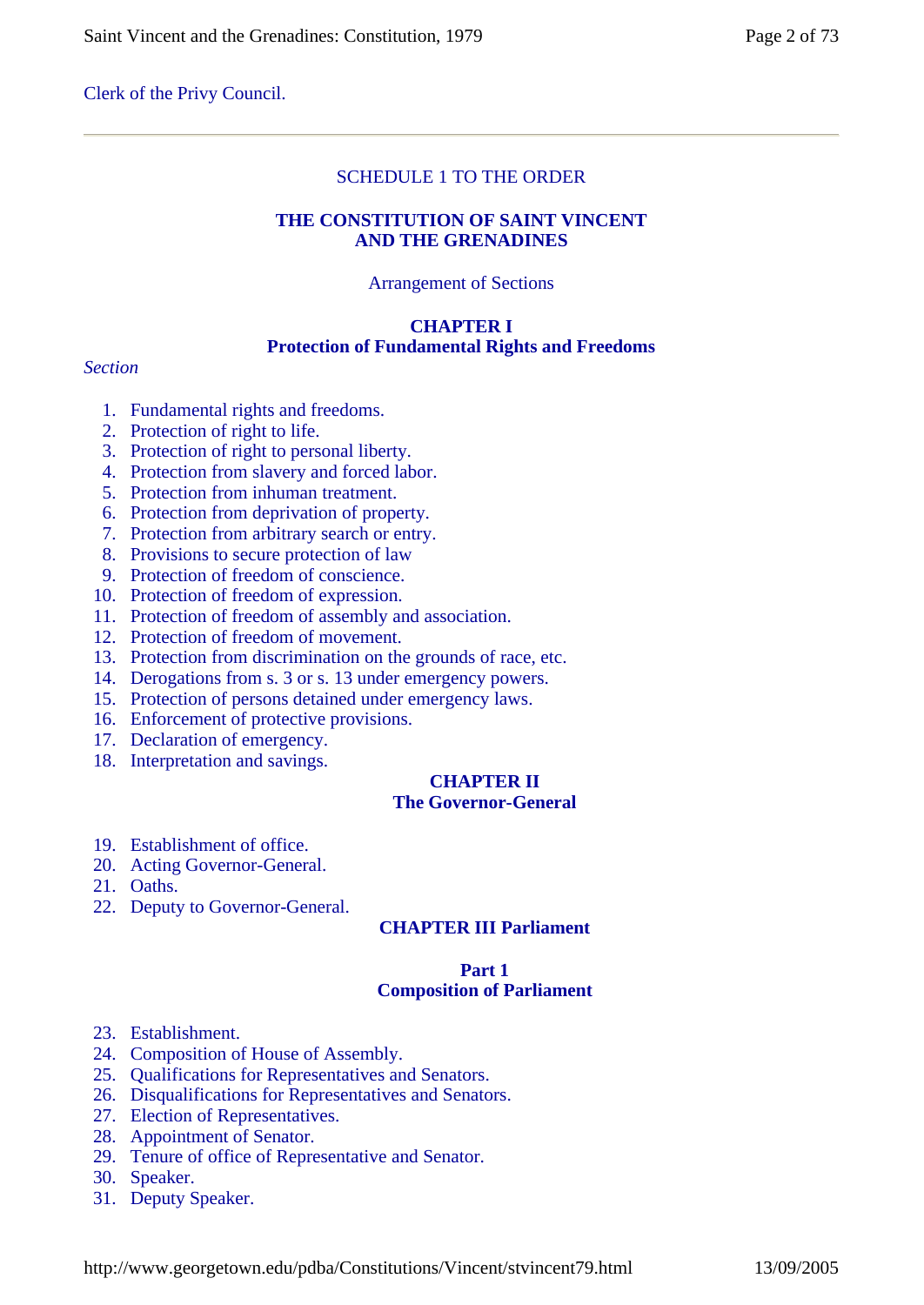- 32. Constituency Boundaries Commission.
- 33. Constituencies.
- 34. Supervisor of Elections.
- 35. Clerk of House and his staff.
- 36. Determination of questions of membership.

#### **Part 2 Legislation and procedure of Parliament**

- 37. Power to make laws.
- 38. Alteration of Constitution and Supreme Court Order.
- 39. Oath by members.
- 40. Presiding.
- 41. Voting.
- 42. Penalty for sitting if unqualified.
- 43. Mode of exercise of legislative power.
- 44. Restrictions with regard to certain financial measures.
- 45. Regulation of procedure in House.
- 46. Freedom of speech.

## **Part 3**

#### **Summoning, prorogation and dissolution**

- 47. Sessions.
- 48. Prorogation and dissolution.
- 49. Election to House of Assembly.

# **CHAPTER IV**

#### **The Executive**

- 50. Executive authority.
- 51. Minister of the Government.
- 52. Cabinet of Minister.
- 53. Allocation of portfolios to Ministers.
- 54. Performance of functions of Prime Minister during absence or illness.
- 55. Exercise of Governor-General's functions.
- 56. Governor-General to be informed concerning matters of government.
- 57. Parliamentary Secretaries.
- 58. Oaths to be taken by Ministers, etc.
- 59. Leader of the Opposition.
- 60. Permanent secretaries.
- 61. Secretary to the Cabinet.
- 62. Constitution of offices, etc.
- 63. Attorney-General.
- 64. Control of public prosecutions.
- 65. Prerogative of mercy.
- 66. Advisory Committee on Prerogative of Mercy.
- 67. Functions of Advisory Committee.

#### **CHAPTER V Finance**

- 68. Consolidated Fund.
- 69. Withdrawals from Consolidated Fund or other public funds.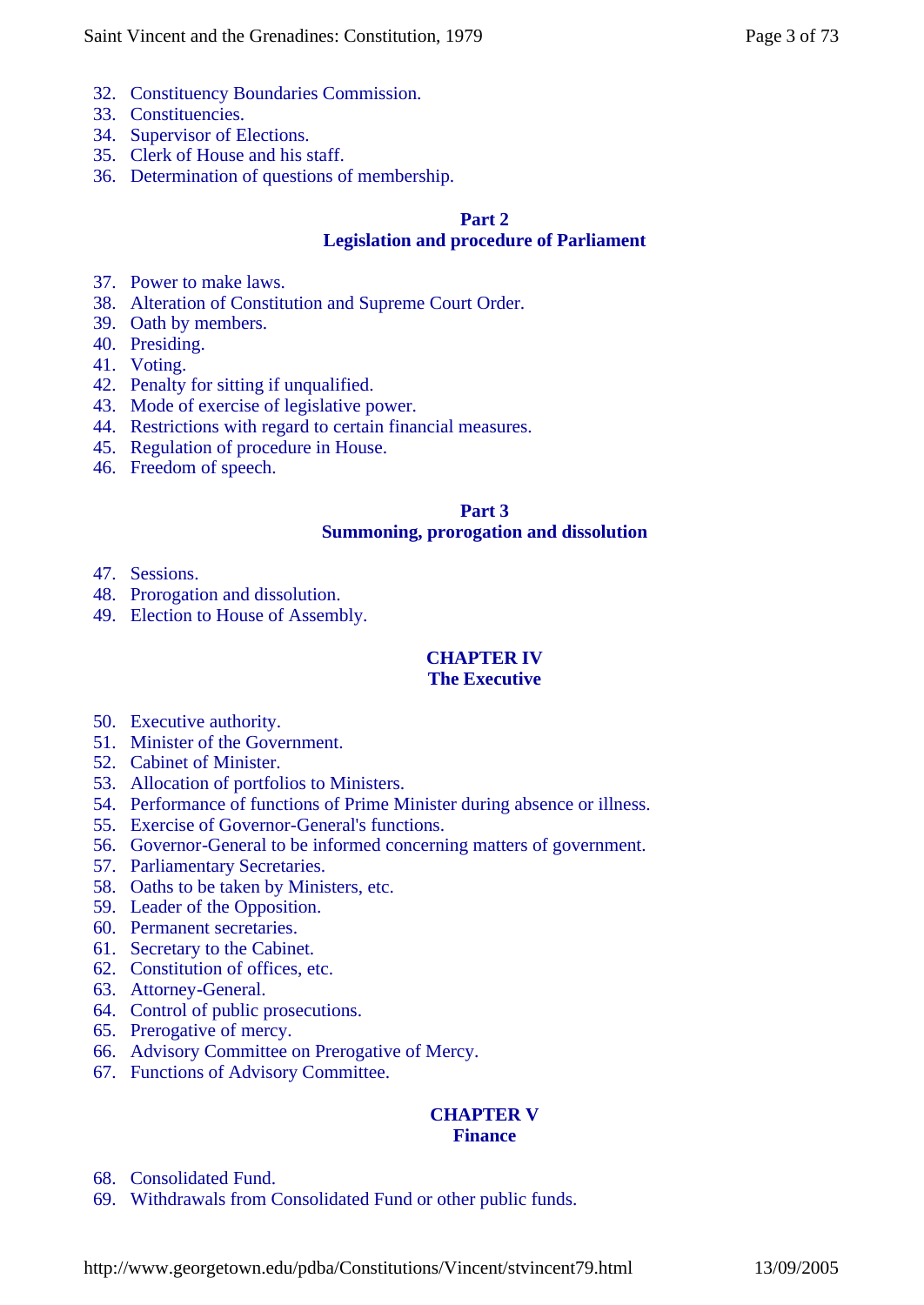- 70. Authorization of expenditure for, Consolidated Fund by appropriation law.
- 71. Authorization of expenditure in advance of appropriation.
- 72. Contingencies Fund.
- 73. Remuneration of certain officers.
- 74. Public debt.
- 75. Audit of public accounts, etc.
- 76. Public Accounts Committee.

#### **CHAPTER VI The Public Service**

### **Part 1 The Public Service Commission**

- 77. Public Service Commission.
- 78. Appointment, etc, of public officers.

#### **Part 2**

#### **Appointments, etc., to particular offices.**

- 79. Appointment, etc., of permanent secretaries and certain other officers.
- 80. Attorney-General when a public officer.
- 81. Director of Public Prosecutions.
- 82. Director of Audit.
- 83. Appointment, etc.,of magistrates, registrars and legal officers.

# **Part 3**

# **The Police**

- 84. Police Service Commission.
- 85. Police Force.

#### **Part 4 The Public Service Board of Appeal**

- 86. Public Service Board of Appeal.
- 87. Appeals in discipline cases.

# **Part 5**

# **Pensions**

- 88. Pensions laws and protection of pension right.
- 89. Power to withhold pensions, etc.

#### **CHAPTER VII Citizenship**

- 90. Persons who become citizen on 27th October 1979.
- 91. Persons born in Saint Vincent on or after 27th October 1979.
- 92. Persons born outside Saint Vincent on or after 27th October 1979.
- 93. Registration.
- 94. Acquisition, deprivation and renunciation, Interpretation.
- 95. Interpretation.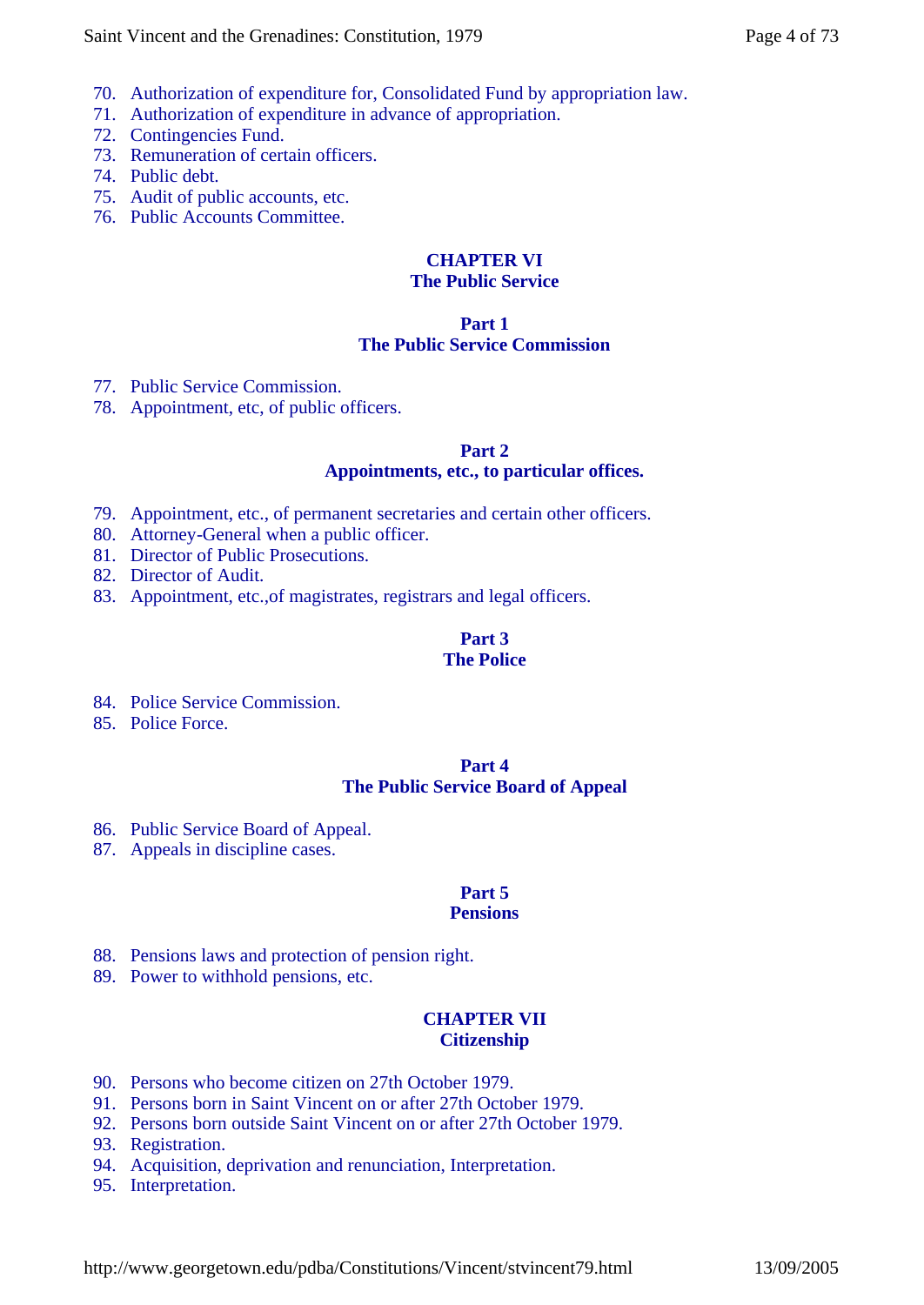#### **CHAPTER VIII Judicial Provisions**

- 96. Original jurisdiction of High Court in constitutional questions.
- 97. Reference of constitutional questions to High Court.
- 98. Appeals to Court of Appeal.
- 99. Appeals to Her Majesty in Council.
- 100. Interpretation.

#### **CHAPTER IX Miscellaneous**

- 101. Supreme law.
- 102. Functions of Governor-General.
- 103. Resignations.
- 104. Re-appointment and concurrent appointments.
- 105. Interpretation.

#### **THE SCHEDULE**

#### **ALTERATION OF CONSTITUTION AND SUPREME COURT ORDER**

#### **Part 1**

*Provisions of Constitution referred to in section 38(3)*

#### **Part 2**

*Provisions of Supreme Court Order referred to in section 38(3)*

WHEREAS the Peoples of the Island of Saint Vincent, who are known as Vincentians-

- a. have affirmed that the Nation is founded on the belief in the supremacy of God and the freedom and dignity of man;
- b. desire that their society be so ordered as to express their recognition of the principles of democracy, free institutions, social justice and equality before the law;
- c. realize that the maintenance of human dignity presupposes safeguarding the rights of privacy of family life, of property and the fostering of the pursuit of just economic rewards for labor;
- d. desire that their Constitution should enshrine the above mentioned freedoms, principles and ideals;

AND WHEREAS Saint Vincent (which comprises the inhabited islands of Saint Vincent, Bequia, Union Island, Canouan, Mustique, Mayreau, Petite Saint Vincent, Prune Islands and all other inhabited or uninhabited islands, islets, cays or lands lying between latitudes 12 31'50''N and 13 23'30''N and longitudes 61 07'30''W and 61 28'00''W) is henceforth to be styled Saint Vincent and the Grenadines:-

## **CHAPTER 1**

### **PROTECTION OF FUNDAMENTAL RIGHTS AND FREEDOMS**

#### **Fundamental rights and freedoms**

**1.** Where every person in Saint Vincent is entitled to the fundamental rights and freedoms, that is to say, the right, whatever his race, place of origin, political opinions, color, creed or sex, but subject to respect for the rights and freedoms of others and for the public interest, to each and all of the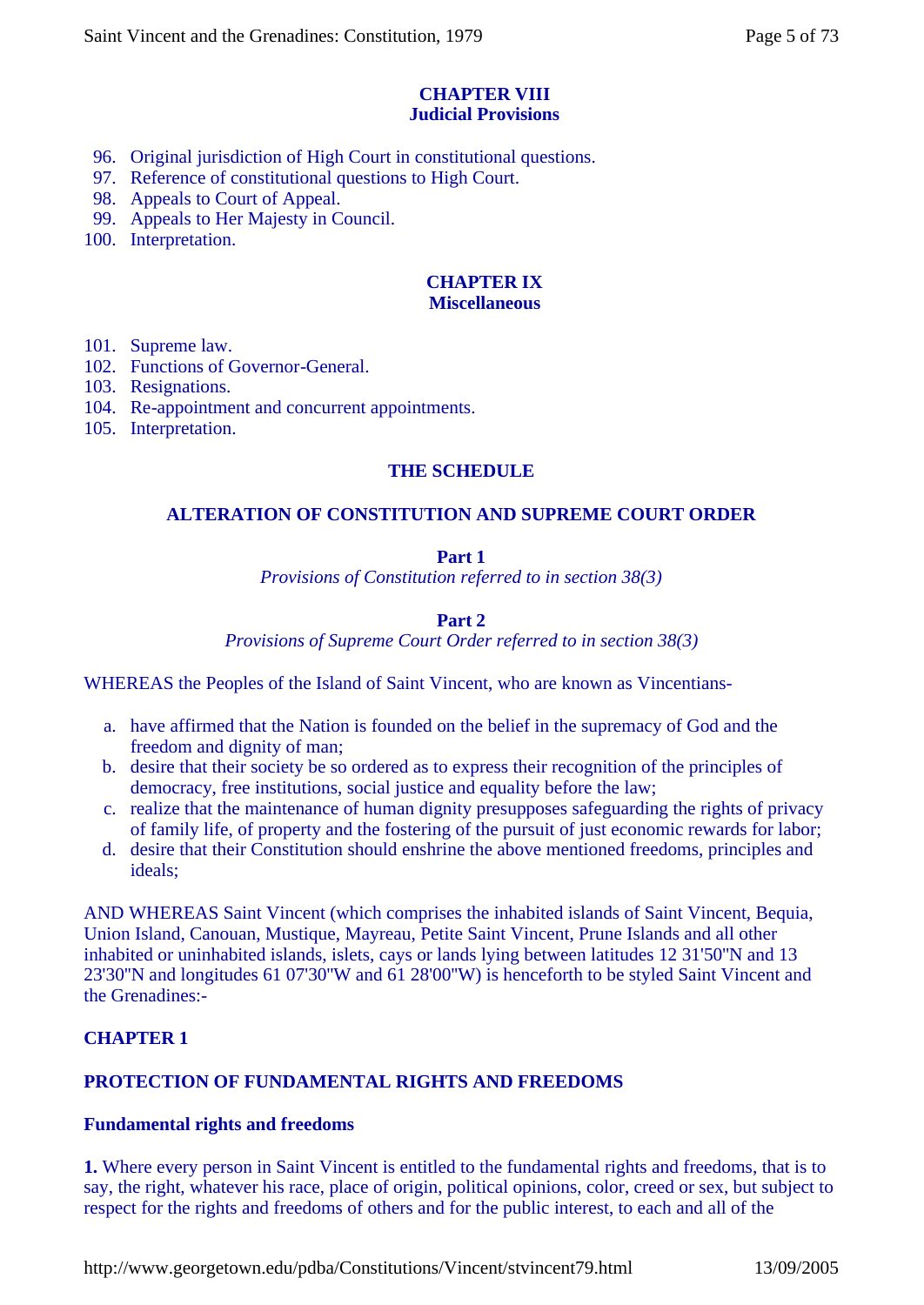following, namely-

a. life, liberty, security of the person and the protection of the law;

b. freedom of conscience, of expressions and of assembly and association: and

c. protection for the privacy of his home and other property and from deprivation of property without compensation,

the provisions of this Chapter shall have effect for the purpose of affording protection to those rights and freedoms subject to such limitations of that protection as are contained in those provisions, being limitations designed to ensure that the enjoyment of the said rights and freedoms by any person does not prejudice the rights and freedoms of other or the public interest.

### **Protection of right to life.**

**2.** (1) No person shall be deprived of his life intentionally save in execution of the sentence of a court in respect of a criminal offence under any law of which he has been convicted.

(2) A person shall not be regarded as having been deprived of his life in contravention of this section if he dies as the result of the use, to such extent and in such circumstances as are permitted by law, of such force as is reasonably justifiable-

a. for the defence of any person from violence or for the defence of property;

b. in order to effect a lawful arrest or to prevent the escape of a person lawfully detained;

c. for the purpose of suppressing a riot, insurrection or mutiny; or

d. in order to prevent the commission by that person of a criminal offence,

or if he dies as the result of a lawful act of war.

## **Protection of right to personal liberty.**

**3.** (1) No person shall be deprived of his personal liberty save as may be authorized by law in any of the following cases, that is to say:-

a. in execution of the sentence or order of a court, whether established for Saint Vincent or some other country, in respect of a criminal offence of which he has been convicted;

b. in execution of the order of the High Court or the Court of Appeal punishing him for contempt of that court or of another court or tribunal;

c. in execution of the order of a court made to secure the fulfillment of any obligation imposed on him by law,

d. for the purpose of bringing him before a court in execution of the order of a court;

e. upon reasonable suspicion of his having committed, or being about to commit, a criminal offence under any law.

f. under the order of a court or with the consent of his parent or guardian, for his education or welfare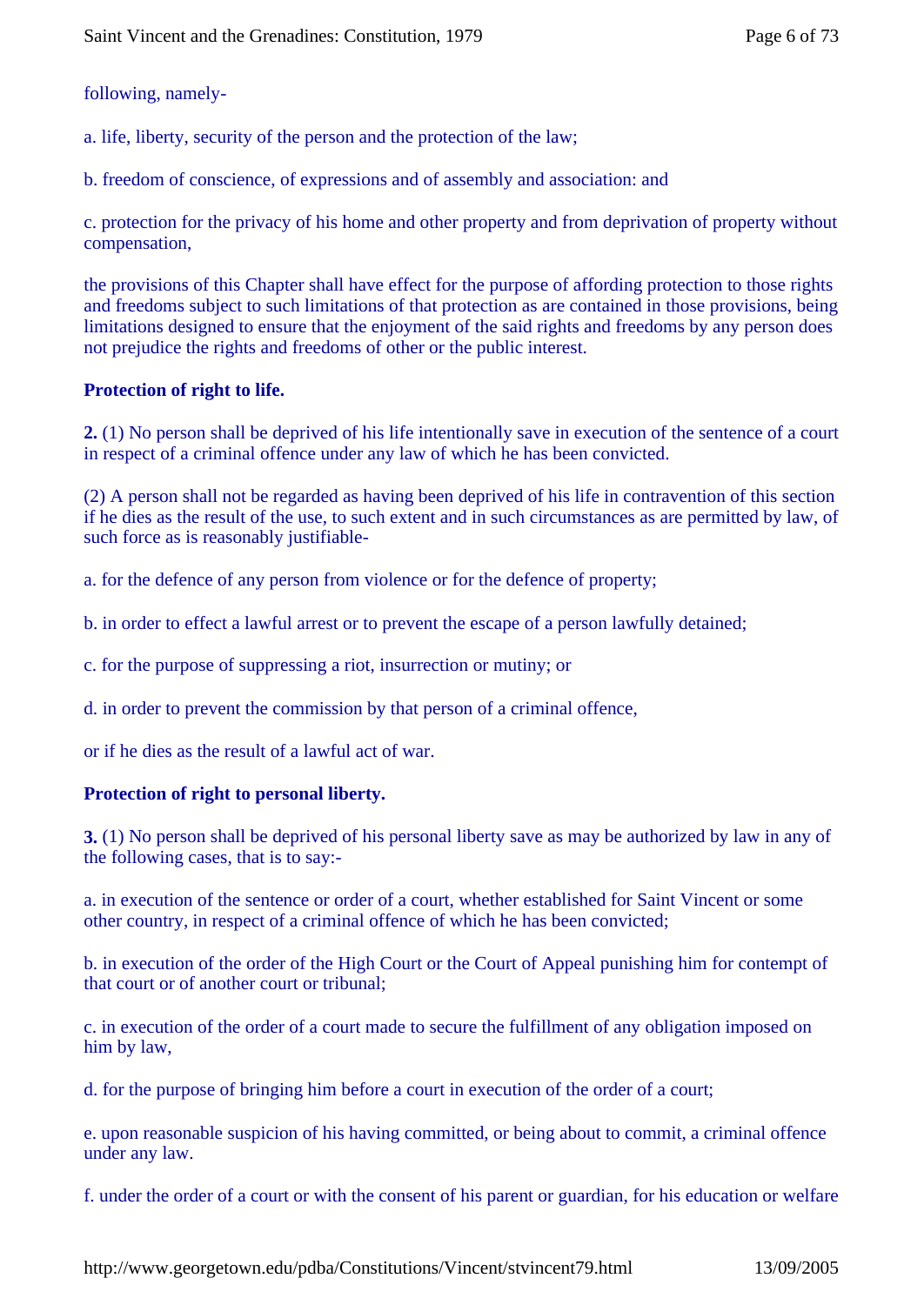during any period ending not later than the date when he attains the age of eighteen years;

g. for the purpose of preventing the spread of an infectious or contagious disease;

h. in the case of a person who is, or is reasonably suspected to be of unsound mind, addicted to drugs or alcohol, or vagrant, for the purpose of his care or treatment of the protection of the community;

i. for the purpose of preventing the unlawful entry of that person into Saint Vincent, or for the purpose of effecting the expulsion, extradition or other lawful removal of that person from Saint Vincent or for the purpose of restricting that person while he is being conveyed through Saint Vincent in the course of his extradition or removal as a convicted prisoner from one country to another; or

j. to such extent as may be necessary in the execution of a lawful order requiring that person to remain within a specified area within Saint Vincent, or prohibiting him from being within such an area, or to such extent as may be reasonably justifiable for the taking of proceedings against that person with a view to the making of any such order or relating to such an order after it has been made, or to such extent as may be reasonably justifiable for restraining that person during any visit that he is permitted to make to any part of Saint Vincent in which, in consequence of any such order, his presence would otherwise be unlawful.

(2) Any person who is arrested or detained shall with reasonable promptitude and in any case no later than twenty-four hours after such arrest or detention be informed in a language that he understands of the reasons for his arrest of detention and be afforded reasonable facilities for private communication and consultation with a legal practitioner of his own choice and, in the case of a minor, with his parents or guardian.

(3) Any person who is arrested or detained-

a. for the purpose of bringing him before a court in execution of the order of a court; or

b. upon reasonable suspicion of his having committed, or being about to commit, a criminal offence under any law.

and who is not released, shall be brought without undue delay before a court.

(4) Where any person is brought before a court in execution of the order of a court in any proceedings or upon suspicion of his having committed or being about to commit an offence, he shall not be thereafter further held in custody in connection with those proceedings or that offence save upon the order of a court.

(5) If any person arrested or detained as mentioned in subsection (3)b. of this section is not tried within a reasonable time, without prejudice to any further proceedings that may be brought against him, he shall be released either unconditionally or upon reasonable conditions, including in particular such conditions as are reasonably necessary to ensure that he appears at a later date for trial or for proceedings preliminary to trial.

(6) Any person who is unlawfully arrested or detained by any other person shall be entitled to compensation therefore from that other person or from any other person or authority on whose behalf that other person was acting;

Provided that a judge, a magistrate or a justice of the peace or an officer of a court or a police officer acting in pursuance of the order of a judge, a magistrate or a justice of the peace shall not be under any personal liability to pay compensation under this subsection in consequence of any act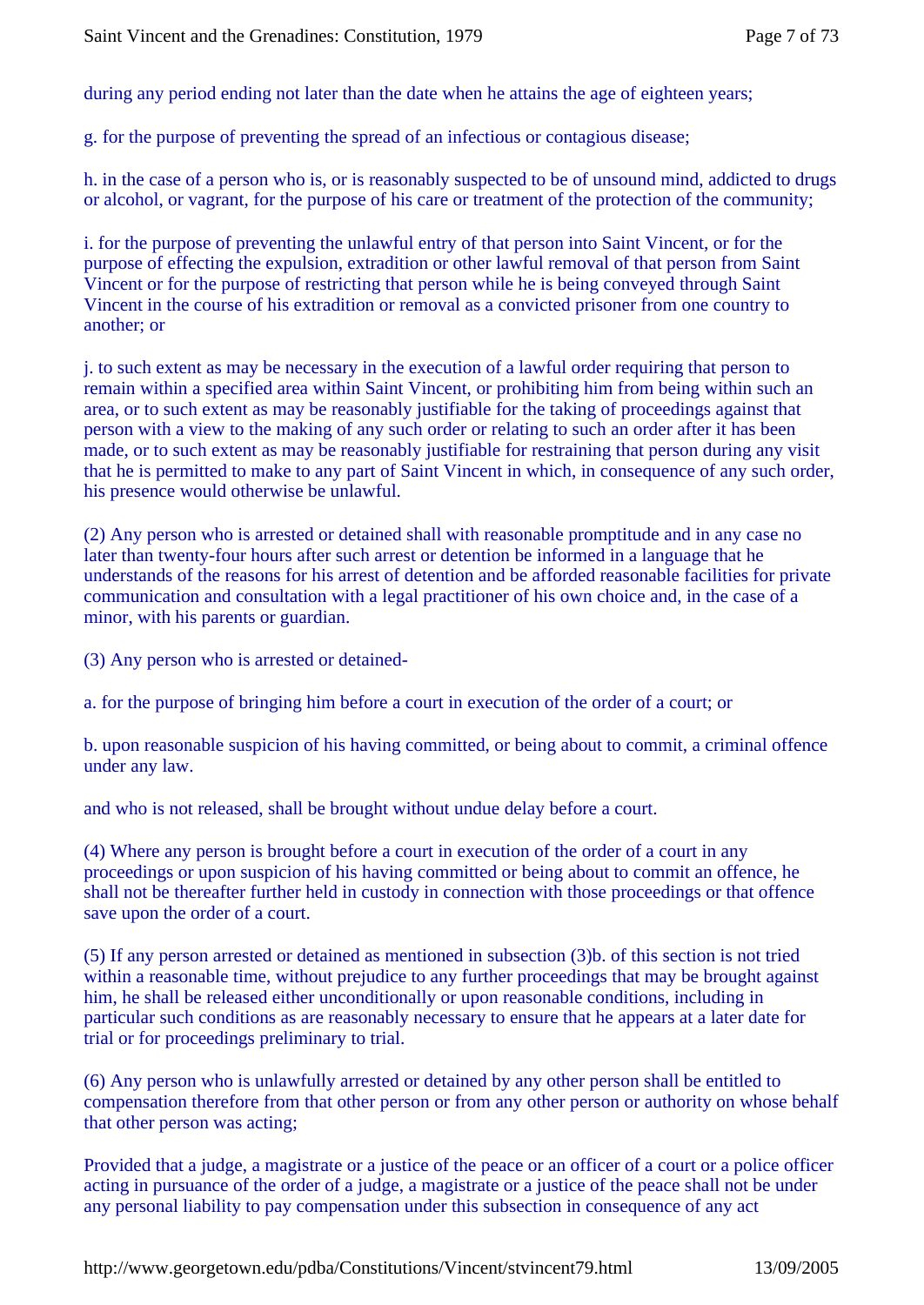performed by him in good faith in the discharge of the functions of his office and any liability to pay any such compensation in consequence of any such act shall be a liability of the Crown.

(7) For the purposes of subsection (1)(a) of this section a person charged before a court with a criminal offence in respect of whom a special verdict has been returned that he was guilty of the act or omission charged but was insane when he did the act or made the omission or that he is not guilty by reason of insanity shall be regarded as a person who has been convicted of a criminal offence and the detention of that person in consequence of such a verdict shall be regarded as detention in execution of the order of a court.

#### **Protection from slavery and forced labor.**

**4.** (1) No person shall be held in slavery or servitude.

(2) No person shall be required to perform forced labor.

(3) For the purposes of this section, the expression "forced labor" does not include\_

a. any labor required in consequence of the sentence or order or a court;

b. labor required of any person while he is lawfully detained that, though not required in consequence of the sentence or order of a court, is reasonably necessary in the interests of hygiene or for the maintenance of the place at which he is detained;

c. any labor required of a member of a disciplined force in pursuance of his duties as such or, in the case of a person who has conscientious objections to service as a member of a naval, military or air force, any labor that person is required by law to perform in place of such service;

d. any labor required during any period of public emergency or in the event of any other emergency or calamity that threatens the life and well-being of the community, to the extent that the requiring of such labor is reasonably justifiable in the circumstances of any situation arising or existing during that period or as a result of that other emergency or calamity, for the purpose of dealing with that situation.

#### **Protection from inhuman treatment**

**5.** No person shall be subjected to torture or to inhuman or degrading punishment or other treatment.

#### **Protection from deprivation or property**

**6.** (1) No property of any description shall be compulsorily taken possession of, and no interest in or right over property of any description shall be compulsorily acquired, except for a public purpose and except where provision is made by a law applicable to that taking of possession or acquisition for the payment, within a reasonable time, of adequate compensation.

(2) Every person having an interest in or right over property that is compulsorily taken possession of or whose interest in or right over any property is compulsorily acquired shall have a right of direct access to the High Court for-

a. determining the nature and extent of that interest or right;

b. determining whether that taking of possession or acquisition was duly carried out in accordance with a law authorizing the taking of possession or acquisition;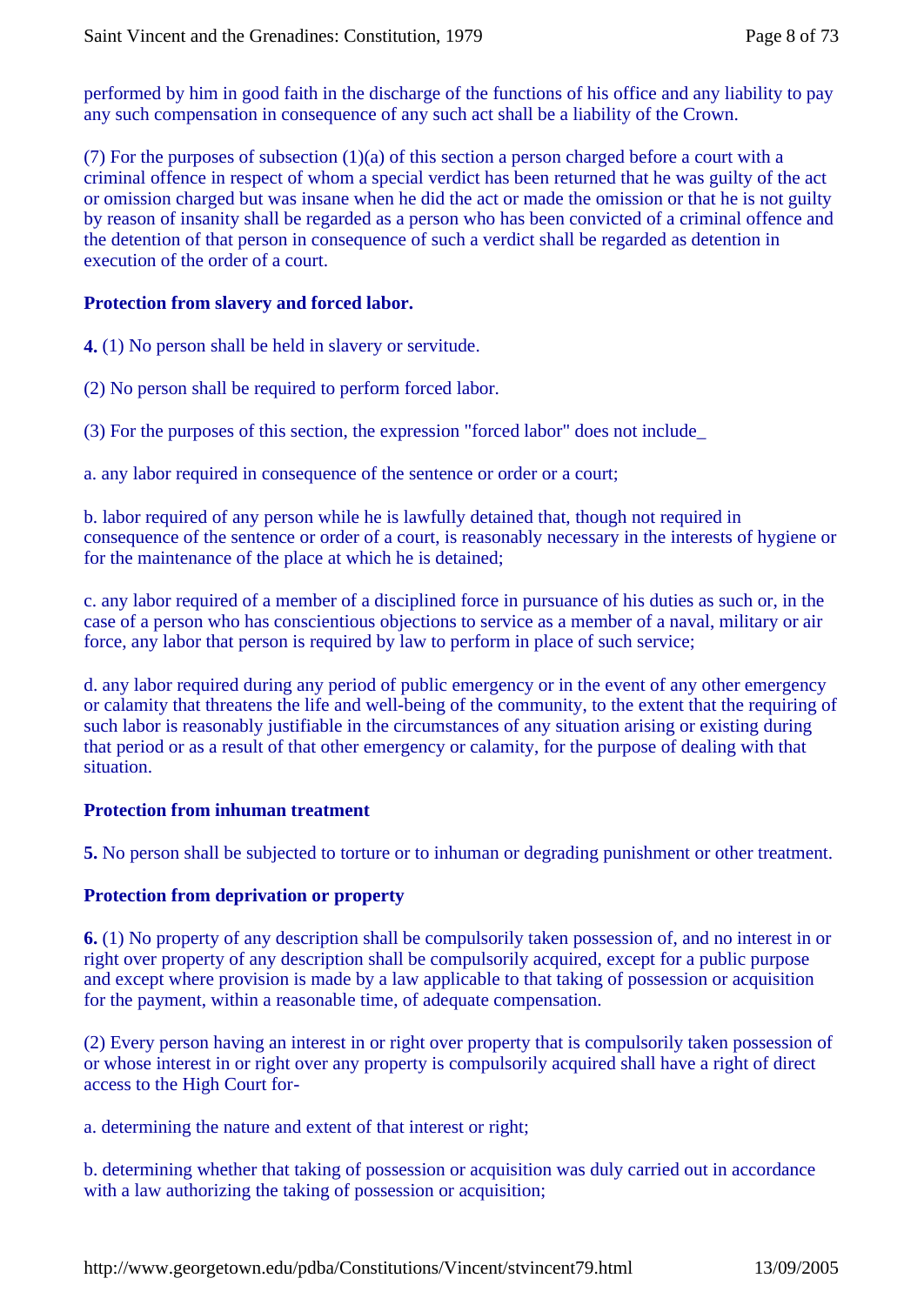c. determining what compensation he is entitled to under the law applicable to that taking of possession or acquisition;

d. obtaining that compensation:

Provided that if Parliament so provides in relation to any matter referred to in paragraph (a) or (c) of this subsection the right of access shall be by way of appeal (exercisable as of right at the instance of the person having the interest in or right over the property) from a tribunal or authority, other than the High Court, having jurisdiction under any law to determine that matter.

(3) The Chief Justice may make rules with respect to the practice and procedure of the High Court or, subject to such provision as may have been made in that behalf by Parliament, with respect to the practice and procedure of any other tribunal or authority in relation to the jurisdiction conferred on the High Court by subsection (2) of this section or exercisable by the other tribunal or authority for the purposes of that subsection (including rules with respect to the time within which applications or appeals to the High Court or applications to the other tribunal or authority may be brought).

(4) No person who is entitled to compensation under this section shall be prevented from remitting, within a reasonable time after he has received any amount of that compensation in the form of a sum of money or, as the case may be, has received any such amount in some other form and has converted any or that amount into a sum of money, the whole of that sum of money(free from any deduction; charge or tax made of levied in respect of its remission) to any country of his choice outside Saint Vincent.

(5) Nothing contained in or done under the authority of any law shall be held to be inconsistent with or in contravention of subsection (4) of this section to the extent that the law in question authorizes-

a. the attachment, by order of a court, of any amount of compensation to which a person is entitled in satisfaction of the judgment of a court or pending the determination of civil proceedings to which he is a party;

b. the imposition of reasonable restrictions on the manner in which any sum of money is to be remitted; or

c. the imposition of reasonable restrictions in the remission of nay sum of money in order to prevent or regulate the transfer to a country outside Saint Vincent of capital raised in Saint Vincent, or in some other country or derived from the natural resources of Saint Vincent.

(6) nothing contained in or done under the authority of any law shall be held to be inconsistent with or in contravention of subsection (1) of this section-

a. to the extent that the law in question makes provision for the taking of possession or acquisition of any property, interest or right-

i) in satisfaction of any tax, rate or due;

ii) by way of penalty for breach of any law or forfeiture in consequence of breach of any law;

iii) as an incident of a lease, tenacy, mortgage,charge, bill of sale, pledge or contract;

iv) in the execution of judgments or orders of a court in proceedings for the determinations of civil rights or obligations;

v) in circumstances where it is reasonably necessary so to do because the property is in a dangerous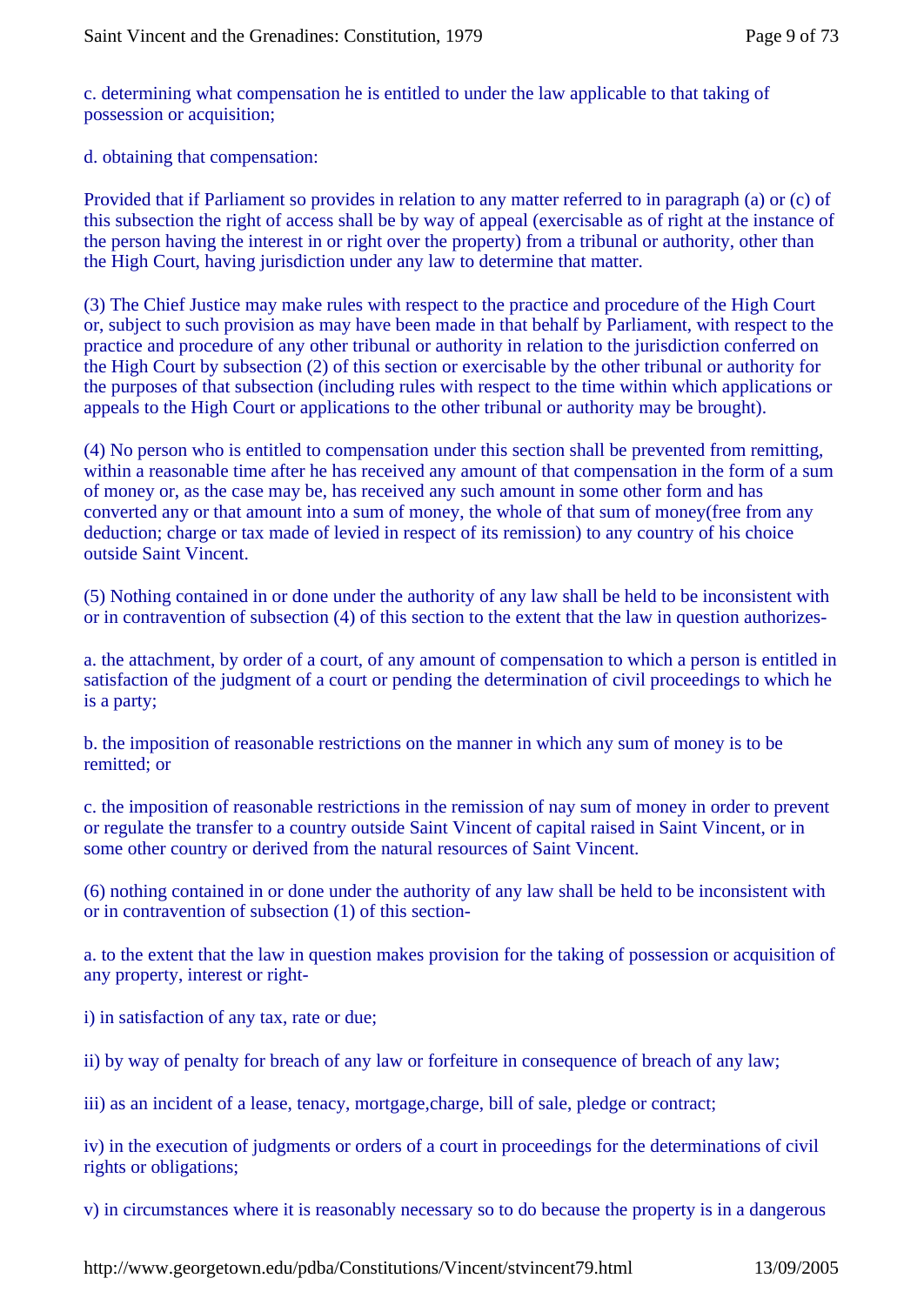state or likely to be injurious to the health of human beings, animal or plants;

vi) in consequence of any law with respect to the limitation of actions; or,

vii) for so long only as may be necessary for the purposes of any examination, investigation. trial or inquiry or, in the case of land, for the purposes of the carrying out thereon of work of soil conservation or the contravention of other natural resources or work relating to agricultural development or improvement (being work relating to such development or improvement that the owner or occupier of the land has been required, and has without reasonable excuse refused or failed, to carry out),

and except so far as that provision or, as the case may be, the thing done under the authority thereof is shown not to be reasonably justifiable in a democratic society; or

b. to the extent that the law in question makes provision for the taking of possession or acquisition of any or the following property (including an interest in or right over property), that is to say-

i) enemy property;

ii) property of a deceased person,a person of unsound mind or a person who has not attained the age of eighteen years, for the purpose of its administration for the benefit of the persons entitled to the beneficial interest therein;

iii) property of a person adjudged bankrupt or a body corporate in liquidation, for the purpose of its administration for the benefit of the creditors of the bankrupt or body corporate and, subject thereto, for the benefit of other persons entitled to the beneficial interest in the property; or

iv) property subject to a trust, for the purpose of vesting the property in persons appointed as trustees under the instrument creating the trust or by a court or, by order of a court, for the purpose of giving effect to the trust.

(7) Nothing contained in or done under the authority of any law enacted by Parliament shall be held to be inconsistent with or in contravention of this section to the extent that the law in question makes provision for the compulsory taking of possession of any property, or the compulsory acquisition of any interest in or right over property, where that property, interest or right is held by a body corporate established by law for public purposes in which no monies have been invested other than monies provides by Parliament.

(8) In this section-

"property" means any land or other thing capable of being owned or held in possession and includes any right relating thereto, whether under a contract, trust or law or otherwise and whether present or future, absolute or conditional;

"acquisition" in relation to an interest in or right over property, means transferring that interest or right to another person or extinguishing or curtailing that interest or right.

#### **Protection from arbitrary search or entry**

**7.** (1) Except with his own consent, a person shall not be subjected to the search of his person or his property or the entry by others on his premises.

(2) Nothing contained in or done under the authority of any law shall be held to be inconsistent with or in contravention of this section to the extent that the law in question makes provision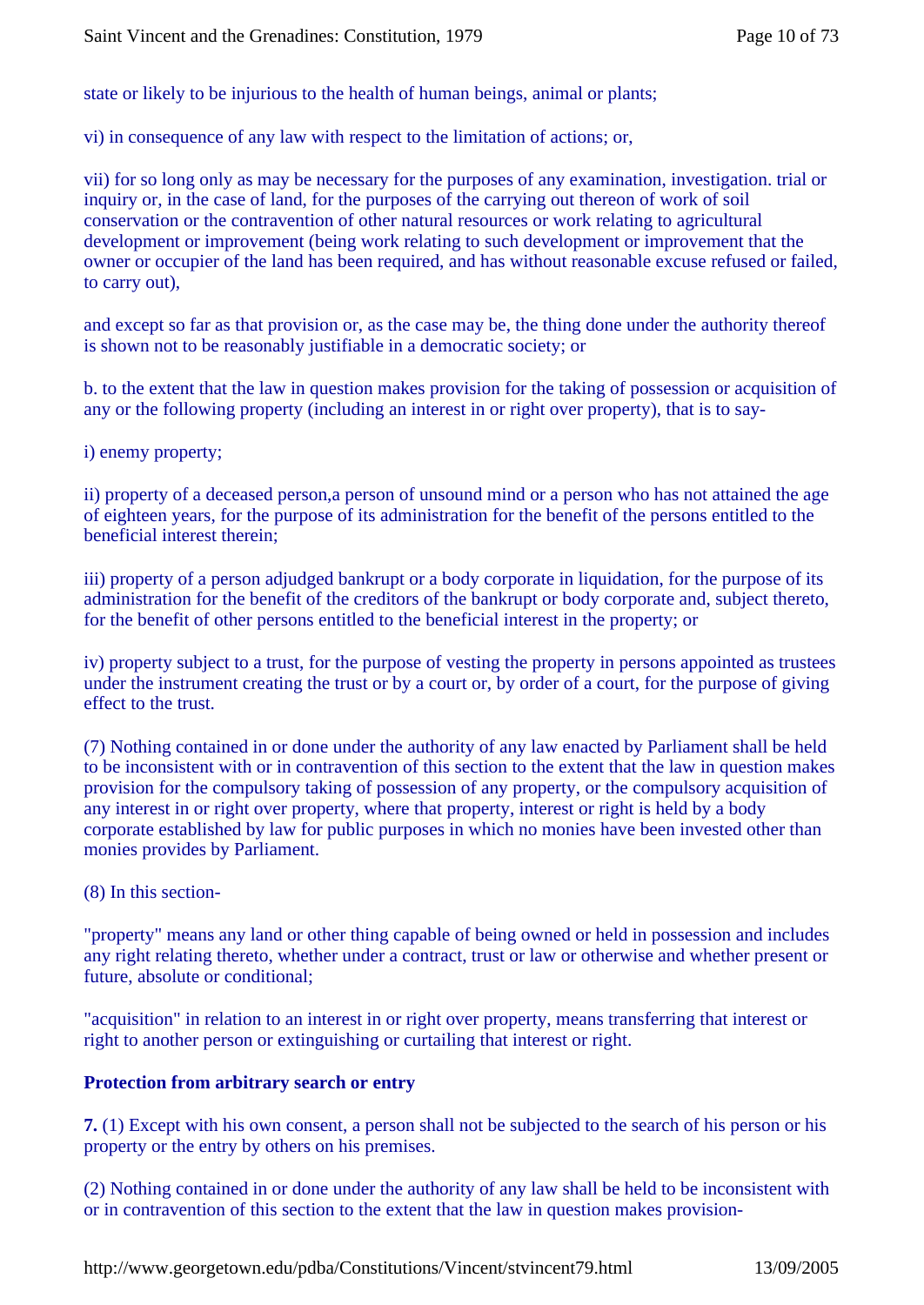a. that is reasonably requires in the interests of defence, public safety, public order, public morality, public health, town and country planning,the development and utilization of mineral resources or the development or utilization of any property for a purpose beneficial to the community;

b. that is reasonably required for the purpose of protecting the rights or freedoms of other persons;

c. that authorizes an officer or agent of the Government, a local government authority or a body corporate established by law for public purposes to enter on the premises of any person in order to inspect those premises or anything thereon for the purpose of any tax, rate or due or in order to carry out work connected with any property that is lawfully on those premises and that belongs to the Government or to that authority or body corporate, as the case may be; or

d. that authorizes, for the purpose of enforcing the judgment or order of a court i any civil proceedings, the search or any person or property by order of a court or entry upon any premises by such order,

and except so far as that provision or, as the case may be, anything done under the authority thereof is shown not to be reasonably justifiable in a democratic society.

#### **Provisions to secure protection of law**

**8.** (1) If any person is charged with a criminal offence, then, unless the charge is withdrawn, the case shall be afforded a fair hearing within a reasonable time by an independent and impartial court established by law.

(2) Every person who is charged with a criminal offence-

a. shall be presumed to be innocent until he is proved or has pleaded guilty;

b. shall be informed as soon as reasonably practicable, in a language that he understands and in detail, of the nature of the offence charged;

c. shall be given adequate time and facilities for the preparation of his defence;

d. shall be permitted to defend himself before the court in person or, at his own expense, by a legal practitioner of his own choice;

e. shall be afforded facilities to examine in person or by his legal representative the witnesses called by the prosecution before the court, and to obtain the attendance and carry out the examination of witnesses to testify on his behalf before the court on the same conditions as those applying to witnesses called by the prosecution; and

f. shall be permitted to have without payment the assistance of an interpreter if he cannot understand the language used at the trial.

and except with his own consent the trial shall not take place in his absence unless he so conducts himself as to tender the continuance of the proceedings in his presence impracticable and the court has ordered him to be removed and the trial to proceed in his absence;

Provided that the trial may take place in his absence in any case in which or is so provided by a law under which he is entitled to adequate notice of the charge and the date, time and place of the trial and to a reasonable opportunity of appearing before the court.

(3) When a person is tried for any criminal offence, the accused person or any person authorized by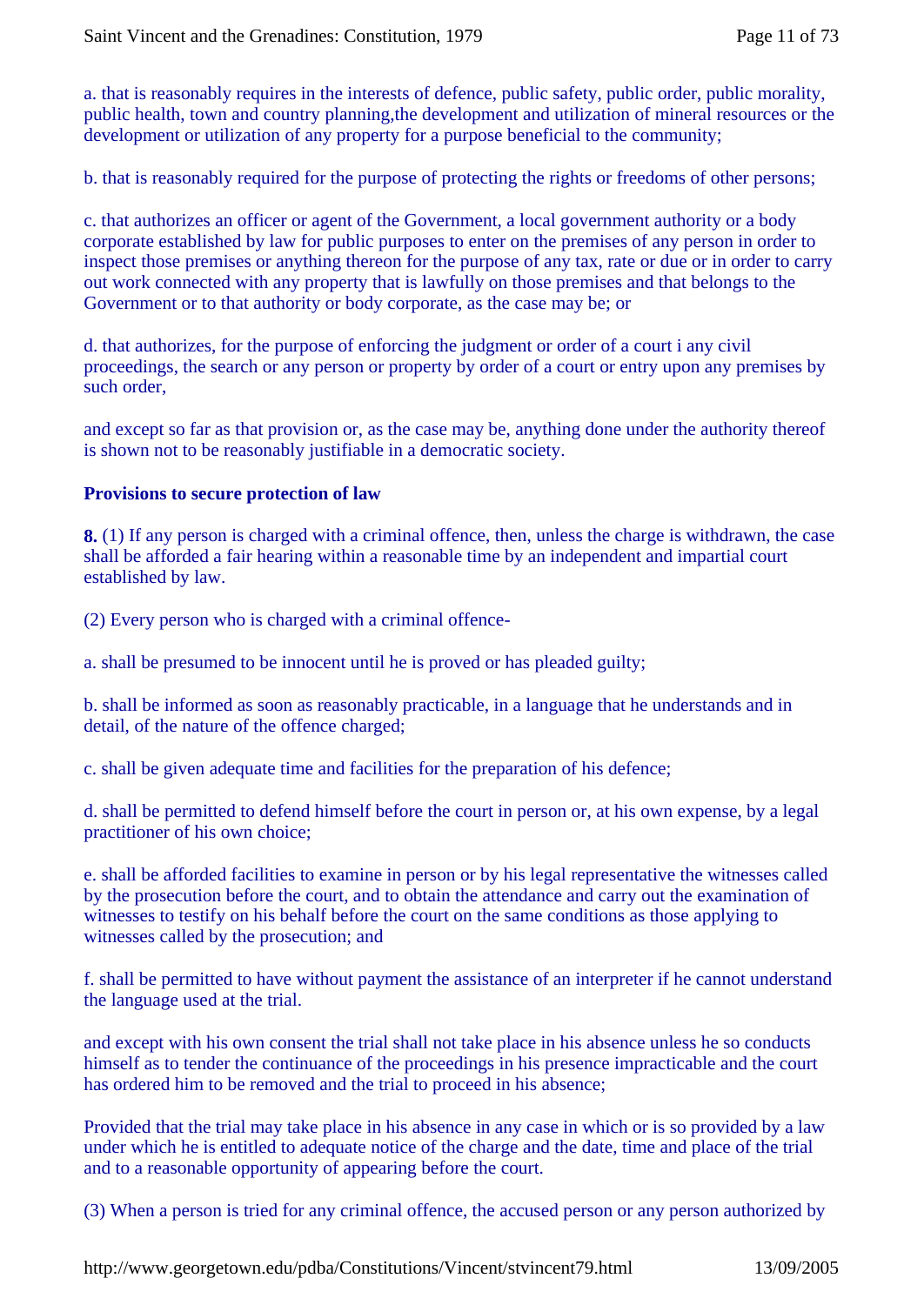him in that behalf shall, if he so requires and subject to payment of such reasonable fee as may be prescribed by law, be given within a reasonable time after judgment a coup for the use of the accused person of any record of the proceedings made by or on behalf of the court.

(4) A person shall not be held to be guilty of a criminal offence on account of any act or omission that did not, at the time it took place, constitute such an offence, and no penalty shall be imposed for any criminal offence that is severer in severer in degree or description than the maximum penalty that might have been imposed for that offence at the time when is was committed.

(5) A person who shows that he has been tried by a competent court for a criminal offence and either convicted of acquitted shall not again fe tried for that offence of which he could have been convicted at the trial for that offence, save upon the order of a superior court in the course of appeal or review proceedings relating to the conviction or acquittal.

(6) A person shall not be tried for a criminal offence if he shows that he has been pardoned for that offence.

(7) A person who is tried for a criminal offence shall not be compelled to give evidence at the trial;

provided that nothing in this subsection shall prevent the prosecution or the court from commenting on his failure to give evidence on his own behalf or prevent the court from drawing inferences from any such failure.

(8) Any court or other authority prescribed by law for the determination of the existence or extent of any civil right or obligation shall be established by law and shall be independent and impartial; and where proceedings for such a determination are instituted by any person before such a curt or other authority, the case shall be given a fair hearing eithin a reasonable time.

(9) Where the existence or extent of any civil right to obligation has been determined in proceedings in any court or before any other authority any party to those proceedings shall, if he so requires as subject to payment of such reasonable fee as may be prescribed by law, be entitled to obtain within a reasonable time after the judgment or other determination a copy of any record of the proceedings made by or on behalf of the court or other authority.

(10) Except with the agreement of all the parties thereto,all proceedings of every court and proceedings for the determination of the existence or extent of any civil right or obligation before any other authority, including the announcement of the decision of the court or other authority, shall be held in public.

(11) Nothing is subsection (10) of this section shall prevent the court or other adjudicating authority from excluding from the proceedings persons other than the parties thereto and the legal practitioners representing them to such extent as the court or other authority-

a. may by law be empowered to do and may consider necessary or expedient in circumstances where publicity would prejudice the interests of justice or interlocutory proceedings or in the interests of public morality,the welfare of persons under the age of eighteen years or the protection of the private lives of persons concerned in the proceedings; or

b. may by law be empowered or required to do in the interests of defence, public safety or public order.

(12) Nothing contained in or done under the authority of any law shall be held to be inconsistent with or in contravention of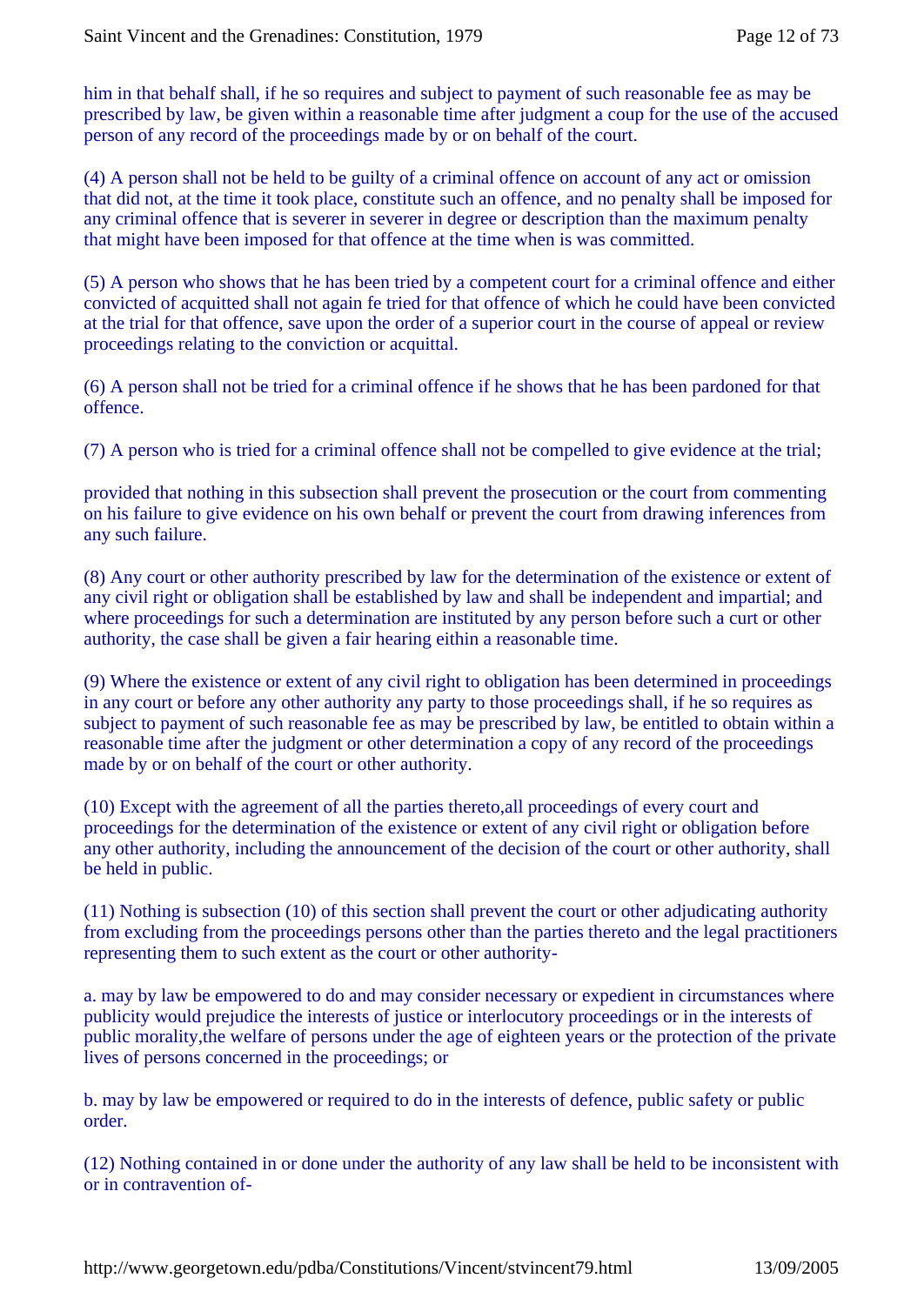a. subsection (2)(a.) of this section to the extent that the law in question imposes upon any person charged with a criminal offence the burden of proving particular facts;

b. subsection  $(2)(e)$  of this section to the extent that the law in question imposes reasonable conditions that must be satisfied if witnesses called to testify on behalf of an accused person are to be paid their expenses out of public funds; or

c. subsection (5) of this sector to the extent that the law in question authorizes a court to try a member of a disciplined force for a criminal offence notwithstanding any trial and conviction or acquittal of that member under the disciplinary law of that force, so however, that any court so try in such a member and convicting him shall in sentencing him to any punishment take into account any punishment awarded him under that disciplinary law.

(13) In the case of any person who is held in lawful detention the provisions of subsection(1) paragraph (d) and (e) of subsection (2) and subsection (3) of this section shall not apply in relation to his trial for a criminal offence under the law regulating the discipline of persons held in such detention.

(14) In this section "criminal offence" means a criminal offence under a law.

### **Protection of freedom of conscience**

**9.** (1) Except with his own consent, a person shall not be hindered in the enjoyment of his freedom of conscience, including freedom of thought and of religion, freedom to change his religion or belief and freedom, either alone or in community with others, and both in public and in private, to manifest and propagate his religion or belief in worship, teaching, practice and observance.

(2) Except with his own consent (or, if he is a person under the age of eighteen years, the consent of his guardian) a person attending any place of education, detained in any prison or corrective institution or serving in a naval, military or air force shall not be required to received religions instructions or to taken part in or attend any religious ceremony or observance if that instruction ceremony or observance relates to a religion that is not his own.

(3) Every religious community shall be entitled, at its own expense, to establish and maintain places of education and to manage any place of education which it maintains; as no such community shall be prevented from providing religious instruction for persons of that community whether or not it is in receipt of a government subsidy or other form of financial assistance designed to meet in whole or in part the cost of such course of education.

(4) A person shall not be compelled to take any oath which is contrary to his religion or belief or to take any oath in a manner that is contrary to his religion or belief.

(5) Nothing contained in or done under the authority of any law shall be held to be inconsistent with or in contravention of this section to the extent that the law in question makes provision which is reasonably required-

a. in the interests of defence, public safety, public order, public morality or public health;

b. for the purpose of protecting the rights and freedoms of other persons including the right to observe and practice any religion without the unsolicited intervention or members of any other religion; or

c. for the purpose of regulating educational institutions in the interests of the persons who receive instruction in them,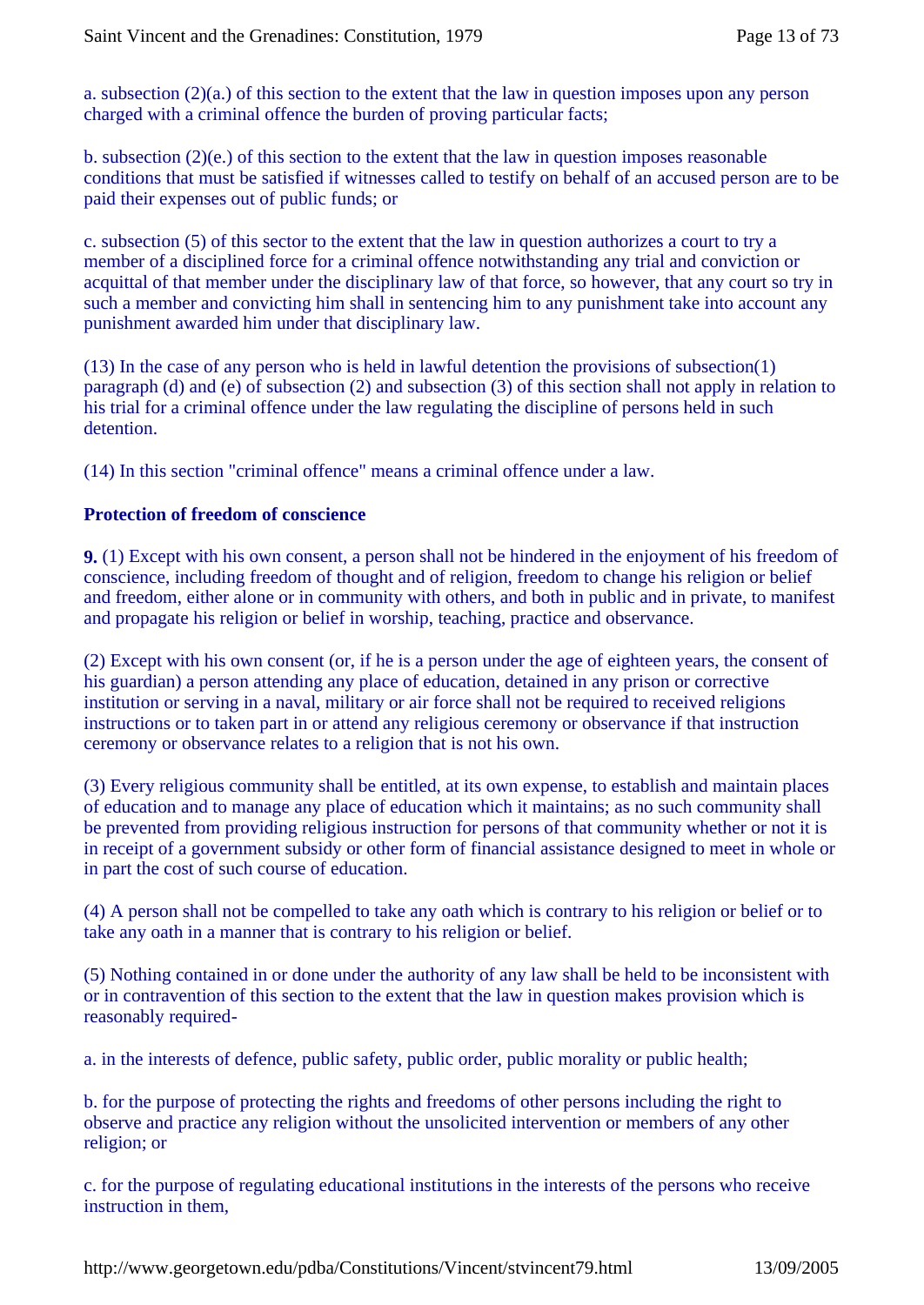and except so far as that provision or, as the case may be, the thing done under the authority thereof is shown not to be reasonably justifiable in a democratic society.

(6) References is this section to a religion shall be construed as including references to a religious denomination, and cognate expressions shall be construed accordingly.

#### **Protection freedom of expression**

**10.** (1) Except with his own consent, a person shall not be hindered in the enjoyment of his freedom of expression, including freedom to hold opinions without interference, freedom to receive ideas and information without interference, freedom to communicate ideas and information without interference (whether the communication be to the public generally or to any person or class of persons and freedom from interference with his correspondence.

(2) Nothing contained in or done under the authority of any law shall be held to be inconsistent with or in contravention of this section to the extent that the law in question makes provision-

a. that is reasonably required in the interests of defence, public safety, public order, public morality or public health;

b. that is reasonably required for the purpose of protecting the reputations, tights and freedoms of other persons or the private lives of persons concerned in legal proceedings, preventing the disclosure of information received in confidence, maintaining the authority and independence of the courts or regulating the technical administration or the technical operation of telephony, telegraphy, posts, wireless broadcasting or television; or

c. that imposes restrictions upon public officers that are reasonably required for the performance of their functions,

and except so far as that provision or, as the case may be, the things done under the authority thereof is shown not to be reasonably justifiable in a democratic society.

#### **Protection of freedom of assembly and association**

**11.** (1) Except with his own consent, a person shall not be hindered in the enjoyment of his freedom of assembly and association, that is to say, his right to assemble freely and associate with other persons and in particular to form or belong to trade unions or other associations for the protection of his interests.

(2) Nothing contained in or done under the authority of any law shall be held to be inconsistent with or in contravention of this section to the extent that the law in question makes provision-

a. that is reasonably required in the interests of defence, public safety, public order, public morality or public health;

b. that is reasonably required for the purpose of protecting the rights or freedoms of other persons; or

c. that imposes restrictions upon public officers that are reasonably required for the proper performance of their functions,

and except so far as that provisions or, as the case may be, the thing done under the authority thereof is shown not to be reasonably justifiable in a democratic society.

#### **Protection of freedom of movement.**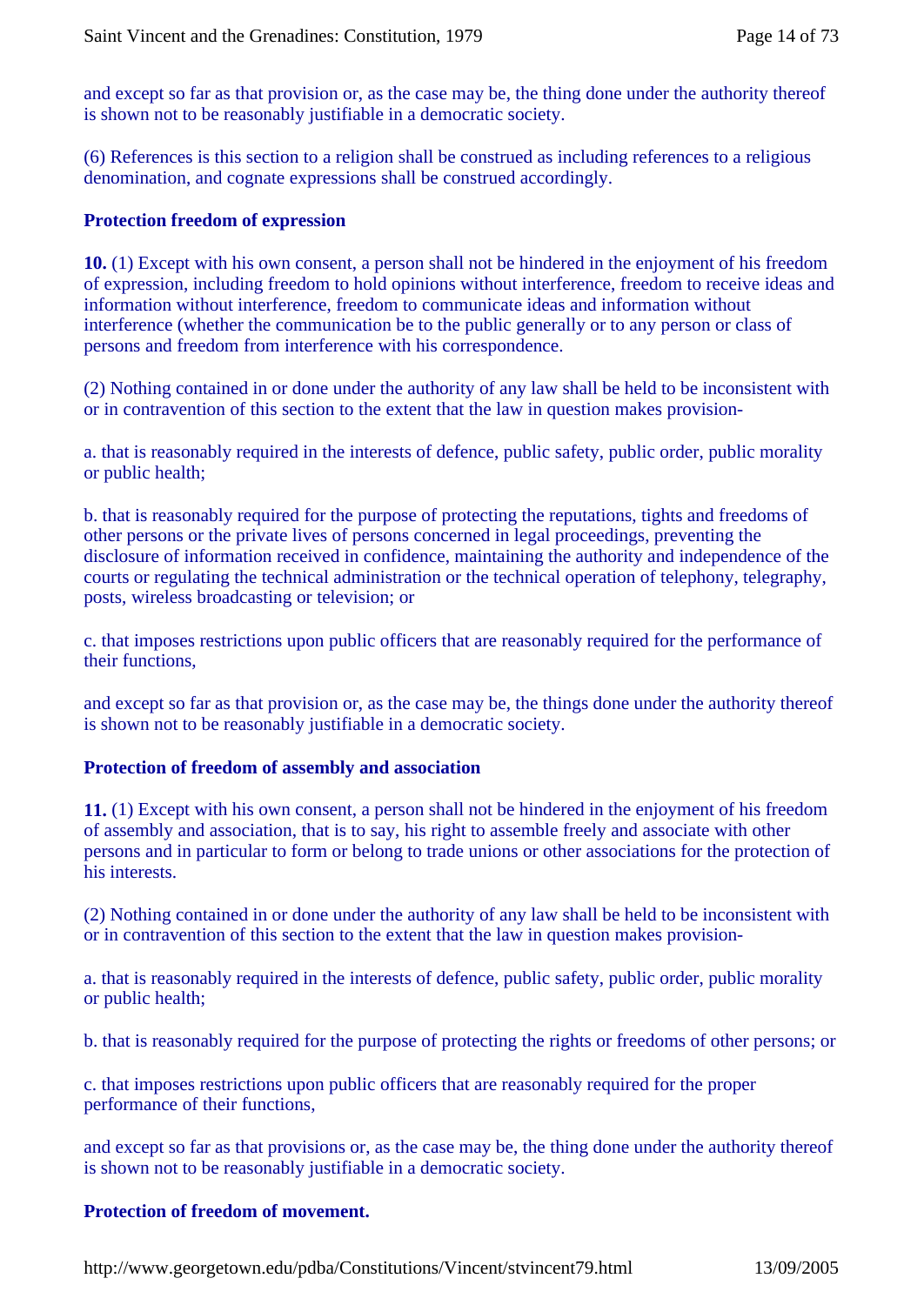**12.** (1) A person shall not be deprived of his freedom of movement that is to say, the right to more freely through Saint Vincent, the right to reside in any part of Saint Vincent, the right to enter Saint Vincent, the right to leave Saint Vincent and immunity from expulsion from Saint Vincent.

(2) Any restriction on a person's freedom of movement that is involved in his lawful detention shall not be held to be inconsistent with or in contravention of this section.

(3) Nothing contained in or done under the authority of any law shall be held to be inconsistent with or in contravention of this section to the extent that the law in question makes provision-

a. for the imposition of restrictions on the movement or residence within Saint Vincent of any person or on any person's right to leave Saint Vincent that are reasonably required in the interests of defence, public safety or public order;

b. for the imposition of restrictions on the movement or residence within Saint Vincent or on the right to leave Saint Vincent of persons generally or any class of persons in the interests of defence, public safety, public order, public morality or public health or, in respect of the right to leave Saint Vincent, of securing compliance with any international obligation of the Government particulars of which have been laid before the House and except so far as that provision or, as the case may be, the thing done under the authority thereof is shown not to be reasonably justifiable in a democratic society;

c. for the imposition of restrictions, by order of a court, on the movement or residence within Saint Vincent of any person or on any person's right to leave Saint Vincent either in consequence of his having been found guilty of a criminal offence under a law or for the purpose of enduring that the appears before a court at a later date for trial of such a criminal offence or for proceedings preliminary to trial or for proceedings relatings to his extradition or lawful removal from Saint Vincent;

d. for the imposition of restrictions on the freedom of movement of any person who is not a citizen;

e. for the imposition of restrictions on the acquisition or use by any person of land or other property in Saint Vincent;

f. for the imposition of restrictions upon the movement or residence within Saint Vincent or on the right to leave Saint Vincent of any public officer that are reasonably required for the proper performance of his functions;

g. for the removal of a person from Saint Vincent to be tried or punished in some other country for a criminal offence under the law of that other country or to undergo imprisonment in some other country in execution of the sentence of a court in respect of a criminal offence under a law of which he has been convicted; or

h. for the imposition of restrictions on the right of any person to leave Saint Vincent that are reasonably required in order to secure the fulfillment of any obligations imposed on that person by law and except so far as that provision or, as the case may be, the thing done under the authority thereof is shown not to be reasonably justifiable in a democratic society.

(4) If any person whose freedom of movement has been restricted by virtue of such a provision as is referred to in subsection (3)(a) of this section so requests at any time during the period of that restriction not earlier than three months after the order was made or three months after he last made such a request, as the case may be, his case shall be reviewed by an independent and impartial tribunal presided over by a person appointed by the Chief Justice from among persons who are legal practitioners.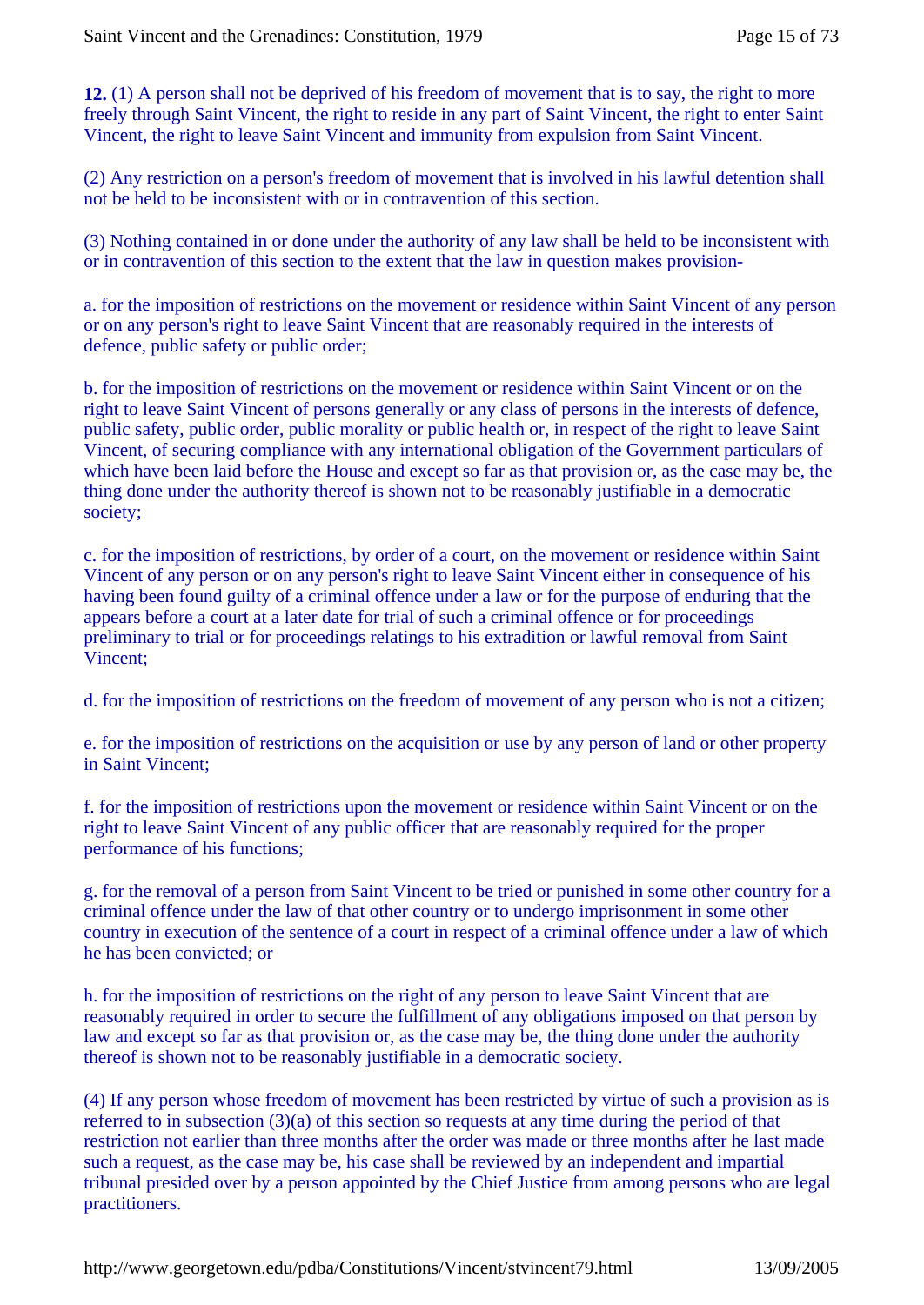(5) On any review by a tribunal in pursuance of subsection (4) of this section of the case of any person whose freedom of movement has been restricted, the tribunal may make recommendations concerning the necessity or expediency of the continuation of that restriction to the authority by whom it was ordered and, unless it is otherwise provided by law, that authority shall be obliged to act in accordance with any such recommendations.

### **Protection from discrimination on the grounds of race, etc.**

**13.** (1) Subject to the provisions of subsections (4),(5) and (7) of this section, no law shall make any provision that is discriminatory either of itself or in its effect.

(2) Subject to the provisions of subsections (6),(7) and (8) of this section, no persons shall be treated in a discriminatory manner by any persons acting by virtue of any written law or in the performance of the functions of any public office or any public authority.

(3) In this section, the expression "discriminatory" means affording different treatment to different persons attributable wholly or mainly to their respective descriptions by sex, race, place of origin, political opinions,color or creed whereby persons of one such description are subjected to disabilities or restrictions to which persons of another such descriptions are not made subject or are recorded privileges of advantages which are not accorded to persons of another such description.

(4) Subsection (1) of this section shall not apply to any law do far as that law makes provision-

a. for the appropriation of public revenues or other public funds;

b. with respect to persons who are not citizens;

c. for the application, in the case of persons of any such description as is mentioned in subsection (3) of this section (or of persons connected with such persons), of the law with respect to adoption, marriage, divorce, burial, devolution of property on death or other like matters that is the personal law of persons of that description;

d. whereby persons of any such description as is mentioned in subsection (3) of this section may be subjected to any disability or restriction or may be accorded any privilege or advantage that, having regard to its nature and to special circumstances pertaining to those persons or to persons of any other such description, is reasonably justifiable in a democratic society.

(5) Nothing contained in any law shall be held to be inconsistent with or in contravention of subsection (1) of this section to the extent that it makes provision with respect to standards or qualifications (not being standards or qualifications specifically relating to sex, race, place or origin, political opinions, color or creed) to be required of any person who is appointed to or to act in any office or employment.

(6) Subsection (2) of this section shall not apply to anything which is expressly or by necessary implication authorized to be done by any such provision of law as is referred to in subsection (4) or subsection (5) of this section.

(7) Nothing contained in or done under the authority of any law shall be held to be inconsistent with or in contravention of this section to the extent that the law in question makes provision whereby persons of any such description as is mentioned in subsection (3) of this section may be subjected to any restriction on the rights and freedoms guaranteed by sections 7,9,10,11 add 12 if this Constitution, being such a restriction as is authorized by section 7(2), section 9(5)m section 10(2)m section 11(2) or paragraph (a), (b) or (h) of section 12(3), as the case may be,.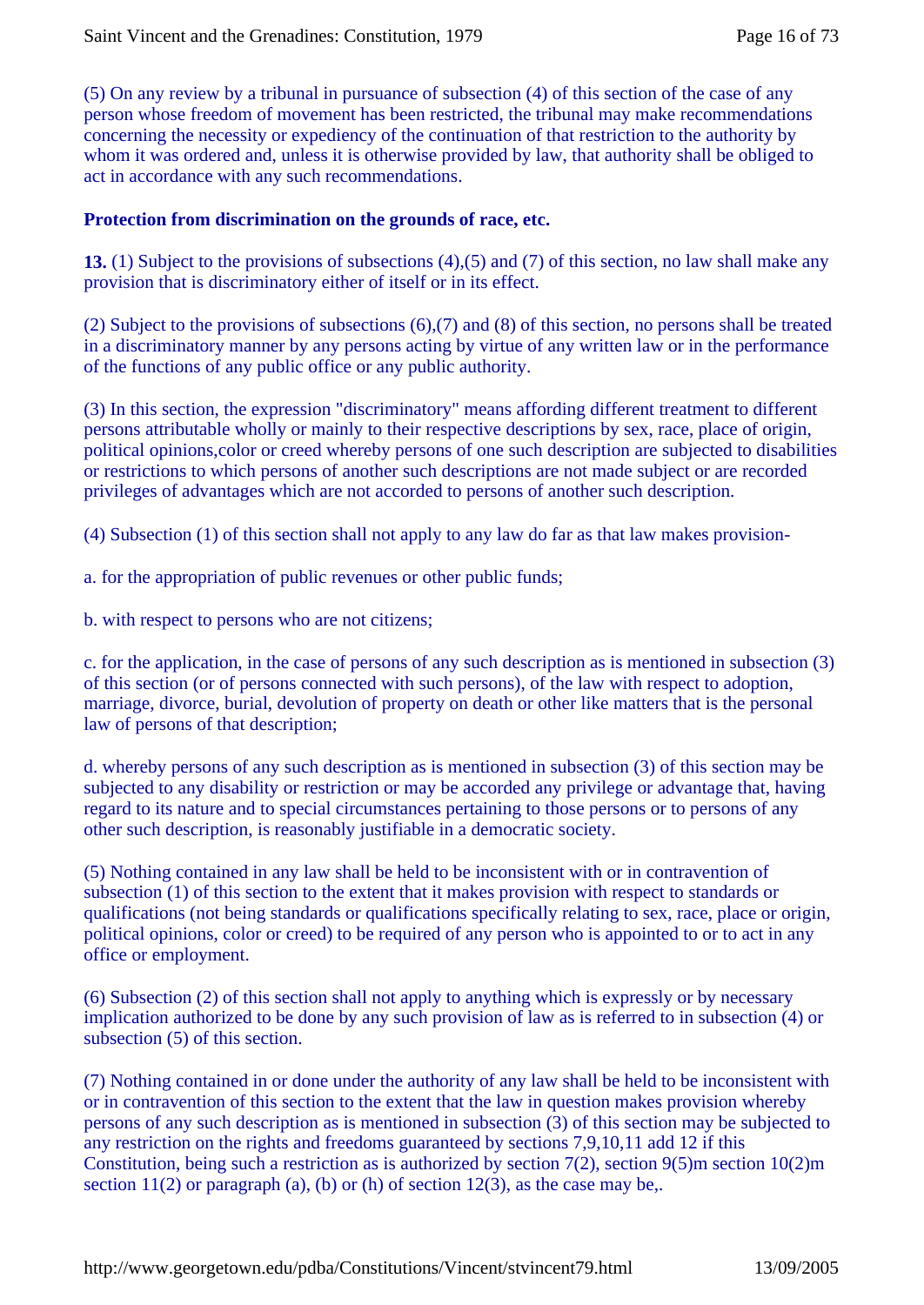(8) Nothing in subsection (2) of this section shall affect any discretion relating to the institution, conduct or discontinuance of civil or criminal proceedings in any court that is vested in any person by or under this Constitution or any other law.

#### **Derogations from s. 3 or s. 13 under emergency powers**

**14.** Nothing contained in or done under the authority of a law enacted by Parliament shall be held to be inconsistent with or in contravention of section 3 or section 13 of this Constitution to the extent that the law authorizes the taking during any period of public emergency of measures that are reasonably justifiable for dealing with the situation that exists in Saint Vincent during that period.

#### **Protection of persons detained under emergency laws.**

**15.** (1) When a person is detained by virtue of any such law as is referred to in section 14 of this Constitution the following provisions shall apply, that is to say:-

a. he shall, with reasonable promptitude and in any case not more than seven days after the commencement of his detention, be informed in a language that he understands and in detail of the grounds upon which he is detained and furnished with a written statement in English specifying those grounds in detail;

b. not more that fourteen days after the commencement of his detention, a notification shall be published in the Official Gazette stating that he has been detained and giving particulars of the provision of law under which his detention is authorized;

c. not more than one month after the commencement of his detention and thereafter during his detention at intervals of not more than sic month, his case shall be review by an independent and impartial tribunal established by law and presided over by a person appointed by the Chief Justice from among persons who are legal practitioners;

d. he shall be afforded reasonable facilities for private communication and consultation with a legal practitioner of his own choice who shall be permitted to make representations to the tribunal appointed for the review of the case of the detained person; and

e. at the hearing of his case by the tribunal appointed for the review of his case he shall be permitted to appear in person or to be represented by a legal practitioner of his own choice.

(2) On any review by a tribunal in pursuance of this section of the case of a detained person, the tribunal may make recommendations concerning the necessity of expediency of continuing his detention to the authority by which it was ordered but, unless it is otherwise provided by law, that authority shall not be obliged to act in accordance with sly such recommendations.

(3) Nothing contained in subsection (1)d. or subsection (1)e. of this section shall be construed as entitling a person to legal representation at public expense.

#### **Enforcement of protective provisions.**

**16.** (1) If any person allege that any of the provisions of sections 2 to 15 inclusive of this Constitution has been, is being or is likely to be contravened in relation to him (or, in the case of a person who is detained, if any other person alleges such a contravention in relation to the detained person), then, without prejudice to any other actin with respect to the same matter that is lawfully available, that person (or that other person) may apply to the High Court for redress.

(2) The High Court shall have original jurisdiction-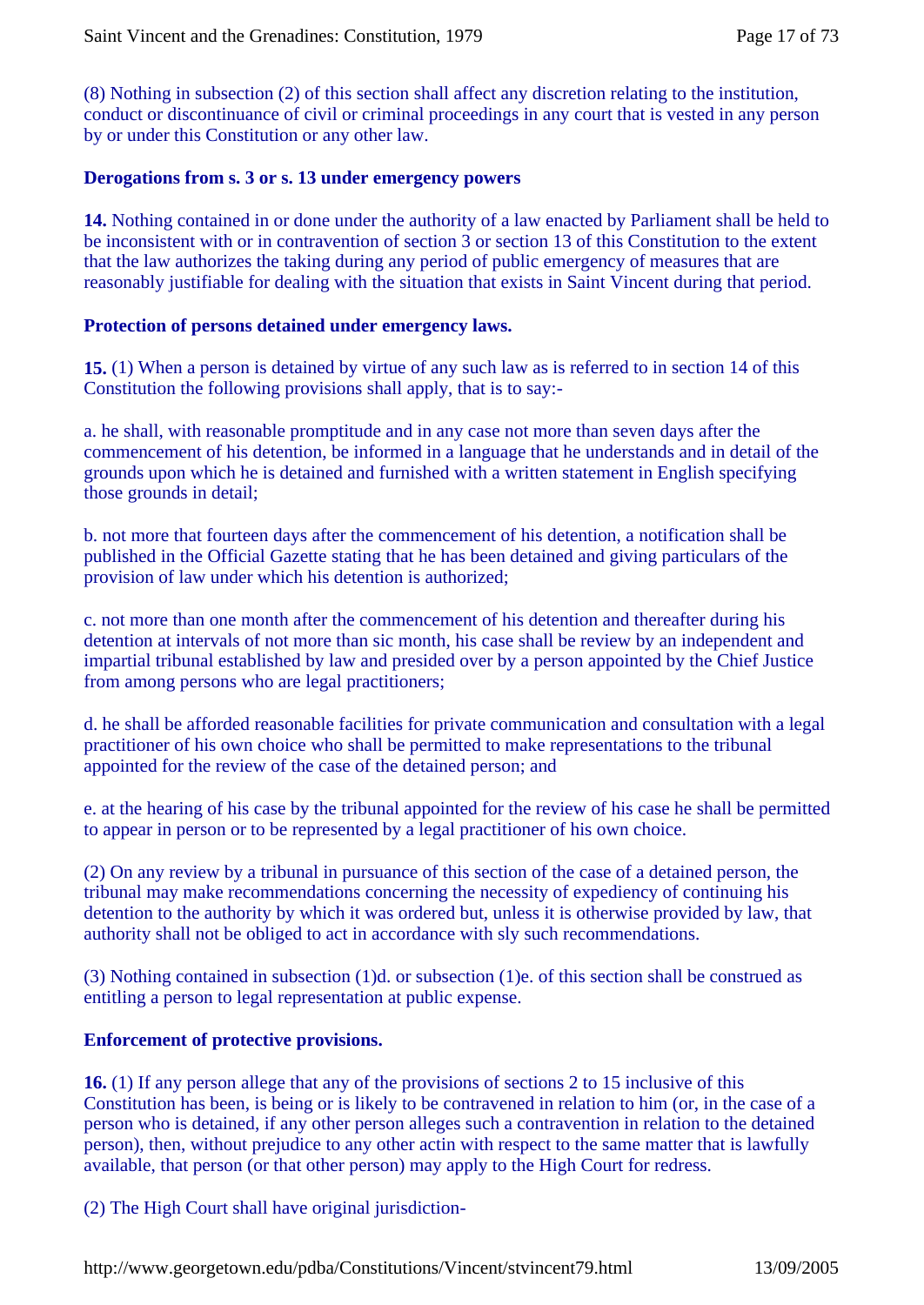a. to hear and determine any application made by any person in pursuance of subsection (1) of this section, and

b. to determine any question arising in the case of any person which is referred to it in pursuance of subsection (3) of this section,

and may make such declarations and orders, issue such writs and give such directions as it may consider appropriate for the purpose of enforcing or securing the enforcement of any of the provisions of sections 2 to 15 (inclusive) of this Constitution:

Provided that the High Court may decline to exercise its powers under this subsection if it is satisfied that adequate means of redress for the contravention alleged are or have been available to the person concerned under any other law.

(3) If in any proceeding in any court (other than the Court of Appeal or the High Court or a courtmartial) any question arises as to the contravention of any of the provisions of sections 2 to 15 (inclusive) of this Constitution, the person presiding in that court may, and shall if any party to the proceedings so request, refer the question to the High Court unless, in his opinion, the raising of the question is merely frivolous or vexatious.

(4) Where any question is referred to the High Court in pursuance of subsection (3) of this section, the High Court shall gibe its decision upon the question and the court in which the question arose shall dispose of the case in accordance with that decision or, if that decision is the subject of an appeal to the Court of Appeal or to Her Majesty in Council, in accordance with the decision of the Court of Appeal or,as the case may be, of Her Majesty in Council.

(5) The High Court shall have such powers in addition to those conferred by this section as may be conferred upon it by Parliament for the purpose of enabling or more effectively to exercise the jurisdiction conferred upon it by this section.

(6) The Chief Justice may make rules with respect to the practice and procedure of the High Court in relation to the jurisdiction and power conferred on it by or under this section (including rules with respect to the time within which applications may be brought and references shall be made to the High Court).

## **Declaration of emergency**

**17.** (1) The Governor General may, by proclamation which shall be published in the Official Gazette, declare that a state of emergency exist for the purposes of this Chapter.

(2) A proclamation under this section shall not be effective unless it contains a declaration that the Governor-General is satisfied-

a. that a public emergency has arisen as a result to the imminence of a state of war between Saint Vincent and a foreign state;

b. that a public emergency has arisen as a result of the occurrence of any volcanic eruption, earthquake,hurricane, flood,fire, outbreak of pestilence or of infectious disease, or other calamity whether similar to the foregoing or not; or

c. that action has been taken, or is immediately threatened by any person, of such a nature and on so extensive a scale, as to be likely to endanger the public safety or to deprive the community or any substantial portion of the community of supplies or services essential to life.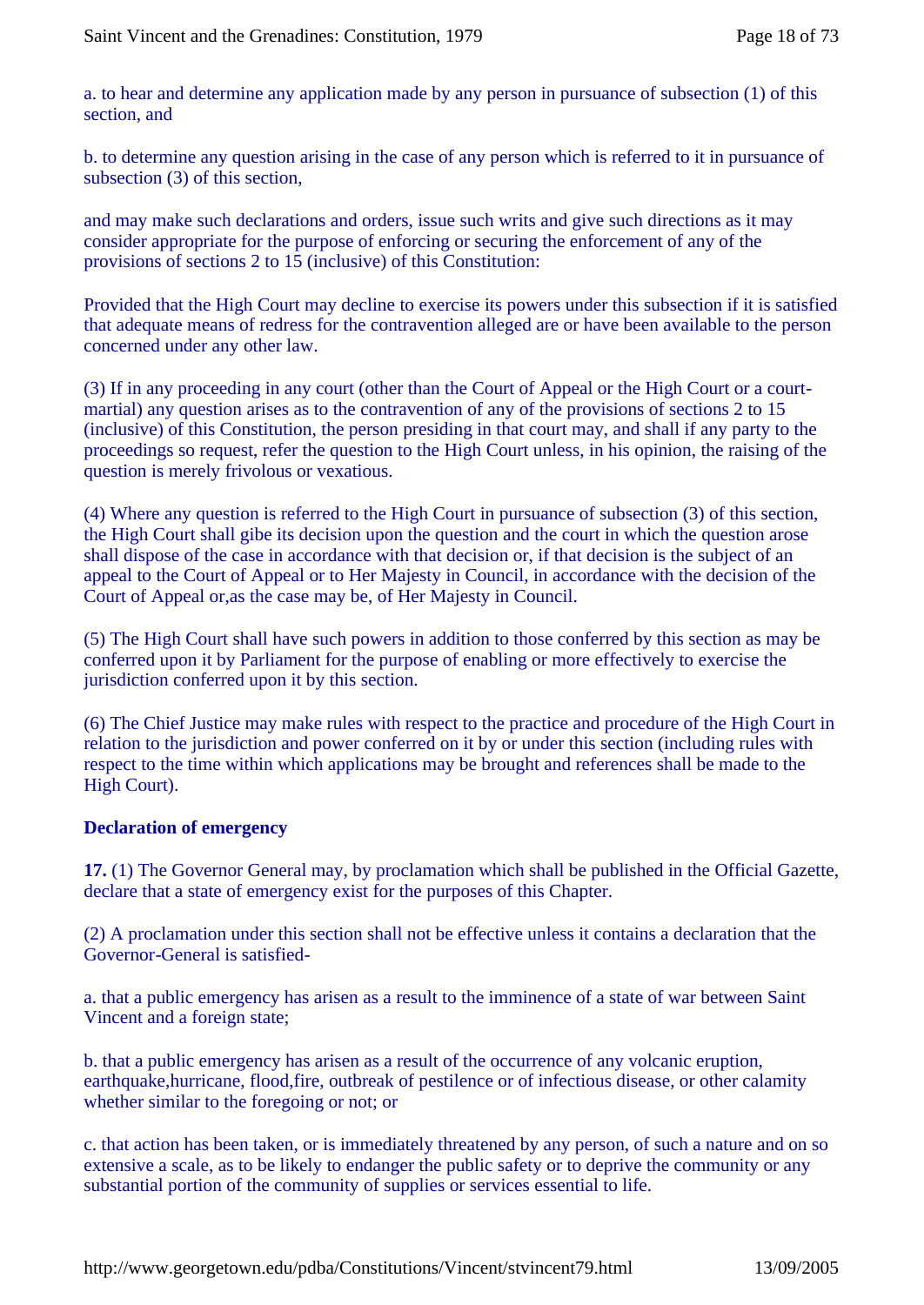(3) Every declaration of emergency shall lapse-

a. in the case of a declaration made when the House is sitting, at the expiration of a period of seven days beginning with the date of publication of the declaration; and

b. in any other case, at the expiration of a period of twenty-one days beginning with the date of publications of the declarations, unless it has in the meantime been approved by resolution of the House.

(4) A declaration of emergency may at any time be revoked by the Governor-General by proclamation which shall be published in the Official Gazette.

(5) A declaration of emergency that has been approved by resolution of the House in pursuance of subsection (2) of this section shall, subject to the provisions of subsections (3) of this section, remain in force so long as the resolution remains in force and no longer.

(6) a resolution of the House passed for the purposes of this section shall remain in force for twelve months or such shorter period as may be specified therein;

Provided that any such resolution may be extended from time to time by a further such resolution, each extension not exceeding twelve months from the date of the resolution effecting the extension; and any such resolution may be revoked at any time by a further resolution.

(7) A resolution of the House for the purpose of subsection(2) of this section and a resolution of the House extending any such resolution shall not be passed in the House unless it is supported by the votes of two-thirds of all the Representatives; and a resolution revoking any such resolution shall not be so passed unless it is supported by the votes of a majority of all the Representatives.

(8) Any provision of this section that a declaration of emergency shall lapse or cease to be in force at any particular time is without prejudice to the making of a further such declaration whether before or after that time.

#### **Interpretation and saving.**

**18.** (1) In this Chapter, unless the context otherwise requires-

"contravention", in relation to any requirement, includes a failure to comply with that requirement, and cognate expressions shall be construed accordingly;

"court" means any court of law having jurisdiction in Saint Vincent other than a court established by a disciplinary law, and includes Her Majesty in Council and in sections 2 and 4 of this Constitution a court established by a disciplinary law;

"disciplinary law" means a law refutating the discipline of any disciplined force;

"discipline force" means-

- a. a naval, military or air force;
- b. the Police Force; or
- c. a prison service;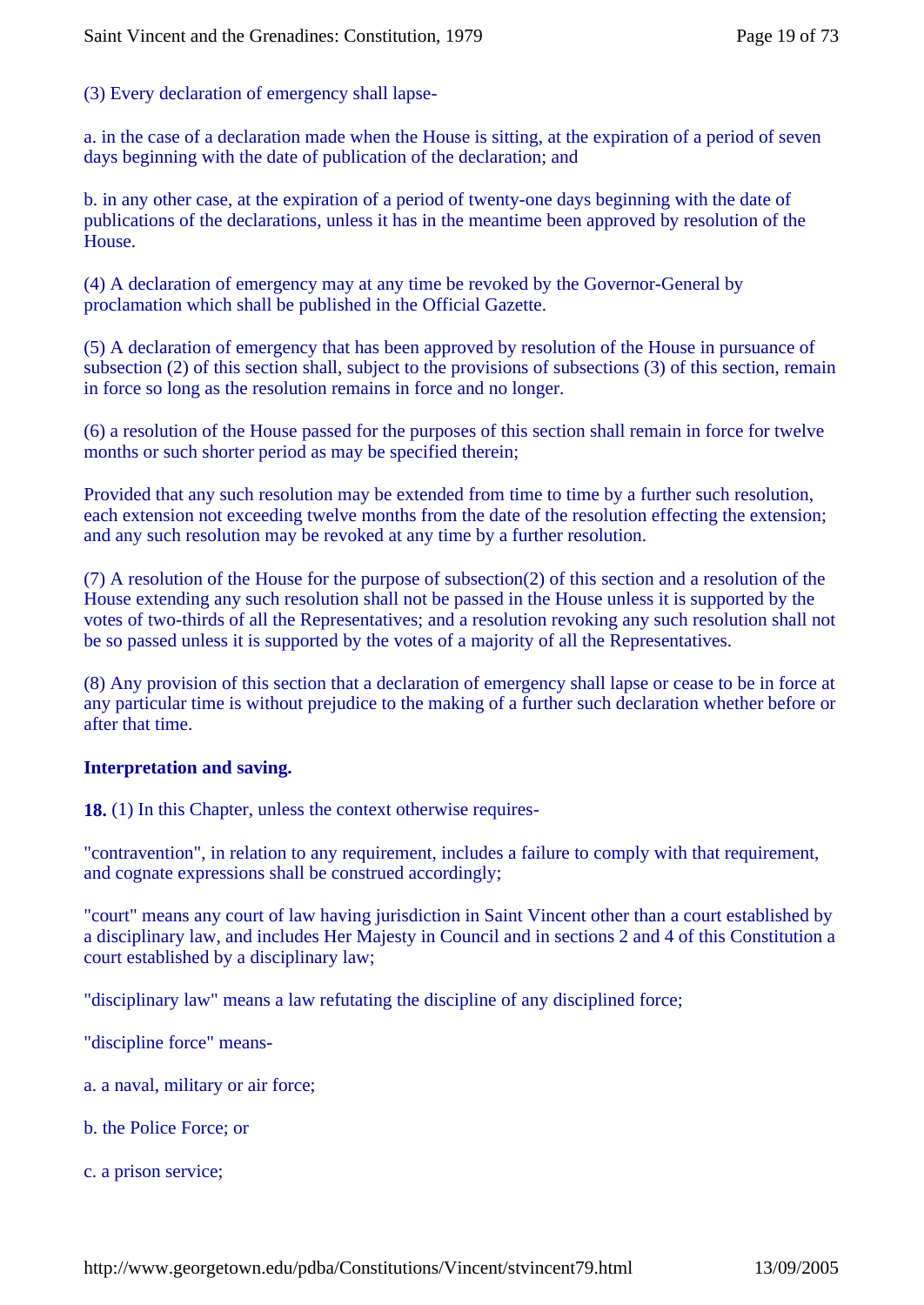"legal practitioner" means a person entitled to be in or to enter Saint Vincent and entitled to practice as a barrister in Saint Vincent or except in relation to proceedings before a court in which a solicitor has no right of audience, entitled to practice as a solicitor in Saint Vincent;

"member", in relation to a disciplined force, includes any person who, under the law regulating the discipline of that force, is subject to that discipline.

(2) In this Chapter "period of public emergency" means any period during which-

a. Her Majesty is at war; or

b. a declaration of emergency is in force under section 17 of this Constitution.

(3) In relation to any person who is a member of a disciplined force of Saint Vincent, nothing contained in or done under the authority of the disciplinary law of that force shall be held to be inconsistent with or in contravention of any of the provisions of this Chapter other than sections 2, 4 and 5 of this Constitution.

(4) In relation to any person who is a member of a disciplined force of a country other than Saint Vincent that is lawfully present in Saint Vincent, nothing contained in or done under the authority of the disciplinary law of that force shall be held to be inconsistent with or in contravention of any of the provisions of this Chapter.

### **CHAPTER II**

#### **THE GOVERNOR-GENERAL**

#### **Establishment of office.**

**19.** There shall be a Governor-General of Saint Vincent who shall be appointed by Her Majesty and shall hold office during Her Majesty's pleasure and who shall be Her Majesty's representative ins Saint Vincent.

#### **Acting Governor-General.**

20. (1) During any period when the office of Governor-General is vacant or the holder of the office of Governor\_General is absent from Saint Vincent or is for any other reason unable to perform the functions of his office those functions shall be performed by such person as Her Majesty may appoint.

(2) Any such person as aforesaid shall not continue to perform the functions of the office of Government-General if the holder of the office of Governor-General or some other person having a prior right to perform the functions of that office has notified him that he is about to assume or resume those functions.

(3) The holder of the office of Governor-General shall not, for the purposes of this section, be regarded as absent from Saint Vincent or as unable to perform the functions of his office-

a. by reason that he is in passage from one part of Saint Vincent to another; or

b. at any time when there is a subsisting appointment of a deputy under section 22 of this Constitution.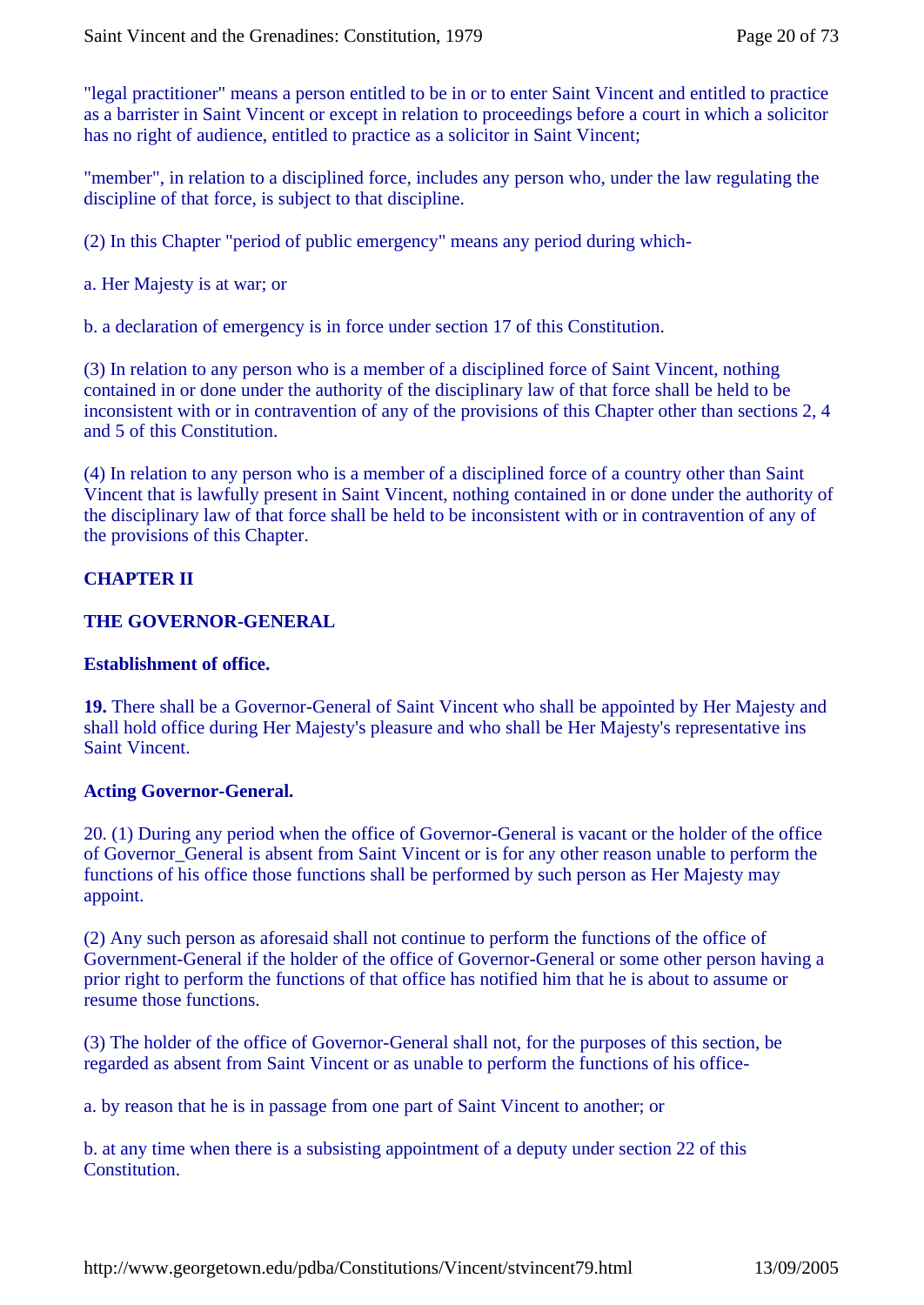### **Oaths.**

**21.** A person appointed to hold the office of Governor-General shall, before entering upon the duties of that office, take and subscribe the oath of allegiance and the oath of office.

### **Deputy to Governor-General.**

**22.** (1) Whenever the Governor-General-

a. has occasion to be absent from the seat of government but not from Saint Vincent;

b. has occasion to be absent from Saint Vincent for a period that he considers, acting in his own deliberate judgment, will be of short duration; or

c. is suffering from an illness that he considers, acting in his own deliberate judgment, will be of short duration.

he may, acting in accordance with the advice of the Prime Minister, appoint any person in Saint Vincent to be his deputy during such of the functions of the office of Governor-General as may be specified in the instrument by which he is appointed.

(2) The power and authority of the Governor-General shall not be abridged, altered or in any way affected by the appointment of a deputy under this section, and, subject to the provisions of this Constitution, a deputy shall conform to and observe all instructions that the Governor-General, acting in his own deliberate judgment, may from time to time address to him;

provided that the question whether or not a deputy has conformed to and observed any such instructions shall not be enquired into in any court of law.

(3) A person appointed as deputy under this section shall hold that appointment for such period as may be specified in the instrument by which he is appointed, and his appointment may be revoked at any time by the Governor-General, acting in accordance with the advice of the Prime Minister.

## **CHAPTER III**

## **PARLIAMENT**

## **PART 1**

## **COMPOSITION OF PARLIAMENT**

#### **Establishment.**

**23.** There shall be a Parliament of Saint Vincent which shall consist of Her Majesty and a House of Assembly.

#### **Composition of House of Assembly.**

**24.** (1) The House shall consist of-

a. such number of Representatives as corresponds with the number of constituencies for the time being established in accordance with the provisions of section 33 of this Constitution, who shall be elected in accordance with the provisions of section 27 of this Constitution; and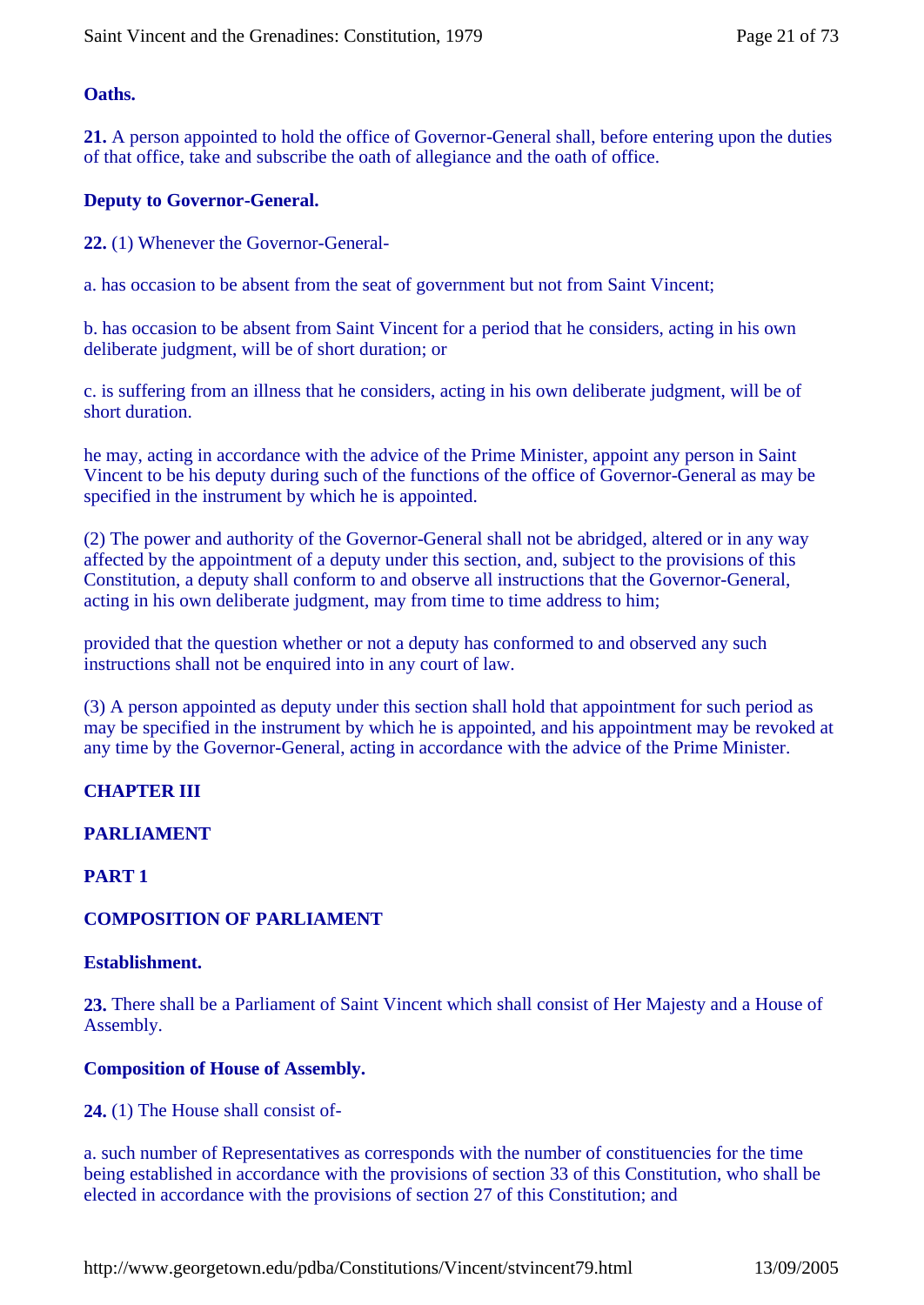b. six Senators appointed in accordance with the provisions of section 28 of this Constitution.

(2) if a person who is not a member of the House is elected to be Speaker he shall, be virtue of holding the office of Speaker, be a member of the House.

(3) At any time when the office of Attorney-General is a public office, the Attorney-General shall, by virtue of holding or acting in that office, be a member of the House.

#### **Qualifications for representatives and Senators.**

**25.** (1) Subject to the provisions of section 26 of this Constitution, a person shall be qualified to be elected as a representative if, and shall not be so qualified unless, he-

a. is a Commonwealth citizen of the age of twenty-one years or upwards

b. has resided in Saint Vincent for a period of twelve months immediately before the date of his nominations for election or is domiciled and resident in Saint Vincent at that date: and

c. is able to speak and, unless incapacitated by blindness or the physical cause, to read the English language with a degree of proficiency sufficient to enable him to take an active part in the proceedings of the House.

(2) Subject to the provisions of section 26 of this Constitution, a person shall be qualified to be elected or appointed as a Senator if, and shall not be so qualified unless, he is a Commonwealth citizen of the age of twenty-one years or upwards.

#### **Disqualifications for Representatives and Senators.**

**26.** (1) No person shall be qualified to be elected or appointed as a Representative or Senator (hereinafter in this section referred to as a member) if he-

a. is by virtue of his own act, under any acknowledgment of allegiance, obedience or adherence to a foreign power or state,

b. is a minister of religion;

c. holds or is acting in the office of judge of the Supreme Court;

d. subject to such exceptions and limitations as may be prescribed by Parliament, holds or is acting in any public office or is a paid member of any defence force of Saint Vincent;

e. is an undischarged bankrupt, having been adjudged or otherwise declared bankrupt under any law;

f. is a person certified to be insane or otherwise adjudged to be of unsound mind under any law;

g. is under sentence of death imposed on him by a court of law in any part of the Commonwealth or is serving a sentence of imprisonment (by whatever name called) exceeding twelve months imposed on him by such a court or substituted by competent authority for some other sentence imposed on him by such a court, or is under such a sentence of imprisonment the execution of which has been suspended;

h. subject to such exceptions and limitations as may be prescribed by Parliament has any such interest in any such government contracts as may be so prescribed: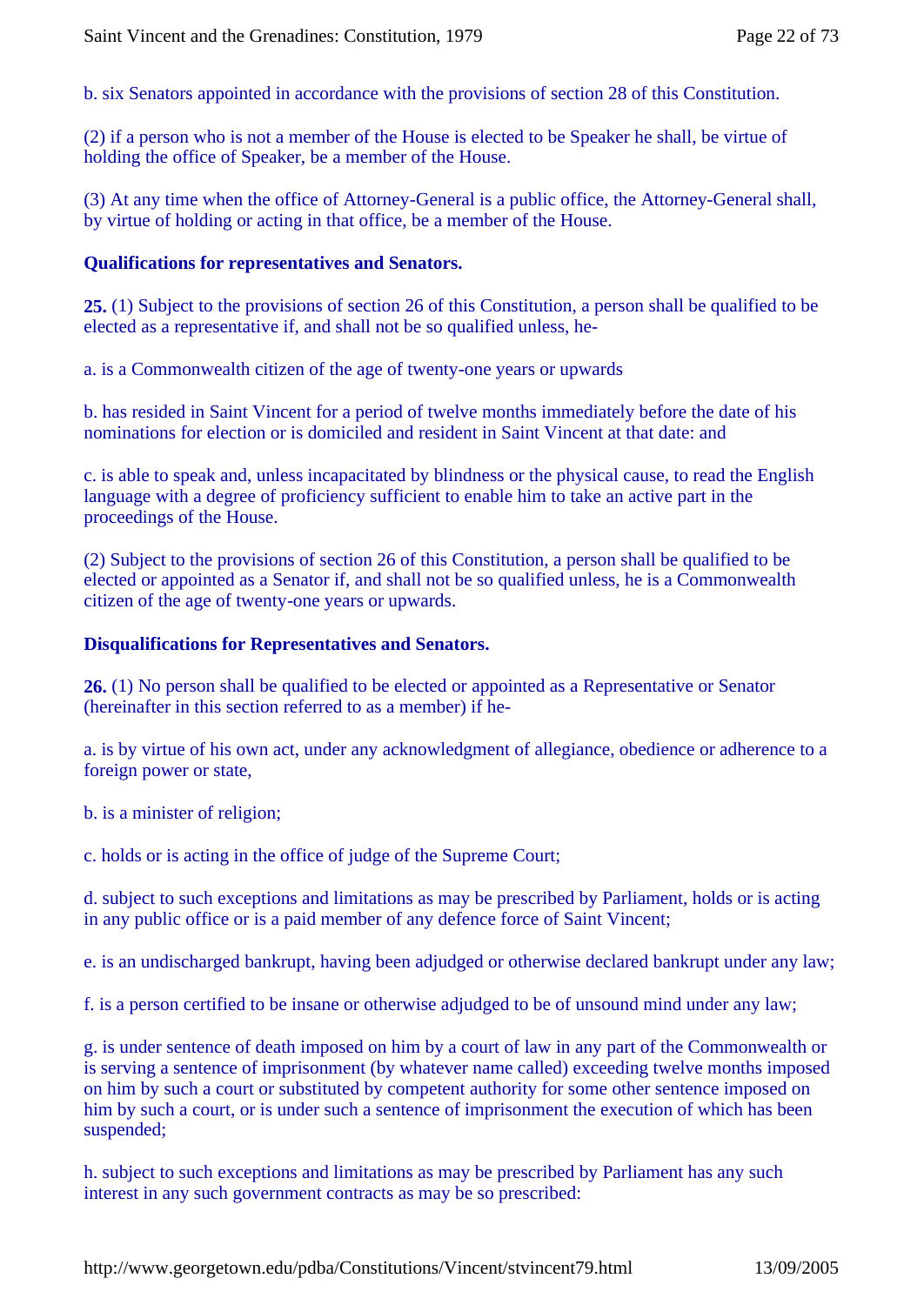provided that a minister of religions may be appointed as a Senator.

(2) If it is so provided by Parliament, a person shall not be qualified to be elected or appointed as a member if he holds or is acting in any office that is specified by Parliament and the functions of which involve responsibility for, or in connection with, the conduct of any election of members or the compilation of any register of votes for the purpose of electing Representatives.

(3) If it is so provided by Parliament, a person who is convicted by any court of law of any offence that is prescribed by Parliament and that is connected with the election of representatives or is reported guilty of such an offence by the court trying an election tition shall not be , for such period (not exceeding five years) following his conviction or, as the case may be, following the report of the court as may be so prescribed, to be elected or appointed as a member.

(4) A person shall not be qualified tao be elected as a Representative if he is a Senator and a person shall not be qualified to be appointed as a Senator if he is a Representative or is nominated for election as such.

(5) In subsection (1) of this section-

"government contract" means any contract made with the Government or with a department of the Government or with an office of the Government contracting as such;

"minister or religion" means any person in holy orders and any other person, the functions of whose principal occupation include teaching or preaching in any congregation for religious worship.

(6) For the purposes or paragraph (g.) of subsection (1) of this section-

a. two or more sentences of imprisonment that are required to be served consecutively shall be regarded as separate sentences if none of those sentences exceeds twelve months, but if any one of such sentences exceeds that term they shall be regarded as none sentence; and

b. no account shall be taken of a sentence of imprisonment imposed as an alternative to or in default of the payment of a fine.

#### **Election of representatives.**

**27.** (1) Each of the constituencies established in accordance with the provisions of section 33 of this Constitution shall return one representative to the House who shall be directly elected in such manner as may, subject to the provisions of this Constitution, be prescribed by or under any law.

(2) a. Every Commonwealth citizen of the age of eighteen years or upwards who possesses such qualifications relating to residence or domicile in Saint Vincent as Parliament may prescribe shall, unless he is disqualified by Parliament from registration as a voter for the purpose of electing Representatives, be entitled to be registered as such a voter in accordance with the provisions of any law in that behalf, and no other person may be so registered.

b. Every person who is registered as aforesaid in any constituency shall, unless he is disqualified by Parliament from voting in that constituency in any election of Representatives, be entitled so to vote in accordance with the provisions of any law in that behalf, and no other person may so vote.

(3) In any election of representatives the votes shall be given by ballot in such manner as not to disclose how any particular person votes.

#### **Appointment of Senators.**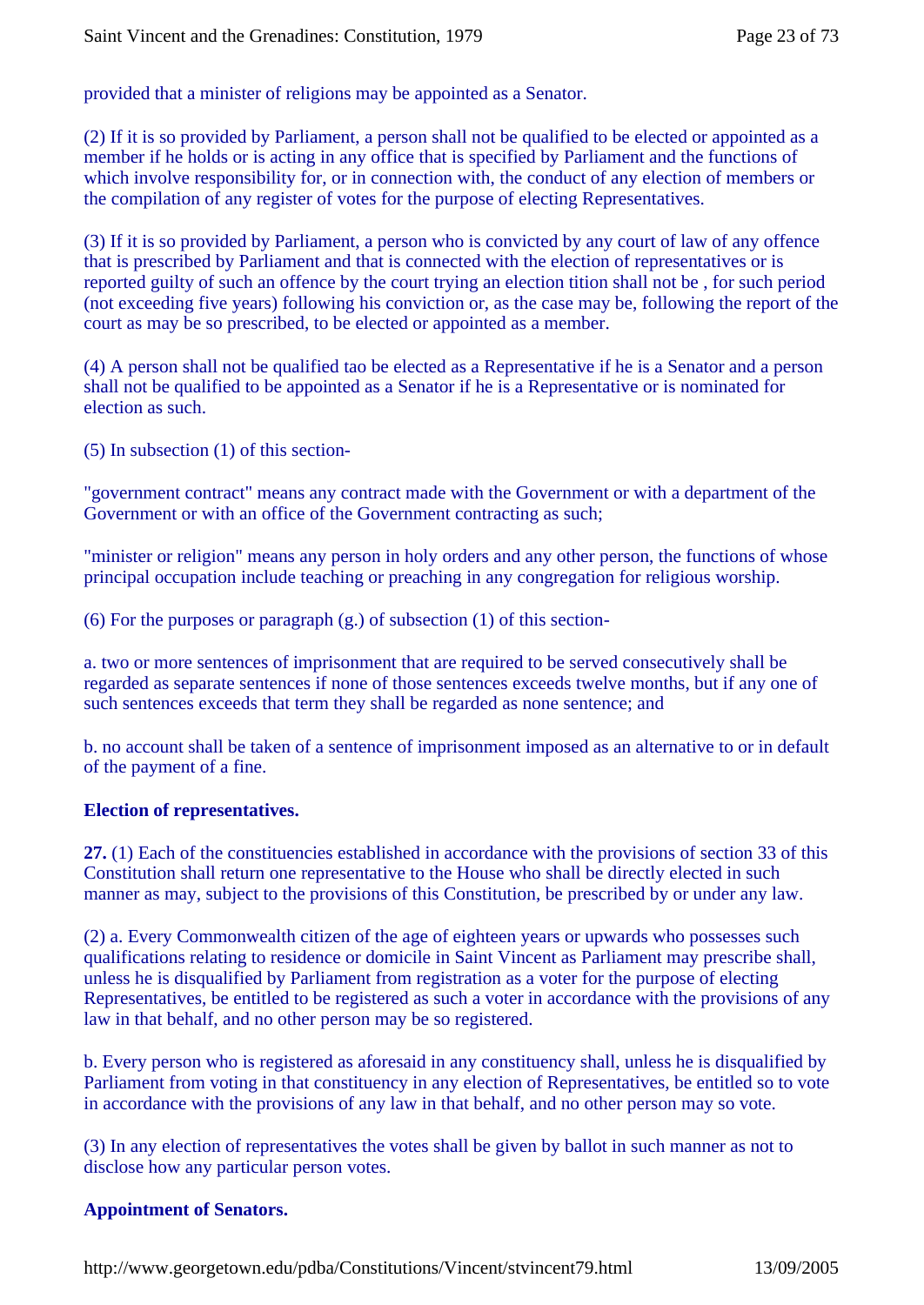## **28.** Of the Senators-

a. four shall be appointed by the Governor-General, acting in accordance with the advice of the Prime Minister; and

b. two shall be appointed by the Governor-General acting in accordance with the advice of the Leader of the Opposition.

#### **Tenure of office of Representatives and Senators.**

**29.** (1) A Representative or a Senator (hereinafter in this section referred to as a member) shall vacate his seat in the House at the next dissolution of Parliament after his election or appointment.

(2) A Senator appointed in accordance with the provisions of paragraph (a.) of section 28 of this Constitution shall vacate his seat in the House if his appointment is revoked by the Governor-General, acting in accordance with the advice of the Prime Minister, and a Senator appointed in accordance with the provisions of paragraph (b.) of that section shall vacate his seat in the House if his appointment is revoked by the Governor-General, acting in accordance with the advice of the Leader of the Opposition.

(3) A member shall also vacate his seat in the House-

a. if he is absent from the sittings of the House for such period and in such circumstances as may be prescribed in the rules of procedure of the House;

b. if he ceases to be a Commonwealth citizen; or

c. subject to the provisions of subsection (4) of this section, if any other circumstances arise that, if the were not a member, would cause him to be disqualified to be elected or appointed as such by virtue of subsection (1) of section 26 of this Constitution of any law enacted in pursuance of subsection (2) or (3) of that section.

(4) a. If any circumstances such as are referred to in paragraph (c) of subsection (3) of this section arise because any member is under sentence of death or imprisonment, adjudged to be of unsound mind, declared bankrupt or convicted or reported guilty of an offence relating to elections and if it is open to the member to appeal against the decision (either with the leave of a court of law or other authority or without such leave), he shall forthwith cease to perform his functions as a member but, subject to the provision of this section, he shall not vacate his seat until the expiration of a period of thirty days thereafter;

Provided that the Speaker may, at the request of the member, from time to time extend that period for further periods of thirty days to enable the member to pursue an appeal against the decision, so, however, that extensions of time exceeding in the aggregate one hundred and fifty days shall not be given without the approval, signified by resolution, of the House.

b. If on the determination of any appeal, such circumstances continue to exist and no further appeal is open to the member, or if, by reason of the expiration of any period for entering an appeal or notice thereof or the refusal of leave to appeal or for any other reason, it ceases to be open to the member to appeal, he shall forthwith vacate his seat.

c. If at any time before the member vacates his seat such circumstances aforesaid cease to exist, his seat shall not become vacant on the expiration of the period referred to in paragraph (a.) of this subsection and he may resume the performance of his functions as a member.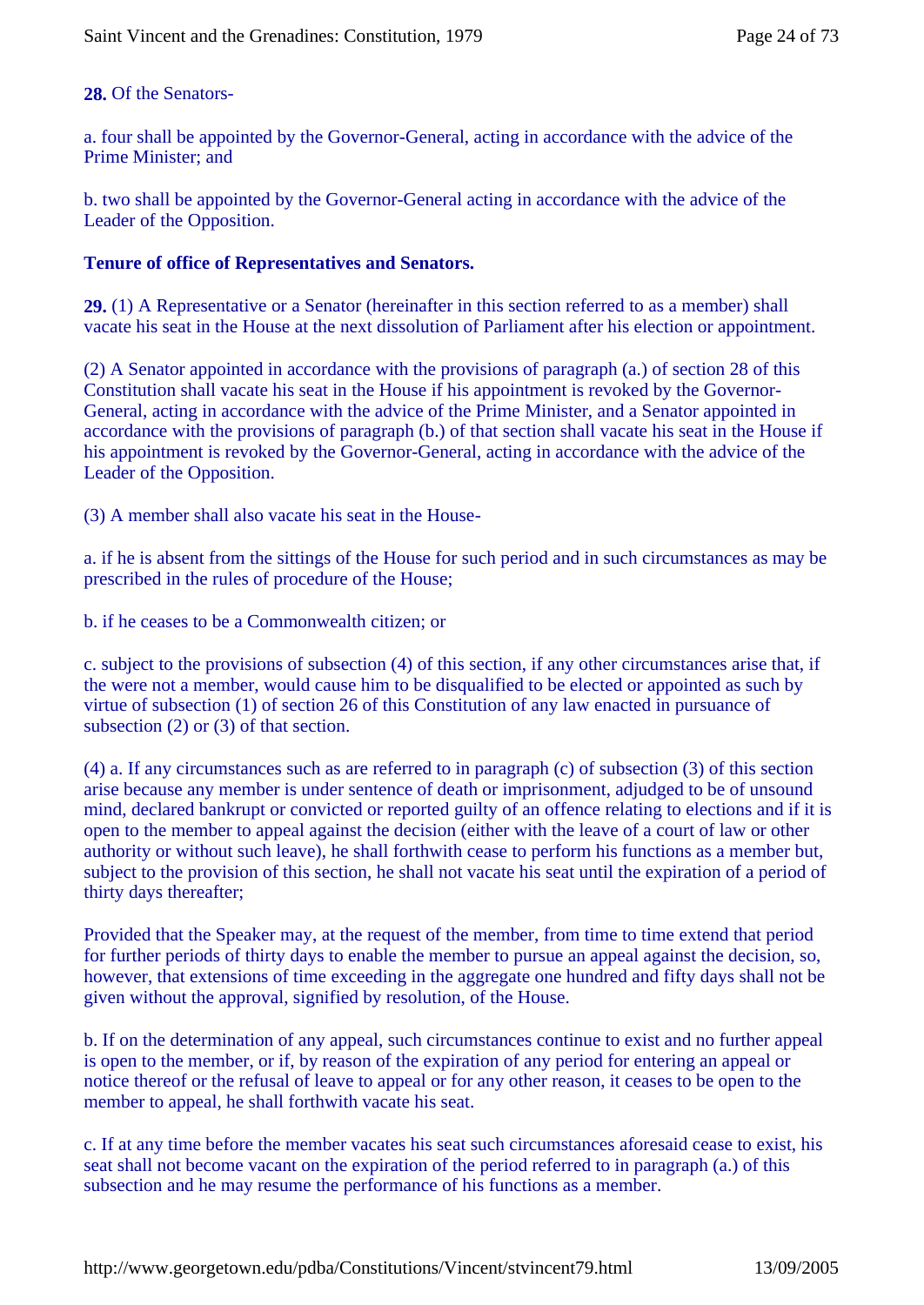## **Speaker.**

**30.** (1) When the House first meets after any general election of Representatives and before it proceeds to the despatch of any other business, it shall elect a person to be the Speaker; and if the office of Speaker falls vacant at any time before the next dissolution of Parliament, the House shall as soon as practicable, elect another person to that office.

(2) The Speaker may be elected either from among the members of the House who are not members of the Cabinet or Parliamentary Secretaries or from among persons who are not members of the House:

Provided that a person who is not a member of the House shall not be elected as Speaker if-

a. he is not a Commonwealth citizen; or

b. he is a person disqualified to be elected or appointed as a Representative or Senator by virtue of subsection (1) of section 26 of this Constitution or of any law enacted in pursuance of subsection (2) or (3) of that section.

(3) No business shall be transacted in the House (other than the election of a Speaker) at any time when the office of Speaker is vacant.

(4) A person shall vacate the office of Speaker-

a. in the case of a Speaker who was elected from among the members of the House-

i) if he ceases to be a member of the House:

Provided that the Speaker shall not vacate his office by reason only that he has ceased to be a member of the House on a dissolution of Parliament, until the House first meets after the dissolution; or

ii) if he becomes a member of the Cabinet or a Parliamentary Secretary;

b. in the case of a Speaker who was elected from among persons who were not members of the House-

i) when the House first meets after ny dissolution of Parliament;

ii) if he ceases to be a Commonwealth citizen; or

iii) if any circumstances arise that would cause him to be disqualified to be elected or appointed as a Representative or by virtue of subsection (1) of section 26 of this Constitution or of any law enacted in pursuance of subsection (2) or (3) of that section; or

c. if he is removed from office by resolution of the House in favor or which there are cast the votes of two-thirds of all the members of the House excluding the Speaker.

(5) If, by virtue of section 29(4) of this Constitution, the Speaker (being a Representative or a Senator) is required to cease to perform his function as a member of the House he shall also cease to perform his function as Speaker; and if the Speaker resumes the performance of his functions as a member of the House, in accordance with the provisions of that section, he shall also resume the performance of his functions as Speaker.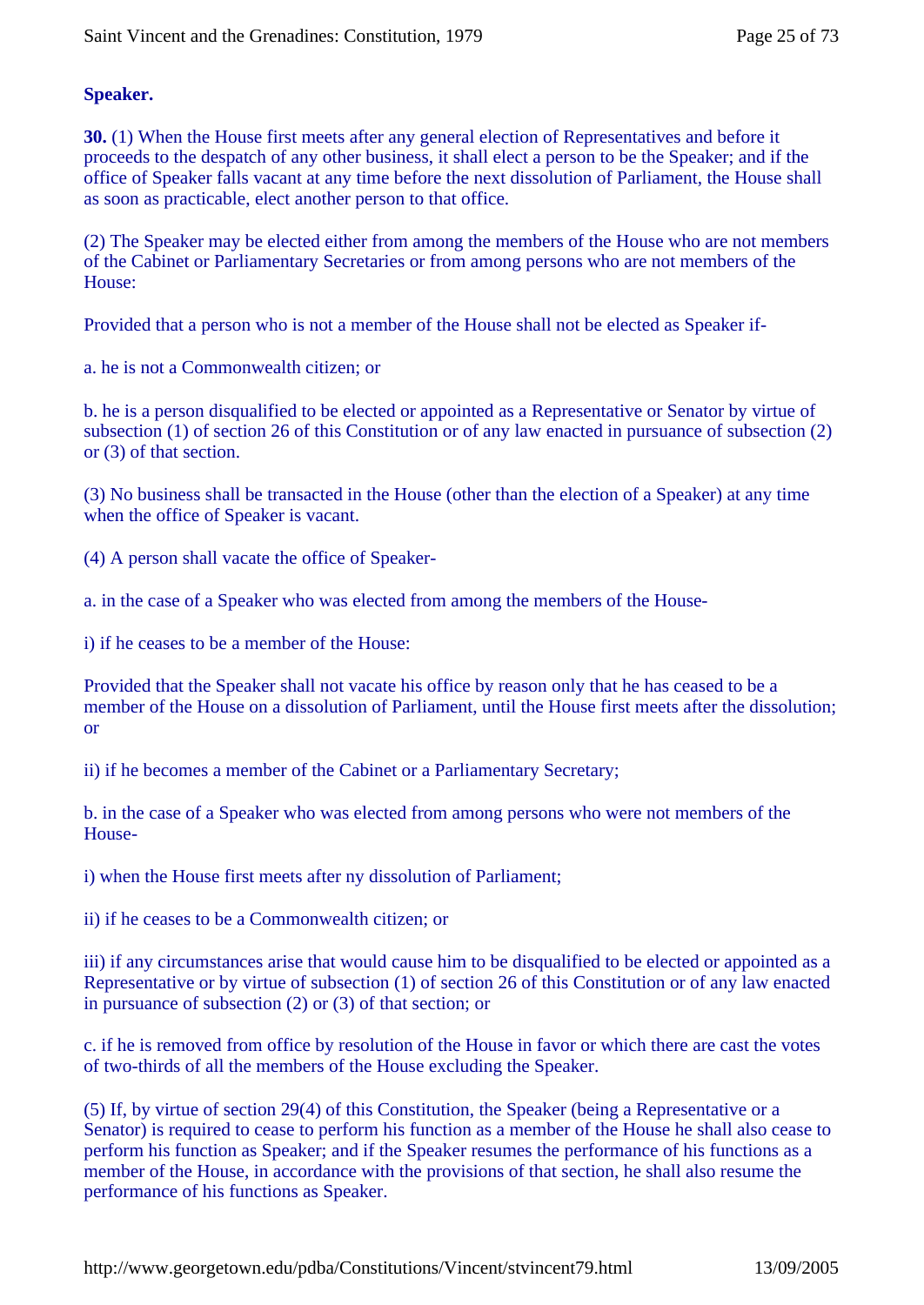(6) At any time when, by virtue of section 29(4) of this Constitution, the Speaker is unable to perform the functions of his office, those functions shall, until he vacates his seat in the House or resumes the performance of the functions of his office, be performed by the Deputy Speaker or, if the office of Deputy Speaker is vacant or the Deputy Speaker is required to cease to perform his functions as a member of the House by virtue of section 29(4) of this Constitution, by such member of the House (not being a member of the Cabinet or a Parliamentary Secretary) as the House may elect for the purpose.

## **Deputy Speaker.**

**31.** (1) When the House first meets after any general election of Representatives and before it proceeds to the despatch of any other business except the election of the Speaker, the House shall elect a member of the House, who is not a member of the Cabinet or a Parliamentary Secretary, to be the Deputy Speaker and if the office of Deputy Speaker falls vacant at any time before the next dissolution of Parliament, the House shall, as soon as convenient, elect another member of the House to that office.

(2) A person shall vacate the office of Deputy Speaker-

a. if he ceases to be a member of the House;

b. if he becomes a member of the Cabinet or a Parliamentary Secretary; or

c. if he is elected to be Speaker.

(3) If, by virtue of section 29(4) of this Constitution, the Deputy Speaker is required to cease to perform his functions as a member of the House he shall also cease to perform his functions as Deputy Speaker and if the Deputy Speaker resumes the performance of his functions as a member of the House, in accordance with the provisions of that section, he shall also resume the performance of his functions as Deputy Speaker.

(4) At any time when, by virtue of section 29(4) of this Constitution, the Deputy Speaker is unable to perform the function of his office, those functions shall, until he vacates his seat in the House or resumes the performance of the functions of this office, be performed by such member of the House (not being a member of the Cabinet or a Parliamentary Secretary) as the House may elect for the purpose.

#### **Constituency Boundaries Commission.**

**32.** (1) There shall be a Constituency Boundaries Commission which shall be appointed in the circumstances specified in section 33(3) of this Constitution and which shall consist of-

a. a chairman who shall be appointed by the Governor-General in his own deliberate judgment;

b. one member who shall be appointed by the Governor-General, acting in accordance with the advice of the Prime Minister; and

c. one member who shall be appointed by the Governor-General, acting in accordance with the advice of the Leader of the Opposition.

(2) A person shall not be qualified to be appointed as a member of the Commission if-

a. he is, or has at any time during the period of five years immediately preceding his appointment been, a member of the House;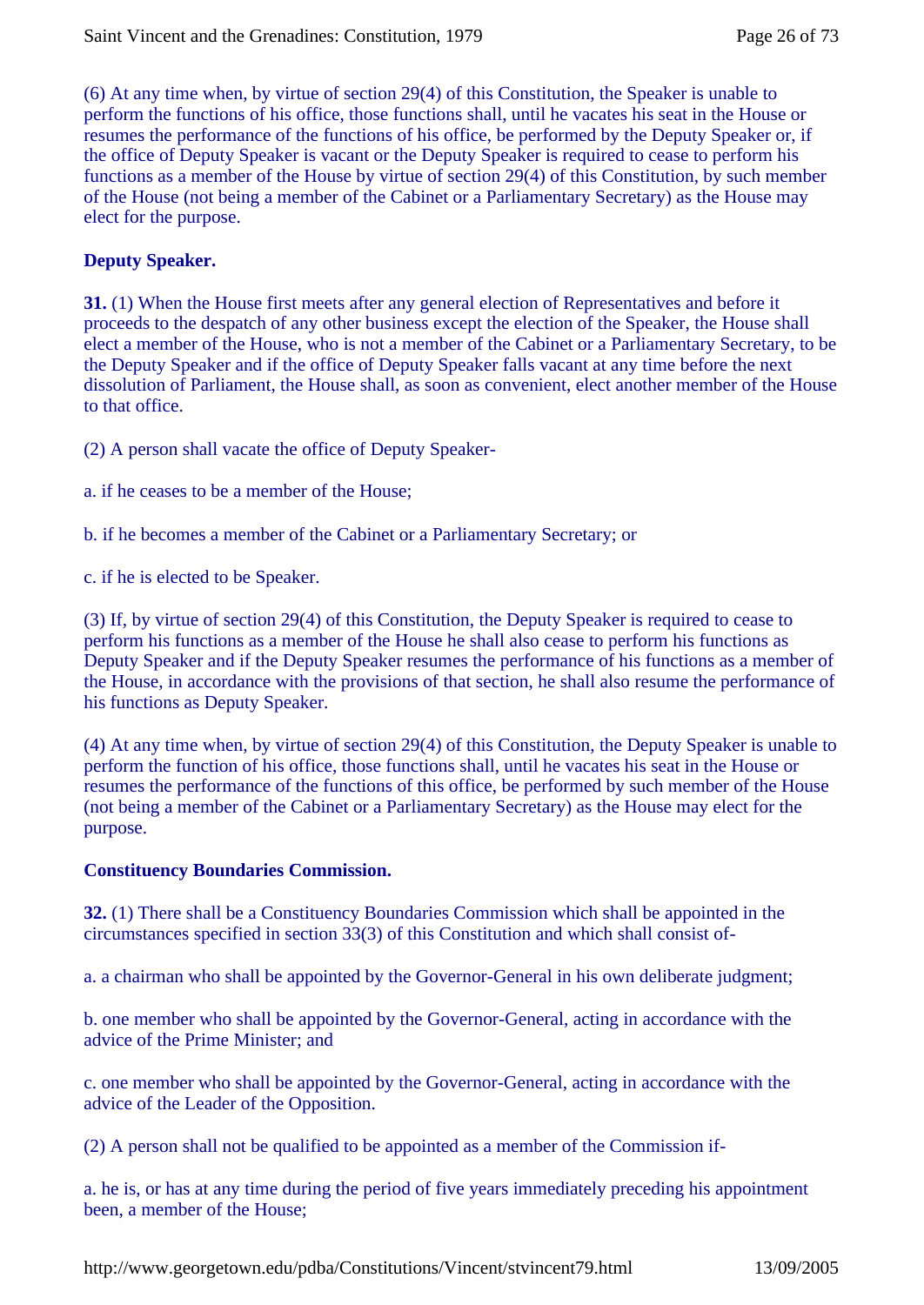b. he is or has at any time during that period been, nominated as a candidate for election as a Representative;

c. he is, or has at any time during that period been, the holder of an office in any political organization that sponsors or otherwise supports, or that has at any time sponsored otherwise supported, a candidate for election as a Representative or a member of any local government authority; or

d. he is a judge of the Supreme Court or a public officer.

(3) Subject to the provisions of this section, a member of the Commission shall vacate his office-

a. when the order of the Commission is published in the Official Gazette in accordance with the provisions of section 33(6) of this Constitution; or

b. if any circumstances arise that, if the were not a member of the Commission, would cause him to be disqualified for appointment as such.

(4) A member of the Commission may be removed from office by the Governor-General only for inability to discharge the functions of his office (whether arising from infirmity of mind or body or any other cause) or for misbehavior.

(5) A member of the Commission shall be removed from office by the Governor-General of the question of his removal from office has been referred to a tribunal appointed under subsection (6) of this section and the tribunal has recommended to the Governor-General that he ought to be removed from office for inability as aforesaid or for misbehavior.

(6) If the Prime Minster represents to the Governor-General that the question of removing a member of the Commission under this section ought to be investigated, then-

a. the Governor-General shall appoint a tribunal which shall consist of a chairman and not less than two other members, selected by the Chief Justice from among persons who hold or have held office as a judge of a court having unlimited jurisdiction in civil and criminal matters in some part of the Commonwealth or a court having jurisdiction in appeals from such a court; and

b. the tribunal shall enquire into the matter and report on the facts thereof to the Governor-General and recommend to him whether the member ought to be removed under this section.

(7) If the question of removing a member of the Commission has been referred to a tribunal under this section, the Governor-General, acting in accordance with the advice of the Prime Minister, may suspend that member from the exercise of the functions of his office and any such suspension may at any time be revoked by the Governor-General acting in accordance with such advice as aforesaid, and shall in any case cease to have effect if the tribunal recommends to the Governor-General that member should not be removed.

(8) The Commission may regulate its own procedure, and may with the consent of the Prime Minister, confer powers and impose duties on any public officer or on any authority of the Government for the purpose of the discharge of its functions.

(9) The Commission may, subject to its rules of procedure, act notwithstanding any vacancy in its membership or the absence of any member and its proceedings shall not be invalidated by the presence or participation of any person not entitled to be present at or to participate in those proceedings: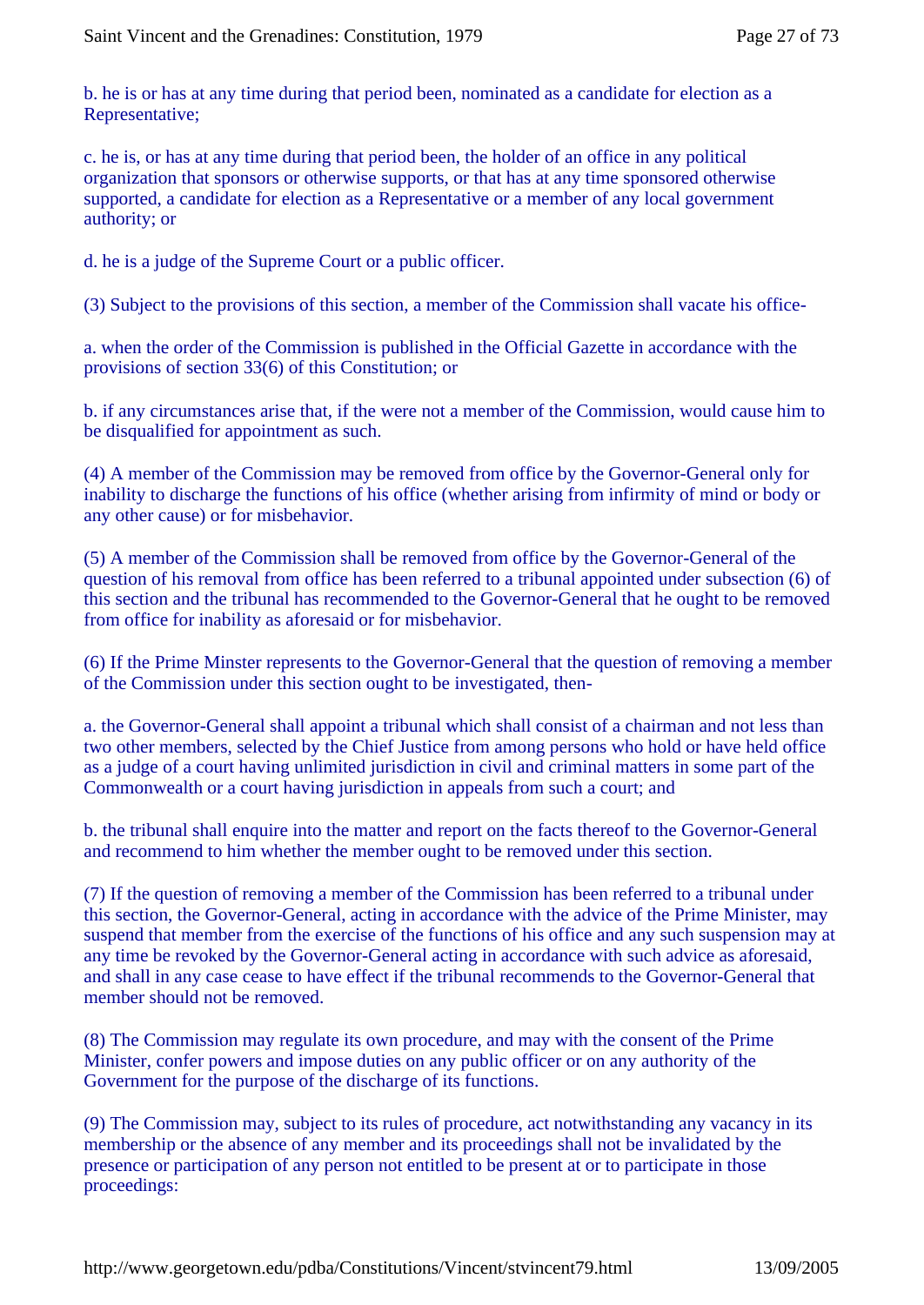provided that any decision of the Commission shall require the concurrence of a majority of all its members.

(10) In the exercise of its functions under this Constitution, the Commission shall not be subject to the direction or control of any other person or authority.

#### **Constituencies.**

**33.** (1) For the purpose of the election of Representatives, Saint Vincent shall, in accordance with the provisions of this section, be divided into thirteen constituencies having such boundaries as may be prescribed by order made by the Constituency Boundaries Commission.

(2) All constituencies shall contain as nearly equal numbers of inhabitants as appears to the Commission to be reasonably practicable, but the Commission may depart from this principle to such extent as it considers expedient in order to take account of the following factors, that is to say-

a. the density of population and in particular the need to ensure adequate representation of adequate representation of sparsely populated rural areas;

b. the means of communication;

c. geographical features; and

d. the boundaries of existing administrative areas.

(3) A Commission shall be appointed in the following circumstances, that is to say:-

a. whenever a census of the population of Saint Vincent has been held in pursuance of any law;

b. whenever Parliament has amended subsection (1) of this section so as to alter the number of the constituencies into which Saint Vincent is divided; or

c. On the expiry of eight years after the Commission last reviewed the boundaries of the constituencies in accordance with the provisions of this section.

(4) Whenever the Commission has been appointed in the circumstances specified in subsection (3)(a) or in the circumstances specified in subsection (3)(b) of this section it shall forthwith carry out a review of the boundaries of the constituencies into which Saint Vincent is divided and may (and in the circumstances specified in subsection (3)(b) shall), by order, alter the boundaries in accordance with the provisions of this section to such extent as it thinks desirable in the light of those circumstances and the review.

(5) Whenever the Commission has been appointed in the circumstances specified in subsection (3) (c.) of this section it shall, within the period of two years commencing with its appointment,carry out a review of the boundaries in accordance with the provisions of this section to such extent as it thinks desirable in the light of those circumstances and the review.

(6) Every order made by the Commission under this section shall be published in the Official Gazette and shall come into effect upon the next dissolution of Parliament after it was made.

(7) To the extent that any law enacted by Parliament amends subsection (1) of this section so as to alter the number of constituencies into which Saint Vincent is divided it shall come into effect when the order of the Commission that, in accordance with the provisions of subsection (4) of this section, is consequential thereon comes into effect.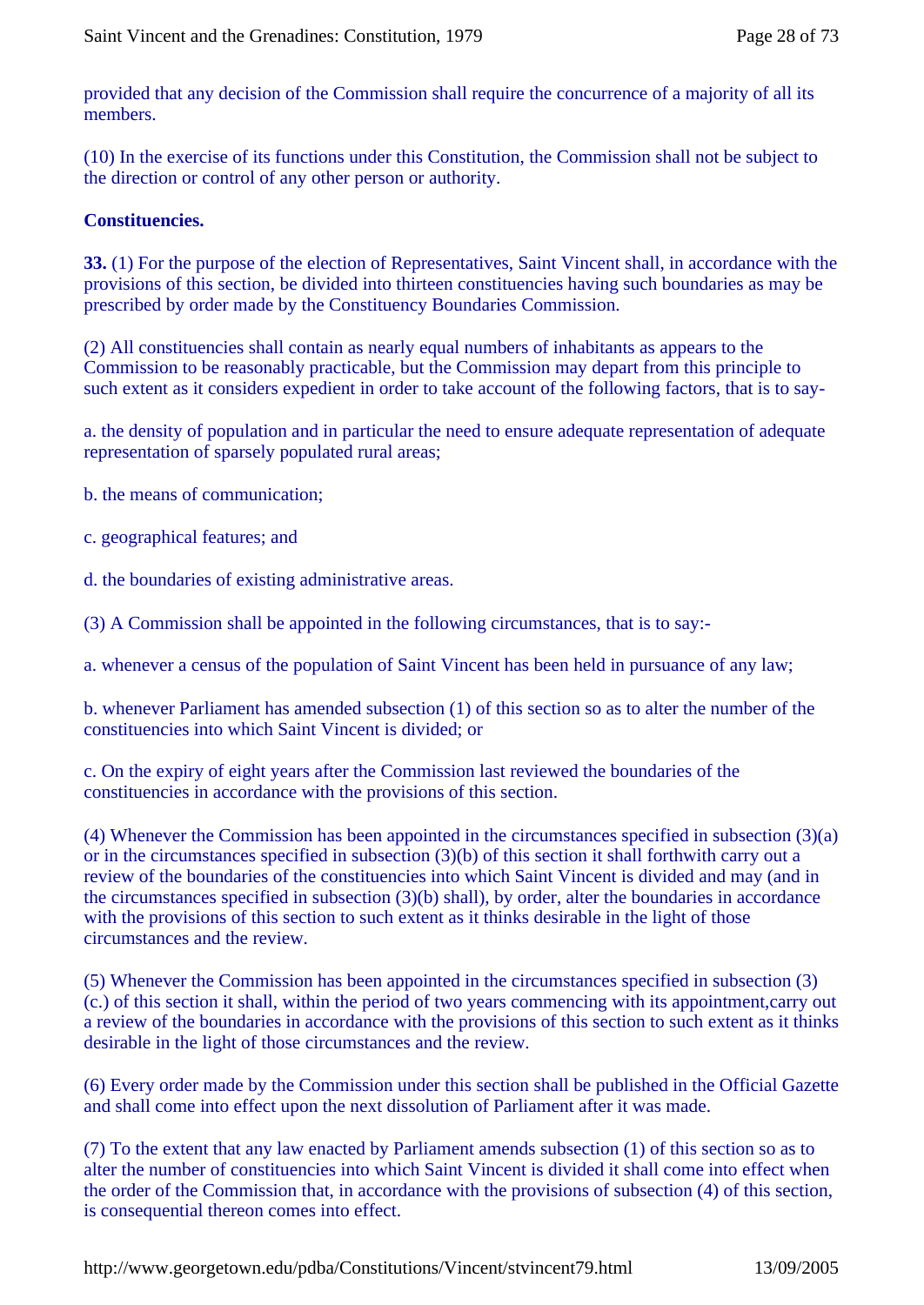(8) For the purposes of subsection (2) of this section the number of inhabitants of any part of Saint Vincent shall be ascertained by reference to the latest census of the population held in pursuance of any law.

## **Supervisor of Elections.**

**34.** (1) There shall be a Supervisor of Elections whose duty it shall be to exercise general supervision over the registration of voters in elections of Representatives and over the conduct of such elections.

(2) The functions of the office of Supervisor of Elections shall be exercised either by the person holding or acting in such public office as may for the time being be designated in that behalf by the Public Service Commission or, if the Commission so decides, by such other person who is not a public officer as may for the time being be so designated, but before exercising its powers under this subsection the Commission shall consult with the Prime Minister.

(3) A person shall not enter upon the duties of the office of Supervisor or Elections until he has taken and subscribed the oath of allegiance and the oath of office.

(4) For the purposes of the exercise of his functions under subsection (1) of this section the Supervisor of Elections may give such directions as he considers necessary or expedient to any registering officer, presiding officer or returning officer relating to the exercise by that officer of his functions under any law regulation the registration of voters or the conduct of elections, and any officer to whom directions are given under this subsection shall comply with those directions.

(5) The Supervisor of Elections may, whenever he considers it necessary or expedient so to do, report to the House on the exercise of his functions under the foregoing provisions of this section; he shall submit every such report to the Minister for the time being responsible for matters relating to the election of Representatives and that Minister shall, not later than seven days after the House first meets after he has received the report, lay it before the House.

(6) In the exercise of his functions under the foregoing provisions of this section, the Supervisor of Elections shall not be subject to the direction or control of any other person or authority.

(7)The Supervisor of Elections shall exercise such other functions in relation to elections (whether to the House or to local government authorities) as may be prescribed by or under any law enacted by Parliament.

#### **Clerk of House and his staff.**

**35.** (1) There shall be a Clerk of the House.

(2) The office of the Clerk of the House and the offices of the members of his staff shall be public offices.

#### **Determination of question of membership.**

**36.** (1) The High Court shall have jurisdiction to hear and determine any question whether-

a. any person has been validity elected as a Representative;

b. any person has been validity appointed as a Senator;

c. any person who has been elected as Speaker from among persons who were not members of the House was qualified to be so elected of has vacate the office of Speaker; or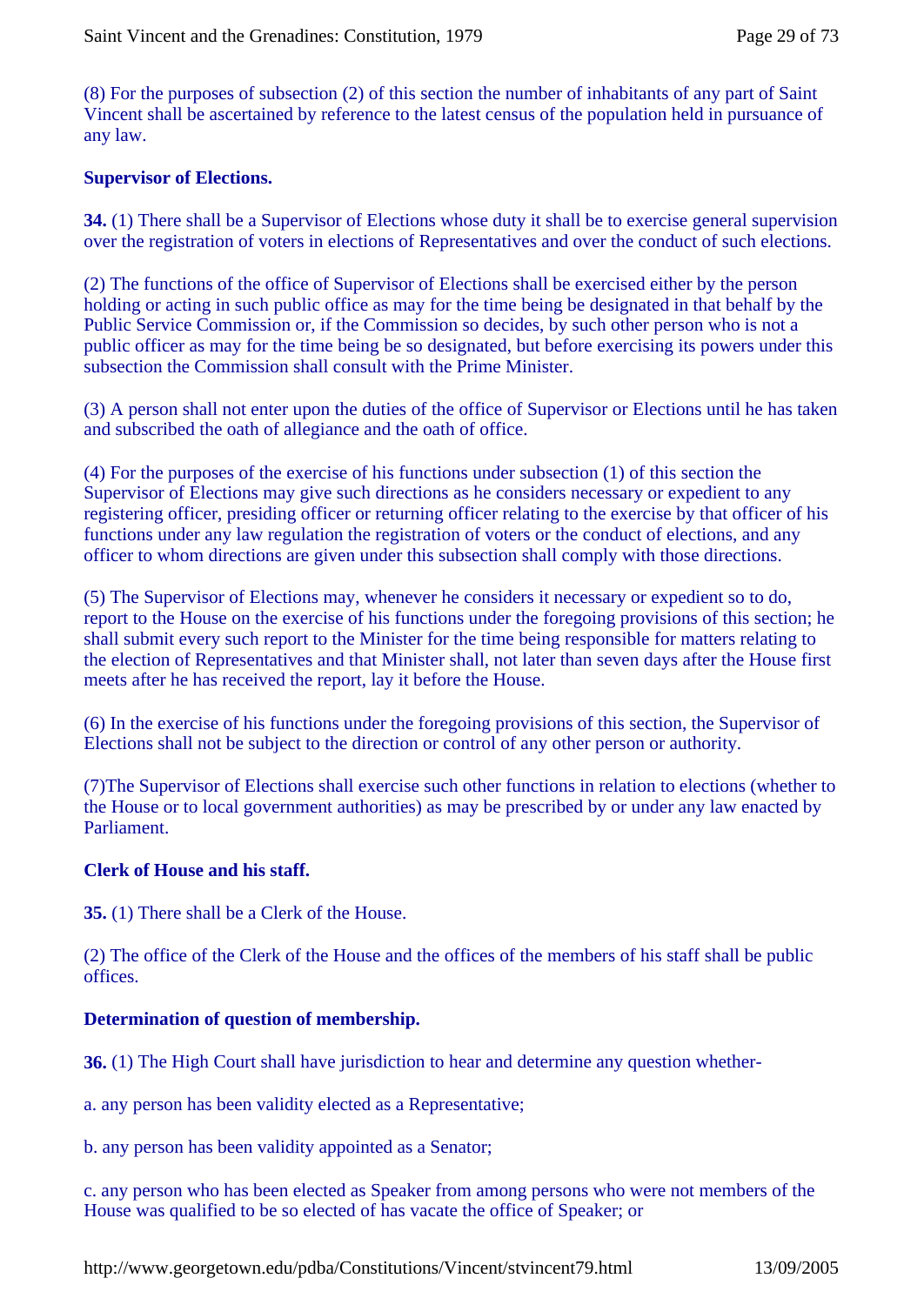d. any member of the House has vacate his seat or is required, under the provisions of section 29(4) of this Constitution, to cease to perform any of his functions as a member of the Hours.

(2) An application to the High Court for the determination of any question under subsection (1)(b.) of this section may be made by any person entitled to vote in the election to which the application relates of by any person who was a candidate at that election or by the Attorney-General.

(3) An application to the High Court for the determination of any question under subsection (1)(b) or subsection (1) (c.) of this section may be made by any Representative or By the Attorney-General.

(4) An application to the High Court for the determination of any question under subsection (1)(d.) of this section may be made-

a. by any Representatives or by the Attorney-General; or

b. in the case of the seat of a Representative, by any person registered in some constituency as voter for the purpose of electing Representatives.

(5) If any applications is made by a person other than the Attorney General to the High Court for the determination of any question under this section, the Attorney-General may intervene and may then appear or be represented in the proceedings.

(6) An appeal shall lie as of right to the Court of Appeal from any final decision of the High Court determining such a question as is referred to in subsection (1) of this section.

(7) The circumstances and manner in which and the imposition of conditions upon which any application may be made to the High Court for the determination of any question under this section and the powers practice and procedure of the High Court and the Court of Appeal in relation to any such application shall be regulated by such provisions as may be made by Parliament.

(8) No appeal shall lie from any decision of the Court of Appeal in exercise of the jurisdiction conferred by subsection (6) of this section and no appeal shall lie from any decision of the High Court in proceedings under this section other than a final decision determining such a question as is referred to in subsection (1) of this section.

(9) In the exercise of his functions under this section, the Attorney-General shall not be subject to the direction or control of any other person or authority.

# **PART 2**

## **LEGISLATION AND PROCEDURE OF PARLIAMENT**

#### **Power to make laws.**

**37.** Subject to the provisions of this Constitution, Parliament may make laws for the peace, order and good government of Saint Vincent.

#### **Alteration of Constitutions and Supreme Court Order.**

**38.** (1) Parliament may alter any of the provisions of this Constitution or of the Supreme Court Order in the manner specified in the following provisions of this section.

(2) A bill to alter any of the provisions of this Constitution or of the Supreme Court Order shall not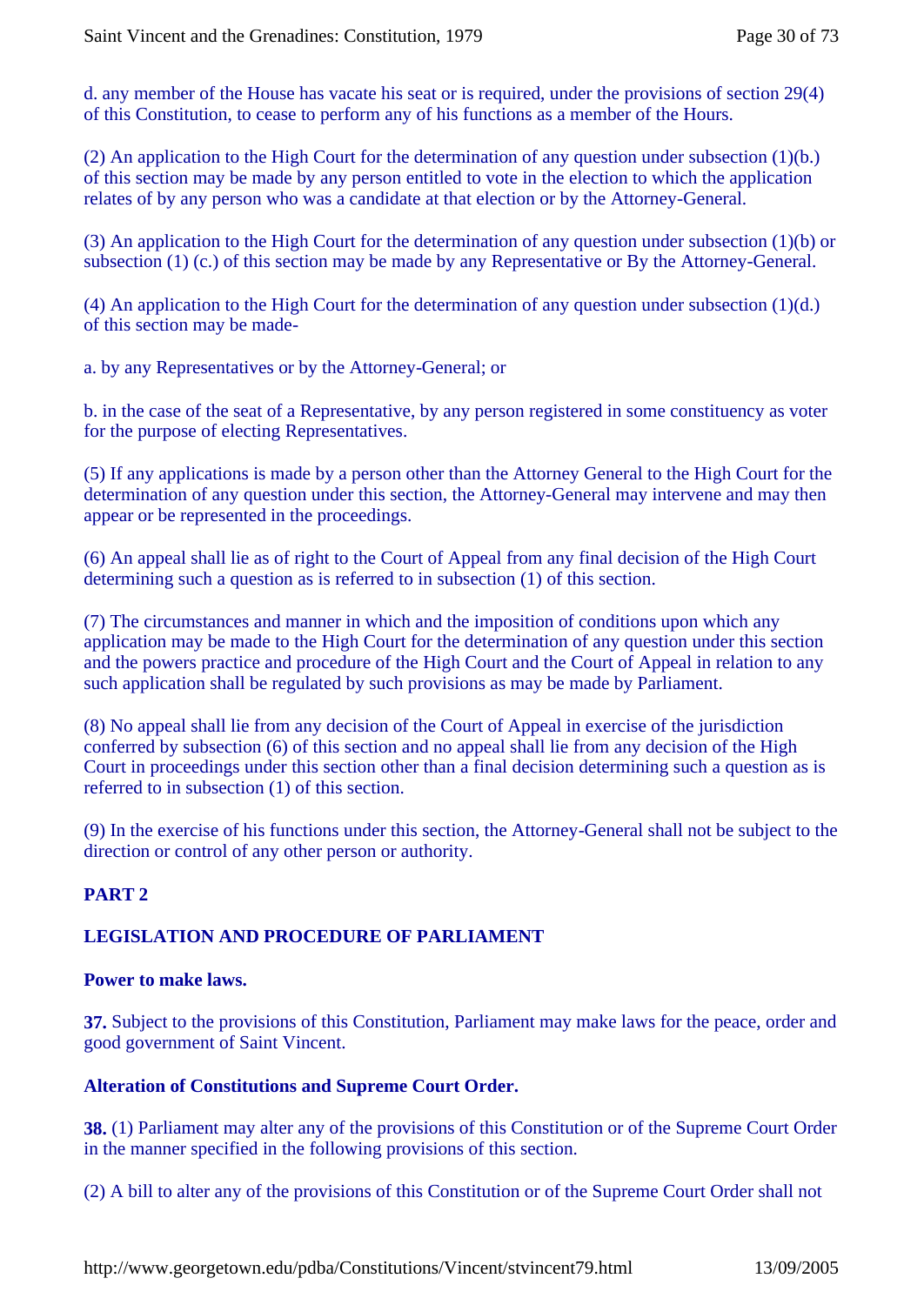be regarded as being passed by the House unless on its final reading the bill is supported by the votes of not less than two-thirds of all the Representatives.

(3) A bill to alter this section, the Schedule to this Constitution or any of the Provisions of this Constitution specified in Part 1 of that Schedule or any of the provisions of the Courts Order specified in Part 2 of that Schedule shall not be submitted to the Governor-General for his assent unless-

a. there has been an interval of not less than ninety days between the introduction of the bill in the House and the beginning of the proceedings in the House on the second reading of the bill; and

b. after it has been passed by the House the bill has been approved on a referendum by not less than two-thirds of all the votes validly cast on that referendum.

(4) The provisions of paragraph (b.) of subsection (3) of this section shall not apply in relation to any bill to alter-

a. section 98 of this Constitution in order to give effect to any agreement between Saint Vincent and the United Kingdom concerning appeals from any court having jurisdiction in Saint Vincent to Her Majesty in Council;

b. any of the provisions of the Supreme Court Order in order to give effect to any international agreement on which Saint Vincent is a party relating to the Supreme Court or any other court (or any officer or authority having functions in respect of any such court) constituted in common for Saint Vincent and for other countries also parties to the agreement.

(5) Every person who, at the time when the referendum is held, would be entitled to vote for the purpose of electing Representatives shall be entitled to vote on a referendum held for the purposes of this section in accordance with such procedures as may be prescribed by Parliament for the purposes of the referendum and no other person shall be entitled so to vote.

(6) In any referendum for the purposes of this section the votes shall be given by ballot in such manner as not to disclose how any particular person votes.

(7) The conduct of any referendum for the purposes of this section shall be the responsibility of the Supervisor of Elections and the provisions of subsections (4), (5) and (6) of section 34 of this Constitution shall apply in relation to the exercise by the Supervisor of Elections or by any other officer of his functions with respect to a referendum as they apply in relation to the exercise of his functions with respect to elections of Representatives.

(8) a. A bill to alter any of the provisions of this Constitution or of the Supreme Court Order shall not be submitted to the Governor-General for his assent unless it is accompanied by a certificate under the hand of the Speaker that the provisions of subsection (2) of this section have been complied with and, where a referendum has been held in pursuance of subsection (3)(b.) of this section, by a certificate under the hand of the Supervisor of Elections stating the results of the referendum.

b. The certificate of the Speaker under this subsection shall be conclusive that the provisions of subsections (2) and (3) of this section have been complied with and shall not be enquired into in any court of law.

c. In this subsection references to the Speaker shall, if the person holding the office of Speaker is for any reason unable to perform the functions of his office and no other person is performing them, include references to the Deputy Speaker.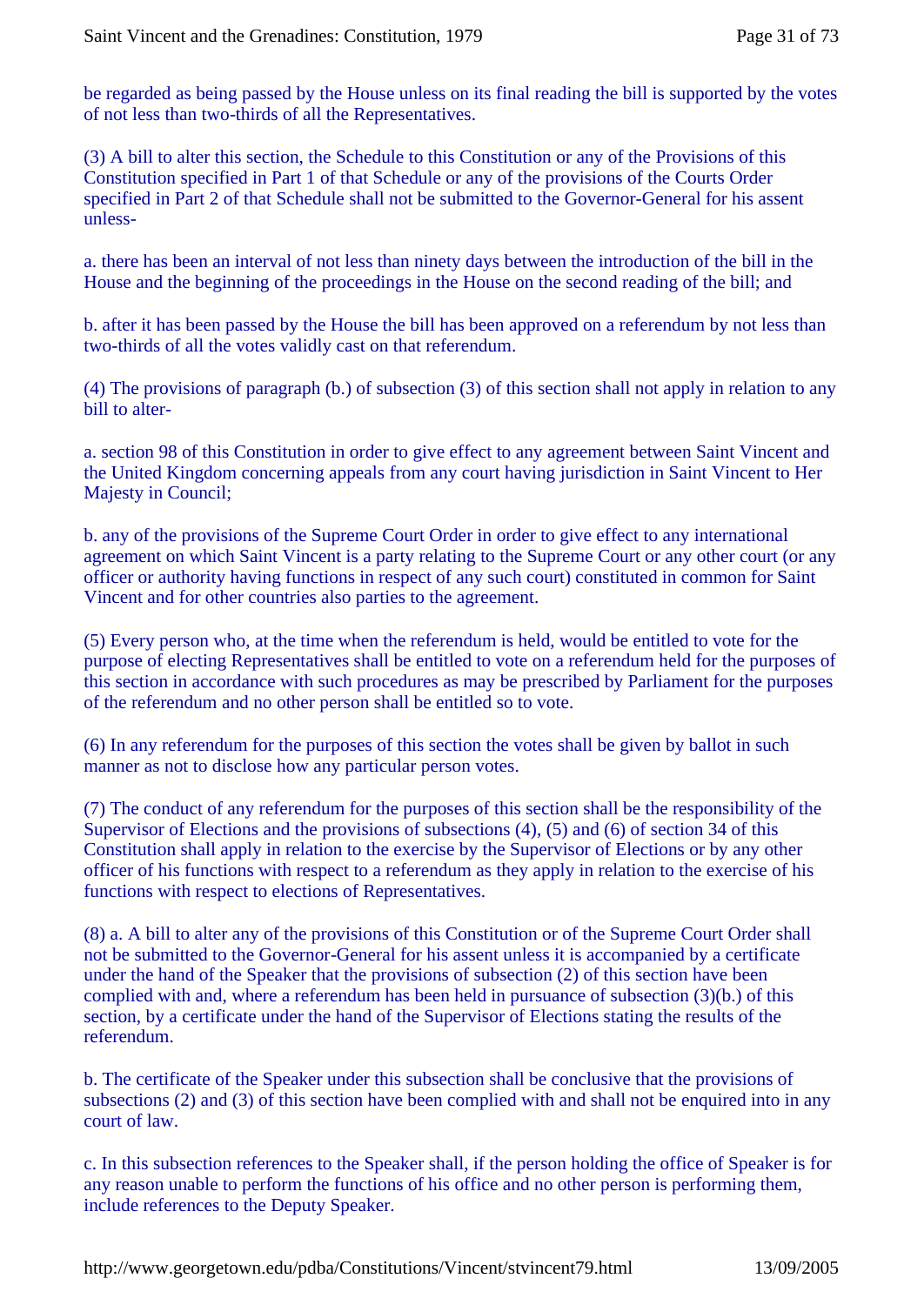(9) In this Section and the Schedule to this Constitution references to any of the provisions of this constitution or the Supreme Court Order include references to any law that alters that provision.

### **Oath by members.**

**39.** (1) Every member of the House shall, before taking his seat in the House, take and subscribe before the House the oath of allegiance but a member may before taking that oath part in the election of the Speaker.

(2) Any person elected to the office of Speaker shall, if he has not already taken and subscribed the oath of allegiance under subsection (1) of this section, take and subscribe that oath before the House before entering upon the duties of his office.

### **Proceeding.**

**40.** There shall preside at any sitting of the House-

a. the Speaker:

b. in the absence of the Speaker, the Deputy Speaker; or

c. in the absence of the Speaker and the Deputy Speaker, such member of the House (not being a member of the Cabinet or Parliamentary Secretary) as the House may elect for that purpose:

Provided that the Speaker shall not preside when a motion for his removal from office is before the House.

#### **Voting.**

**41.** (1) Save as otherwise provided in section 17(7), 30(4), 38(2) or 49(3) of this Constitution, any question proposed for decision in the House shall be determined by a majority of the votes of the members present and voting:

Provided that question of no confidence in the Government shall be determined by a majority of the votes of all the Representatives.

(2) A question shall not be regarded as having been validly determined by a vote in the House unless at least eight members, or such greater number of members as Parliament may prescribe, take part in the voting.

(3) The references to the members of the House in section 30(4) of this Constitution, subsection (1) of this section and sections 51(4) and 57 of this Constitution shall not include the Attorney-General if he is a member by virtue of section 24(3) of this Constitution.

(4) A Speaker who was elected from among the members of the House or other member presiding in the House shall not vote unless on any question the votes of the members are equally divided, in which case he shall have and exercise a casting vote:

Provided that in the case of the question of the final reading of such a bill as is referred to in section 38(2) of this Constitution he shall, if he is a Representative, have an original vote but no casting vote.

(5) A Speaker who was elected from among persons who were not members of the House shall have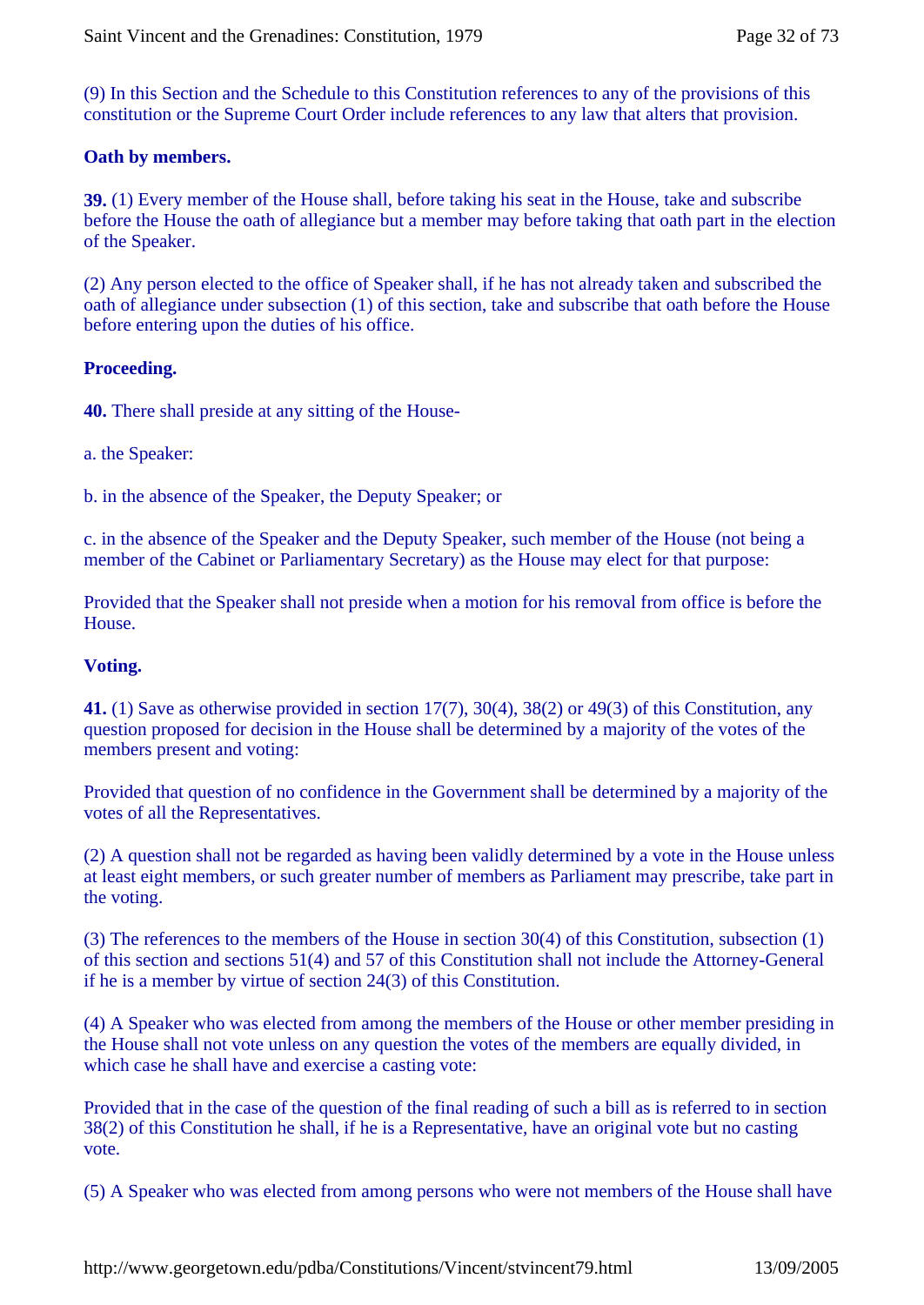neither an original nor a casting vote and if, upon any question before the House when such a Speaker is presiding, the votes of the members are equally divided, the motion shall be lost.

#### **Penalty for sitting if unqualified.**

**42.** (1) Any person who sits or votes in the House knowing or having reasonable grounds for knowing that he is nor entitled to do so shall be guilty of an offence, and liable to a fine not exceeding one hundred dollars, or such other sum as may be prescribed by Parliament, for each day on which he so sits or votes in the House.

(2) Any prosecution for an offence under this section shall be instituted in the High Court and shall not be so instituted except by the Director of Public Prosecutions.

#### **Mode of exercise of legislative power.**

**43.** (1) The power of Parliament to make laws shall be exercised by bills passed by the House and assented to by the Governor-General.

(2) When a bill is submitted to the Governor-General for assent in accordance with the provisions of this Constitution he shall signify that he assents.

(3) When the Governor-General assents to a bill that has been submitted to him in accordance with the provisions of this Constitution the bill shall become law and the Governor-General shall thereupon cause it to be published in the Official Gazette as law.

(4) No law made by Parliament shall come into operation until it has been published in the Official Gazette but Parliament may postpone the coming into operation of any such law and may make laws with retrospective effect.

#### **Restrictions with regard to certain financial measures.**

**44.** Except on the recommendation of the Governor-General signified by a Minister, the House shall not-

a. proceed upon any bill (including any amendment to a bill) that, in the opinion of the person presiding, makes provision for any of the following purposes:-

i) for the imposition of taxation or the alteration of taxation otherwise than by reduction;

ii) for the imposition of any charge upon the Consolidated Fund or any other public fund of Saint Vincent or the alteration of any such charge otherwise than by reduction;

iii) for the payment, issue or withdrawal from the Consolidated Fund or any other public fund of Saint Vincent of any monies not charged thereon or any increase in the amount of such payment, issue or withdrawal; or

iv) for the composition or remission of any debt due to the Government; or

b. proceed upon any motion (including any amendment to a motion) the effect of which, in the opinion of the person presiding, would be to make provision for any of those purposes.

#### **Regulation of procedure in House.**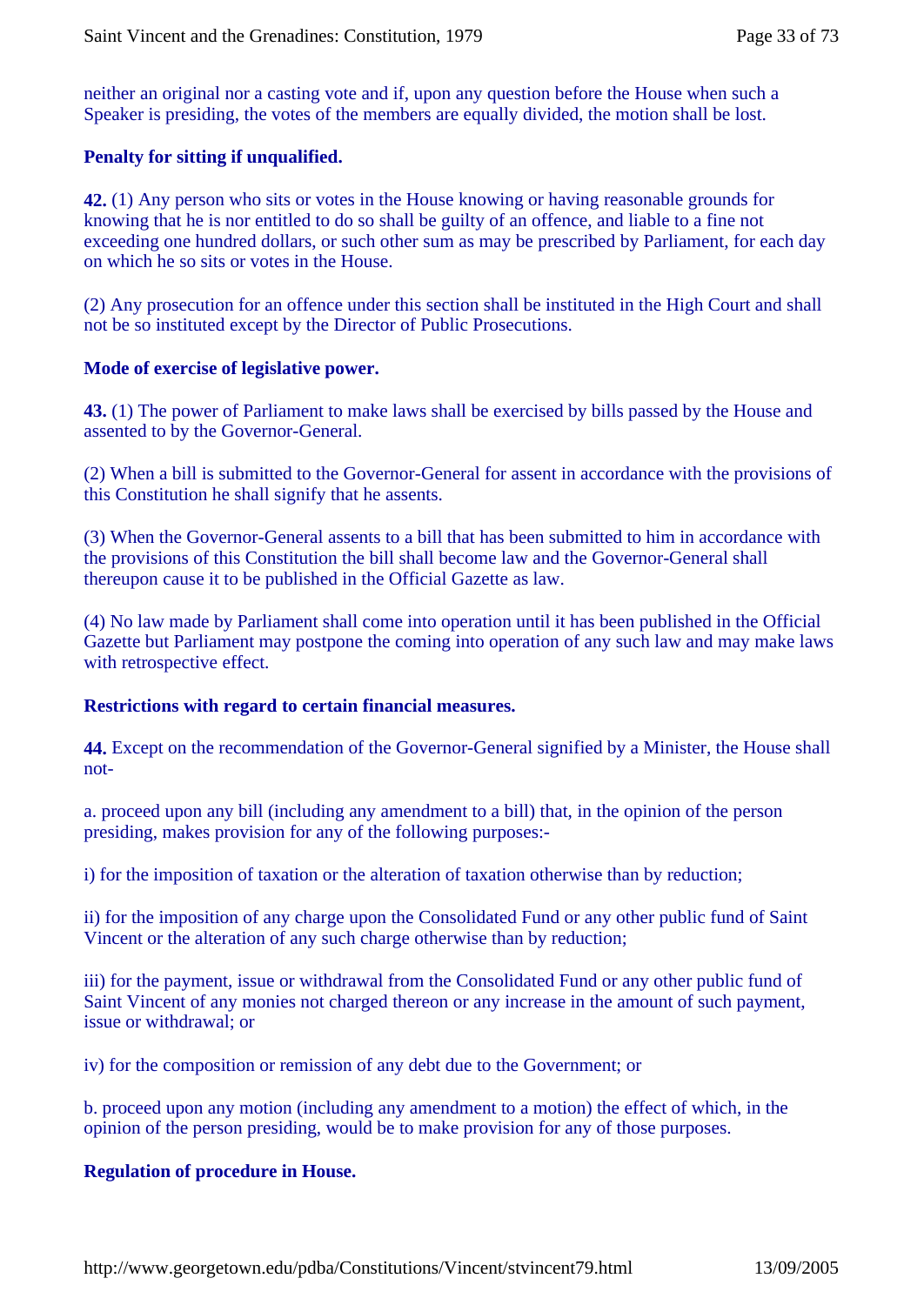**45.** (1) Subject to the provisions of this Constitution, the House may regulate its own procedure and may in particular make rules for the orderly conduct of its own proceedings.

(2) The House may act not withstanding any vacancy in its membership (including any vacancy not filled when the House first meets after any general election) and the presence or participation of any person not entitled to be present at or to participate in the proceedings of the House shall not invalidate those proceedings.

### **Freedom of speech.**

**46.** Without prejudice to any provision made by Parliament relating to the powers, privileges and immunities of the members and officers of the House and of other persons concerned in the business of the House or its committees, no civil or criminal proceedings may be instituted against any member of the House for words spoken before, or written in a report to, the House or a committee thereof or by reason of any matter or thing brought by him therein by petition, bill, resolution, motion or otherwise.

## **PART 3**

### **SUMMONING, PROROGATION AND DISSOLUTION**

#### **Sessions.**

**47.** (1) Each session of Parliament shall be held at such place within Saint Vincent and shall begin at such time, not being later than six months from the end of the preceding session if Parliament has been prorogued or one month from the holding of a general election of Representatives if Parliament has been dissolved, as the Governor-General shall appoint by Proclamation.

(2) a. If notice in writing is given to the Speaker signed by not less than three Representatives, of a motion of no confidence in the Government the Speaker shall-

i) if the House is then sitting or has been summoned to meet within five days, cause the motion to be considered by the House within seven days of the notice; or

ii) if the House is not then sitting and has not been so summoned (and notwithstanding that Parliament may be prorogued) summon the House to meet within fourteen days of the notice and cause the motion to be considered at that meeting:

Provided that if the House does not, within twenty-one days of the notice, meet and dispose of the motion the Clerk of the House shall summon a special meeting of the House at such time and place as he may specify for the purpose of debating and disposing of the motion.

b. The provisions of paragraph (a.) of this subsection shall be without prejudice to the power of the House to provided by its rules of procedure that notice of a motion of no confidence in the Government may be given by any member of the House or the power of the House to debate and dispose of such a motion at any sitting of the House.

(3) Subject to the foregoing provisions of this section, the sitting of the House shall be held at such time and place as the House may, by its rules of procedure or otherwise, determine.

#### **Prorogation and dissolution.**

**48.** (1) The Governor-General may at any time prorogue or dissolve Parliament.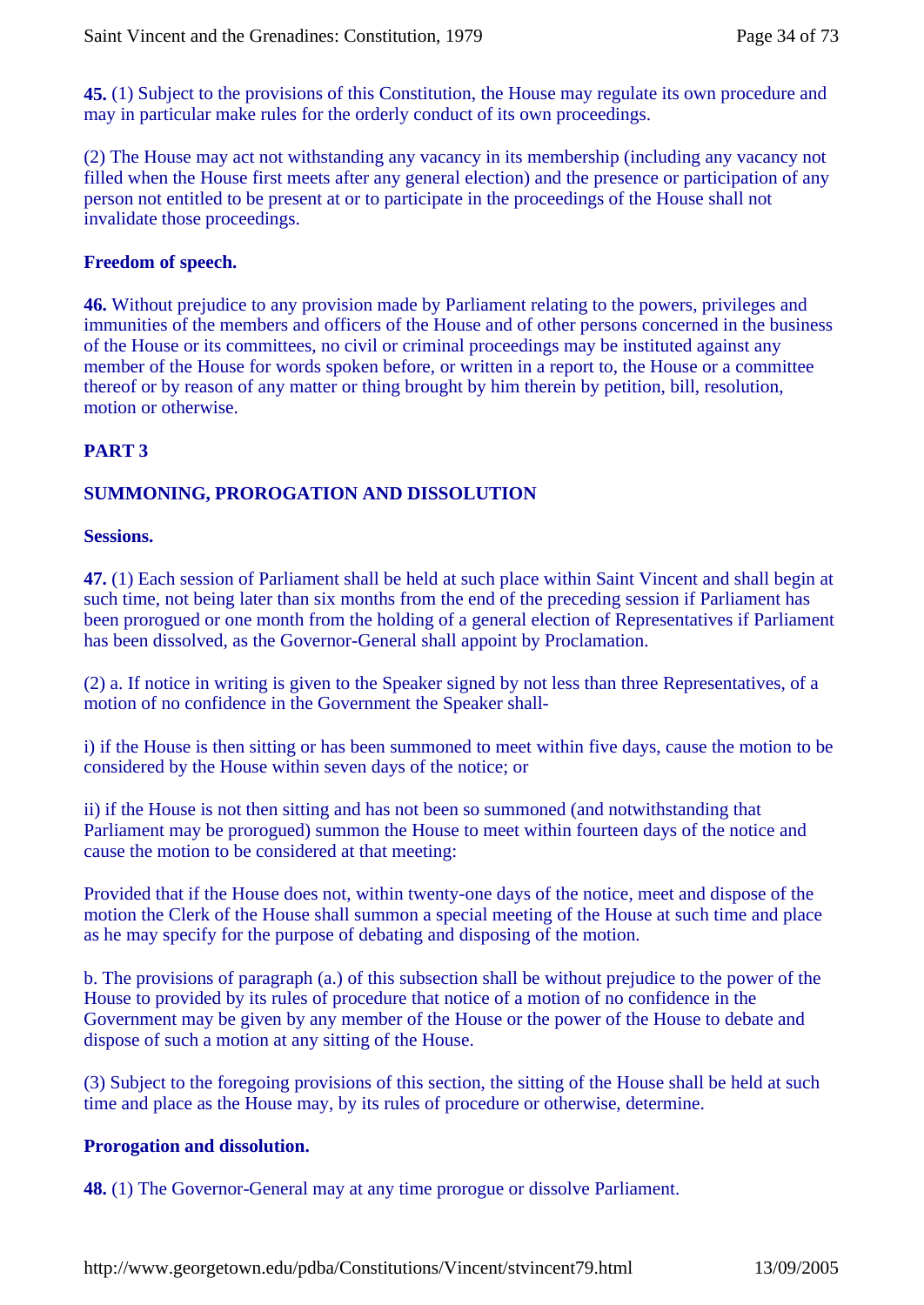(2) Subject to the provisions of subsection (3) of this section Parliament, unless sooner dissolved, shall continue for five years from the date of the first sitting of the House after any dissolution and shall then stand dissolved.

(3) At any time when Saint Vincent is at war, Parliament may extend the period of five years specified in subsection (2) of this section for not more than twelve months at a time:

Provided that the life of Parliament shall not be extended under this subsection for more than five years.

(4) Where a Parliament that has been dissolved is recalled under section 49(2) of this Constitution, that Parliament shall, unless sooner dissolved, again stand dissolved at the date appointed for the nomination for the nomination of candidates in the next succeeding general election of Representatives.

(5) In the exercise of this power to dissolve Parliament, the Governor-General shall act in accordance with the advice of the Prime Minister:

Provided that-

a. if the Prime Minister advises a dissolution and the Governor-General, acting in his own deliberate judgment, considers that the government of Saint Vincent can be carried on without a dissolution and that a dissolution would not be in the interests of Saint Vincent, he may, acting in his own deliberate judgment, refuse to dissolve Parliament;

b. if a resolution of no confidence in the Government is passed and the Prime Minister does not within three days either resign or advise a dissolution, the Governor-General, acting in his own deliberate judgment, may dissolve Parliament; and

c. if the office of Prime Minister is vacant and the Governor General, acting in his own deliberate judgment, considers that there is no prospect of his being able within a reasonable time to appoint to that office a Representative who can command the support of the majority of the Representatives, the Governor-General shall dissolve Parliament.

#### **Election to House of Assembly.**

**49.** (1) Subject to the provisions of subsection (3) of this section a general election of Representatives shall be held at such time within ninety days after any dissolution of Parliament, or if the House has been dissolved by reason of a vote of no confidence in the Government at such time within thirty days after the dissolution, as the Governor-General may appoint.

(2) If, after a dissolution and before the date appointed for the nomination of candidates in the next succeeding general election of representatives, the Prime Minister advises the Governor-General that, owing to the existence of a state of war or a state of emergency in Saint Vincent, it is necessary to recall Parliament, the Governor-General shall summon the Parliament that has been dissolved to meet, but subject to the provisions of subsection (3) of this section, that general election shall proceed.

(3) The House of Parliament that has been recalled may, by a resolution supported by the votes of not less than two-thirds of all the Representatives, extend the period of ninety days specified in subsection (1) of this section for not more than a further ninety days in respect of the next succeeding general election, and on the passing of such a resolution any appointment previously made with respect to the date on which that general election shall be held or candidates therein shall be nominated shall cease to have effect.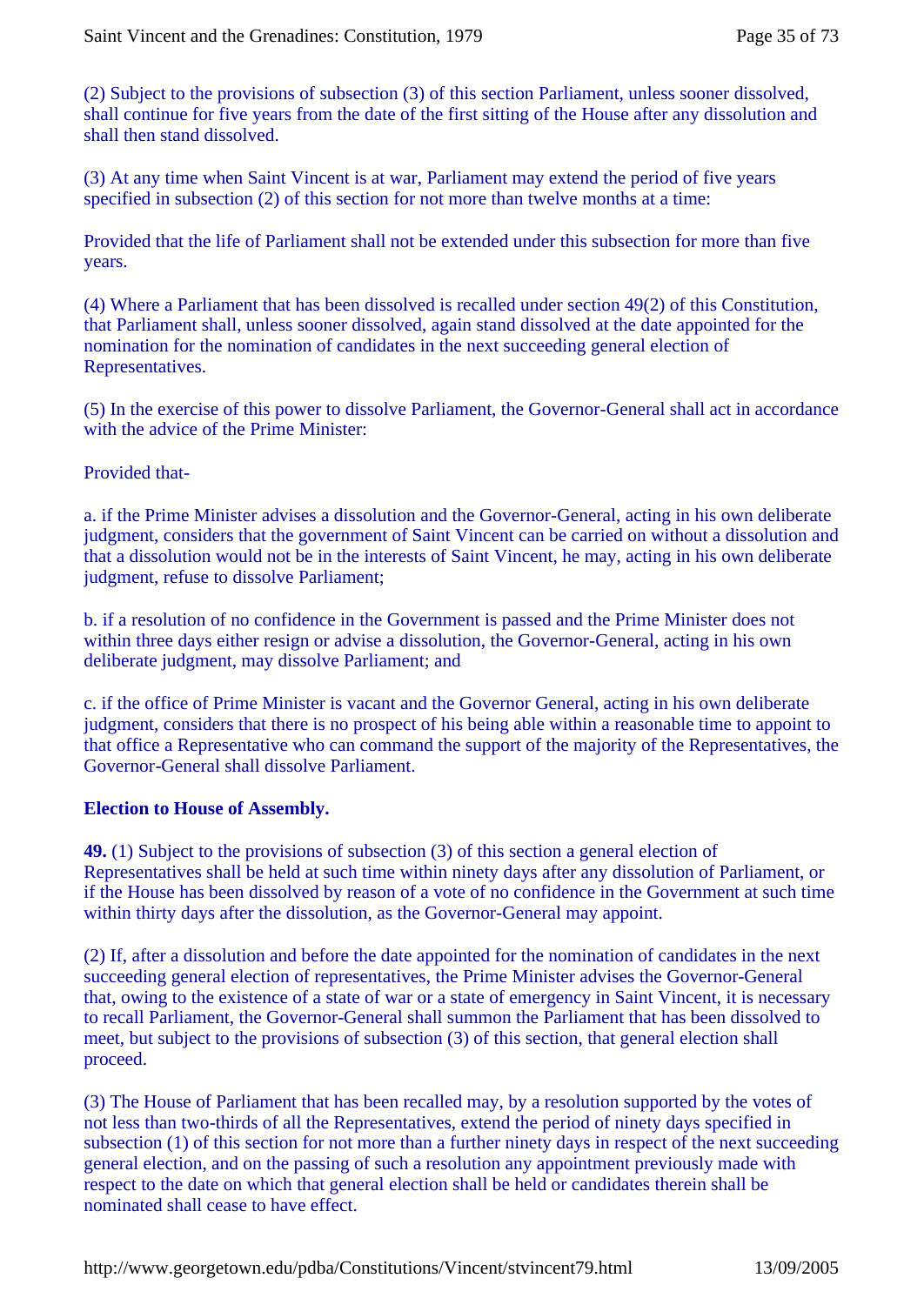(4) Where the seat of a member of the House falls vacant otherwise than by reason of a dissolution of Parliament-

a. if the vacant seat is that of a Representative a by-election shall be held; or

b. if the vacant seat is that of a Senator an appointment shall be made,

to fill the vacancy within ninety days of the occurrence of the vacancy unless Parliament is sooner dissolved.

(5) Whenever it has been determined under section 36 of this Constitution that the election of any person as a Representative is invalid the Governor-General shall issue a writ for the election of a Representative to fill the vacancy returnable within ninety days of the final decision of the High Court or, if the determination was by the Court of Appeal, within ninety days of the decision of the Court of Appeal.

## **CHAPTER IV**

### **THE EXECUTIVE**

#### **Executive authority.**

**50.** (1) The executive authority of Saint Vincent is vested in Her Majesty.

(2) Subject to the provisions of this Constitution, the executive authority of Saint Vincent may be exercised on behalf of Her Majesty by the Governor-General either directly or through officers subordinate to him.

(3) Nothing in this section shall prevent Parliament form conferring functions on persons or authorities other than the Governor-General.

#### **Ministers of the Government.**

**51.** (1) There shall be a Prime Minister of Saint Vincent who shall be appointed by the Governor-General.

(2) Whenever the Governor-General has occasion to appoint a Prime Minister he shall appoint a Representative who appears to him likely to command the support of the majority of the Representatives.

(3) There shall be, in addition to the office of Prime Minister, such officers of Minister of the Government as may be established by Parliament or, subject to the provisions of any law enacted by Parliament, by the Governor-General, casting in accordance with the advice of the Prime Minister.

(4) Appointments to the office of Minister, other than the office of Prime Minister, shall be made by the Governor-General, acting in accordance with the advice of the Prime Minister, from among the members of the House:

Provided that not more than two Ministers shall be appointed from among the Senators.

(5) If occasion arises for making an appointment to the office of Prime Minister or any other Minister while Parliament is dissolved, then, notwithstanding the provisions of subsections (2) and (4) of this section a person who was a Representative immediately before the dissolution may be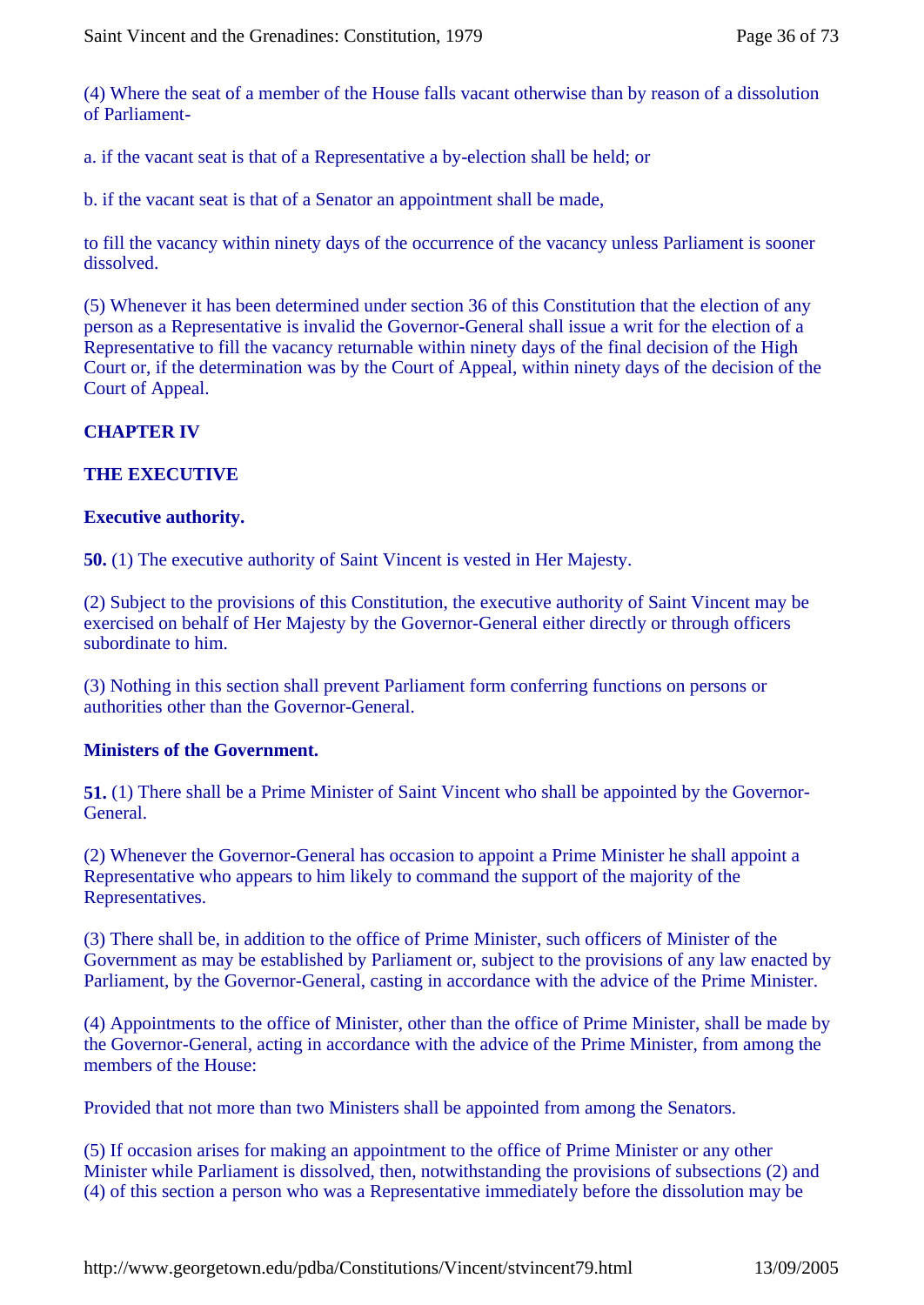appointed Prime Minister and a person who was a Senator immediately before the dissolution may be appointed as any Minister other than Prime Minster:

Provided that no more than two persons who were Senators may be Ministers.

(6) The Governor-General shall remove the Prime Minister from office if a resolution of no confidence in the Government is passed by the House and the Prime Minister does not within three days either resign from his office or advise the Governor-General to dissolve Parliament.

(7) If, at any time between the holding of a general election of Representatives and the first meeting of the House thereafter, the Governor-General considers that in consequence of changes in the membership of the House resulting from that election the Prime Minister will not be able to command the support of the majority of the Representatives, the Governor-General may remove the Prime Minster from office.

(8) The office of any Minister shall become vacant-

a. if the holder of the office ceases to be a member of the House otherwise than by reason of the dissolution of Parliament;

b. in the case of the Prime Minister, if, when the House first meets after the dissolution of Parliament, he is not Representative;

c. In the case of any other Minister, if when the House first meets after the dissolution of Parliament, he is not then a member of the House; or

d. If, by virtue of section 29(4) of this Constitution, he is required to cease to perform his functions as a member of the House.

(9) The office of a Minister other than the Prime Minister shall become vacant-

a. if the Governor-General, acting in accordance with the advice of the Prime Minister, so directs;

b. if the Prime Minister resigns from office within three days after a resolution of no confidence in the Government has been passed by the House or is removed from office under subsection (6) or (7) of this section; or

c. on the appointment of any person to the office of Prime Minister.

(10) In the exercise of the powers conferred upon him by subsections (2), and (7) of this section the Governor-General shall act in his own deliberate judgment.

#### **Cabinet of Ministers.**

**52.** (1) There shall be a Cabinet of Ministers for Saint Vincent which shall consist of the Prime Minister and the other Ministers.

(2) At any time when the office of Attorney-General is a public office the Attorney-General shall, by virtue of holding or acting in that office, be a member of the Cabinet in addition to the Ministers.

(3) The functions of the Cabinet shall be to advice the Governor-General in the government of Saint Vincent and the Cabinet shall be collectively responsible to the House for any advice given to the Governor-General by or under the general authority of the Cabinet and for all things done by or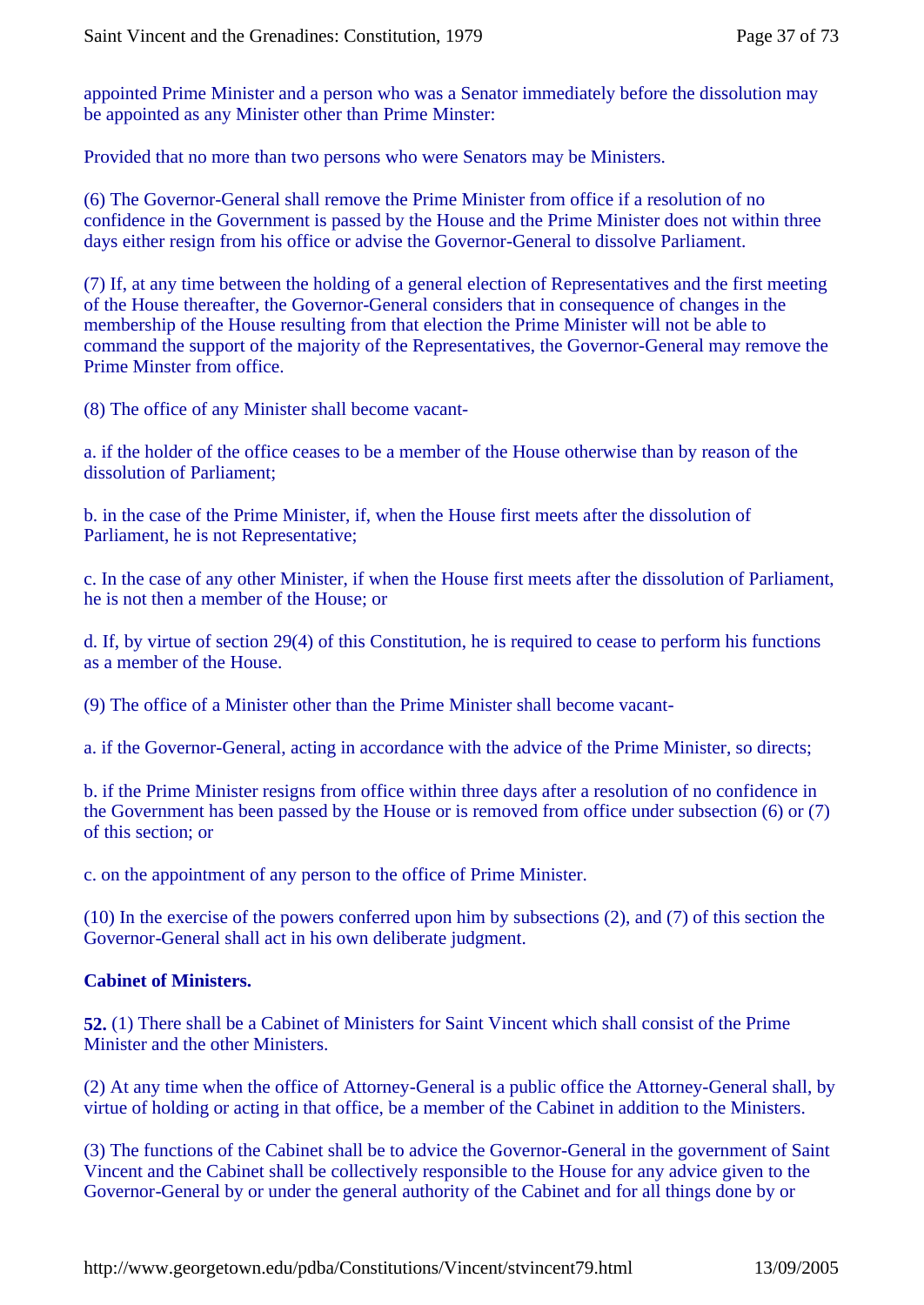under the authority of any Minister in the execution of his office.

(4) The provisions of subsection (3) of this section shall not apply in relation to-

a. the appointment and removal from office of Ministers, and Parliamentary Secretaries, the assignment of responsibility to any Ministers under section 53 of this Constitution or the authorization of another Minister to perform the functions of the Prime Minister during absence or illness;

b. the dissolution of Parliament; or

c. the matter referred to in section 65 of this Constitution (which relate to the prerogative of mercy).

#### **Allocation of portfolios to Ministers.**

**53.** The Governor-General, acting in accordance with the advice of the Prime Minister, may by direction in writing, assign to the Prime Minister,or any other Minister responsibility for any business of the Government, including the administration of any department of government.

#### **Performance of functions of Prime Minister during absence or illness.**

**54.** (1) Whenever the Prime Minister is absent from Saint Vincent or by reason of illness is unable to perform the functions conferred upon him by this Constitution, the Governor-General may authorize some other Minister to perform those functions (other than the functions conferred by this section) and that Minister may perform those functions until his authority is revoked by the Governor-General.

(2) The powers of the Governor-General under this section shall be exercised by him in accordance with the advice of the Prime Minister;

Provided that if the Governor-General,acting in his own deliberate judgment, considers that it is impracticable to obtain the advice of the Prime Minister owning to his absence or illness he may exercise those powers without that advice and in his own deliberate judgment.

#### **Exercise of Governor-General's functions.**

**55.** (1) In the exercise of his functions the Governor-General shall act in accordance with the advice of the Cabinet or a Minister acting under the general authority of the Cabinet except in cases where he is required by this Constitution or any other law to act in accordance with the advice of any person or authority other than the Cabinet:

Provided that the foregoing provisions of this subsection shall not where the Governor-General is authorized to act in his own deliberate judgment in accordance with the following provisions of this Constitution-

a. section 32 (which relates to the Constituency Boundaries Commission)

- b. sections 51 and 54 (which relate to Ministers);
- c. section 59 (which relates to the Leader of the Opposition);
- d. section 78 (which relates to the appointment, etc, of public officers); and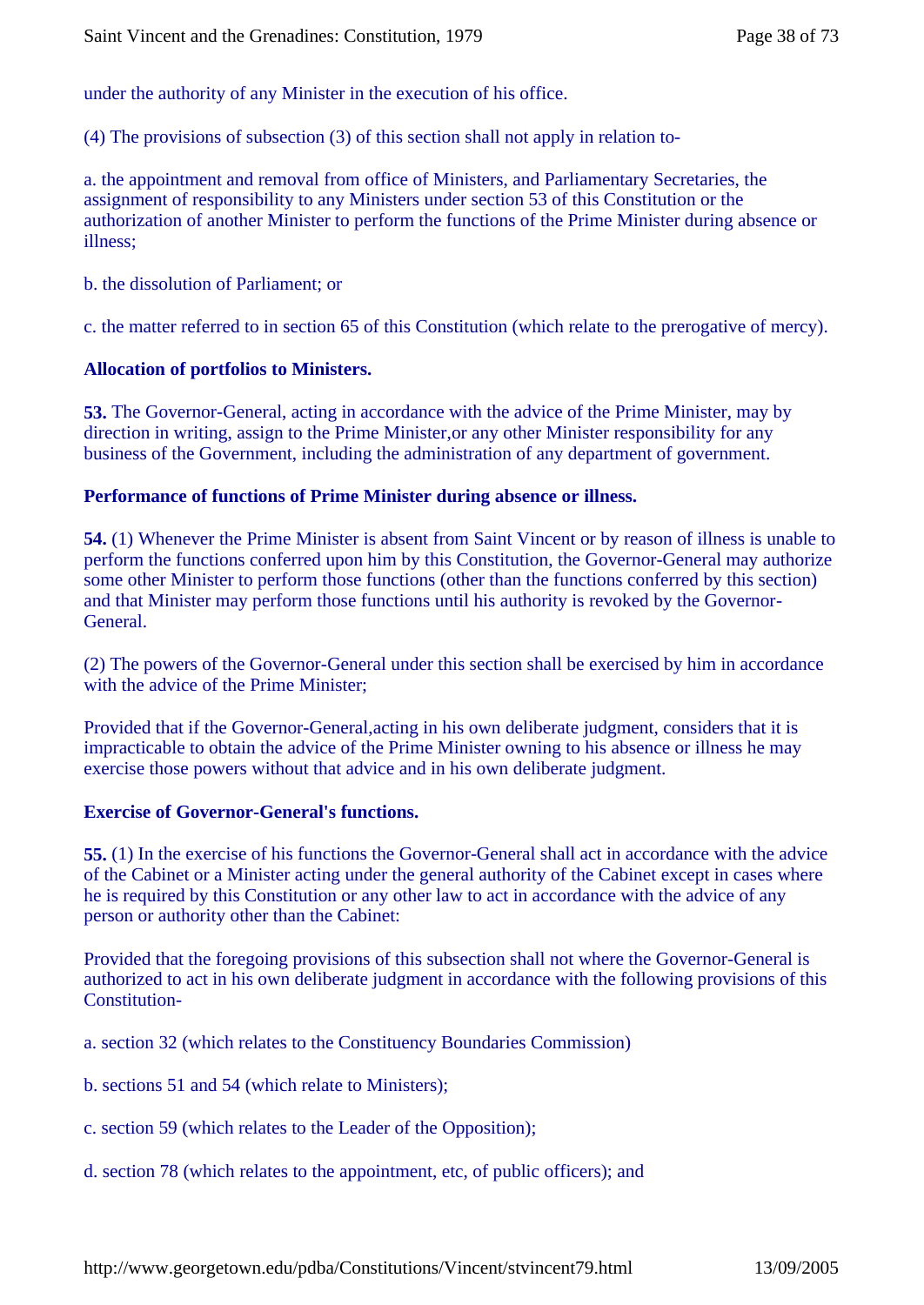e. section 86 (which relates to the Public Service Board of Appeal).

(2) During any period in which there is a vacancy in the office of Leader of the Opposition by reason of the fact that no person is both qualified for appointment to that office in accordance with this Constitution and willing to accept appointment, or if the Governor-General, acting in his own deliberate judgment, considers that it is not practicable for him to obtain the advice of the Leader of the Opposition witting the time within which it may be necessary for him to act, he may act without that advice and in his own deliberate judgment in the exercise of any power conferred upon him by this Constitution in respect of which it is provided that he shall act on the advice of, or after consultation with, the Leader of the Opposition.

(3) Nothing in subsection (1) of this section shall require the Governor-General to act in accordance with the advice of the Cabinet or a Minister in exercise of the functions conferred upon him by the following provisions of this Constitution-

a. the proviso to section 48(5)(which requires the Governor-General to dissolve Parliament in certain circumstances);

b. section 51(6) (which requires the Governor-General to remove the Prime Minister from office in certain circumstances);

c. section 56 (which entitles the Governor-General to information);

d. section 32(5), 59(5), 77(6), 81(7), 82(7) and 86(5) (which require the Governor-General to remove the holders of certain offices from office in certain circumstances).

#### **Governor-General to be informed concerning matters of government.**

**56.** The Prime Minister shall keep the Governor-General fully informed concerning the general conduct of the government of Saint Vincent and shall furnish the Governor-General with such information as he may request with respect to any particular matter relating to the government of Saint Vincent.

#### **Parliamentary Secretaries.**

**57.** (1) The Governor-General, acting in accordance with the advice of the Prime Minister, may appoint Parliamentary Secretary from among the members of the House to assist Ministers in the performance of their duties:

Provided that, if occasion arises for making an appointment while Parliament is dissolved, a person who was a Representative or a Senator immediately before the dissolution may be appointed as a Parliamentary Secretary.

(2) The office of a Parliamentary Secretary shall become vacant-

a. if the Governor-General, acting in accordance with the advice of the Prime Minister, so directs;

b. if the Prime Minister resigns from office within three days after a resolution of no confidence in the Government has been passed by the House or is removed from office under section 51(6) of this Constitution;

c. upon the appointment of any person to the office of Prime Minister;

d. if the holder of the office ceases to be a member of the House otherwise than by reason of a

http://www.georgetown.edu/pdba/Constitutions/Vincent/stvincent79.html 13/09/2005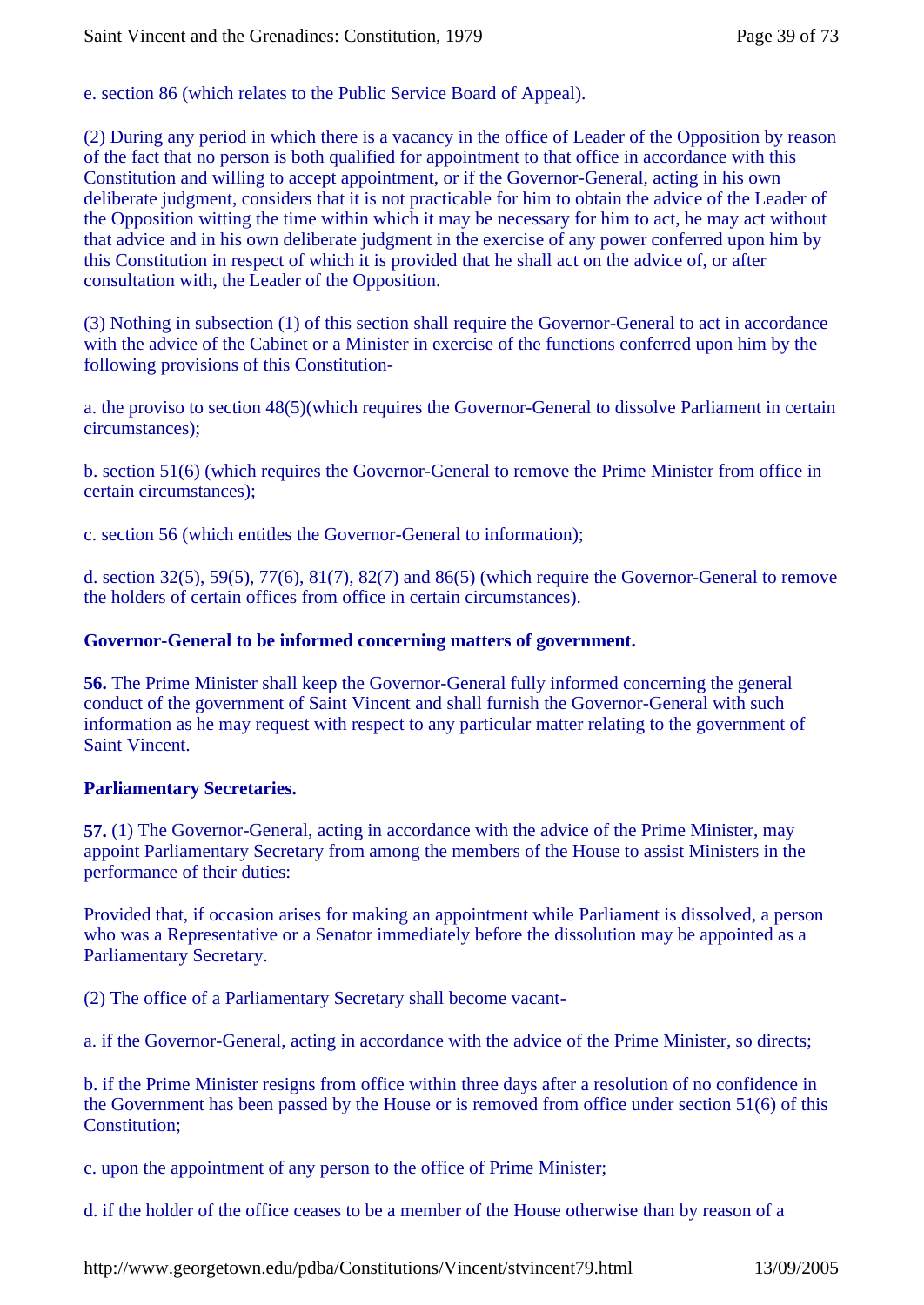dissolution of Parliament;

e. if, when the House first meets after the dissolution of Parliament, he is not then a member of the House; or

f. if, by virtue of section 29(4) of this Constitution, he is required to cease to perform his functions as a member of the House.

### **Oaths to be taken by Ministers, etc.**

**58.** A Minister or a Parliamentary Secretary shall not enter upon the duties of this office unless he has taken and subscribed the oath of allegiance, the oath of office and the oath of secrecy.

#### **Leader of the Opposition.**

**59.** (1) There shall (except at times when there are no Representatives who do not support the Government) be a Leader of the Opposition who shall be appointed by the Governor-General.

(2) Whenever there is occasion for the appointment of a Leader of the Opposition the Governor-General shall appoint the Representative who appears to him most likely to command the support of a majority of the Representatives who do not support the Government: or, if no Representatives appear to him to command such support or the largest single group of Representatives who do not support the Government:

Provided that-

a. if there are two or more Representatives who do not support the Government but none of them commands the support of the other or others, the Governor-General may, acting in his own deliberate judgment, appoint any one of them as Leader of the Opposition, and

b. in the exercise of his judgment the Governor-General shall be guided by the seniority of each based on his length of service as a Representative, by the number of votes cast in favor of each at the last election of Representatives or by both such seniority and such number of votes.

(3) If occasion arises to appoint a Leader of the Opposition during the period between a dissolution of Parliament and the day on which the ensuing election of Representatives is held, and appointment may be made as if Parliament had not been dissolved.

(4) The office of Leader of the Opposition shall become vacant-

a. if he ceases to be a member of the House otherwise than by reason of a dissolution of Parliament;

b. if when the House first meets after a dissolution of Parliament, he is not then a member of the House;

c. if, under the provisions of section 29(4) of this Constitution, he is required to cease to perform his functions as a member of the House; or

d. if he is removed from office by the Governor-General under the Provision of subsection (5) of this section.

(5) If it appears to the Governor-General that the Leader of the Opposition is no longer able to command the support of a majority of the Representatives who do not support the Government or (if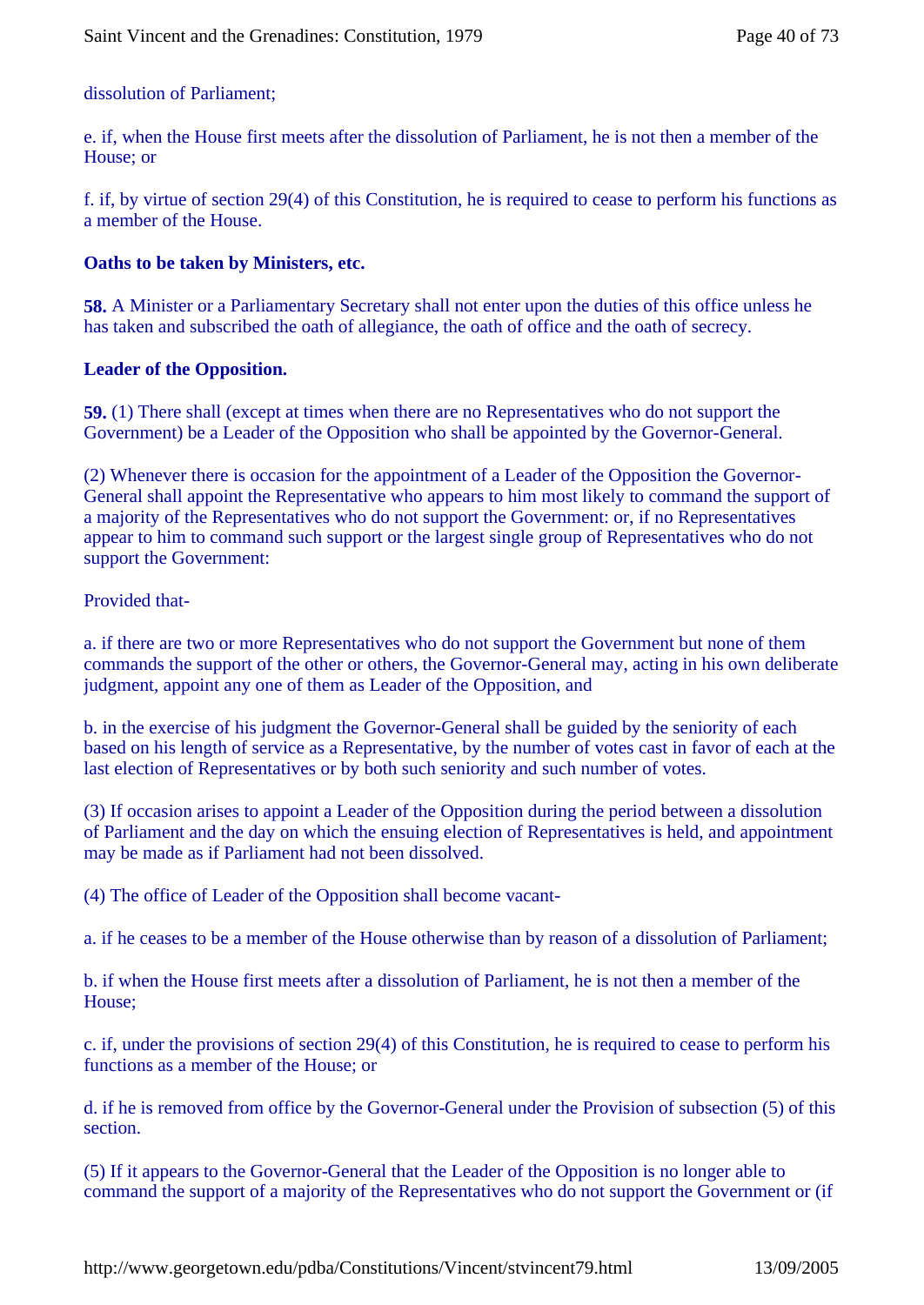no Representative appears to him to be able to command such support) the support of the largest single group of Representatives who do not support the Government, he shall remove the Leader of the Opposition from office.

(6) The Powers of the Governor-General under this section shall be exercised by him in his own deliberate judgment.

#### **Parliament secretaries.**

**60.** Where any Minister has been charged with responsibility for any department of government, he shall exercise general direction and control over that department; and subject to such direction and control, every department of government shall be under the supervision of a public officer whose office is referred to in this Constitution as the office of a permanent secretary:

Provided that two or more government departments may be placed under the supervision of one permanent secretary.

#### **Secretary to the Cabinet.**

**61.** (1) There shall be a Secretary to the Cabinet whose office shall be a public office.

(2) The Secretary to the Cabinet, who shall have charge of the Cabinet Office, shall be responsible, in accordance with such instructions as may be given to him by the Prime Minister, for arranging the business for and keeping the ministers of the Cabinet and for conveying the decisions of the Cabinet to the appropriate person or authority and shall have such other functions as the Prime Minister may direct.

#### **Constitution of offices etc.**

**62.** Subject to the provisions of this Constitution and of any other law, the Governor-General may constitute offices for Saint Vincent, make appointments to any such office and terminate any such appointment.

#### **Attorney-General.**

**63.** (1) There shall be an Attorney-General who shall be the Principal legal advisor to the Government.

(2) The Office of Attorney-General shall be either a public office or the office of a Minister.

(3) No person shall be qualified to hold the office of Attorney-General unless he holds one of the specified qualifications.

(4) At any time when the office of Attorney-General is a public office the same person may, if qualified, be appointed to hold or act in the office of Attorney-General and the office of Director of Public Prosecutions.

(5) Where the offices of Attorney-General and Director of Public Prosecutions are held by the same person the following provisions of this Constitution shall have effect as if references therein to the Director included references to the Attorney-General, that is to say, sections 73, 81(6), (7), (8) and (9) 89(3) and 105(8)(a.); but the provisions of this subsection shall be without prejudice to the powers of Parliament or subject to the provisions of any law enacted by Parliament, the Governor-General to determine that the office of Attorney-General shall be the office of a Minister.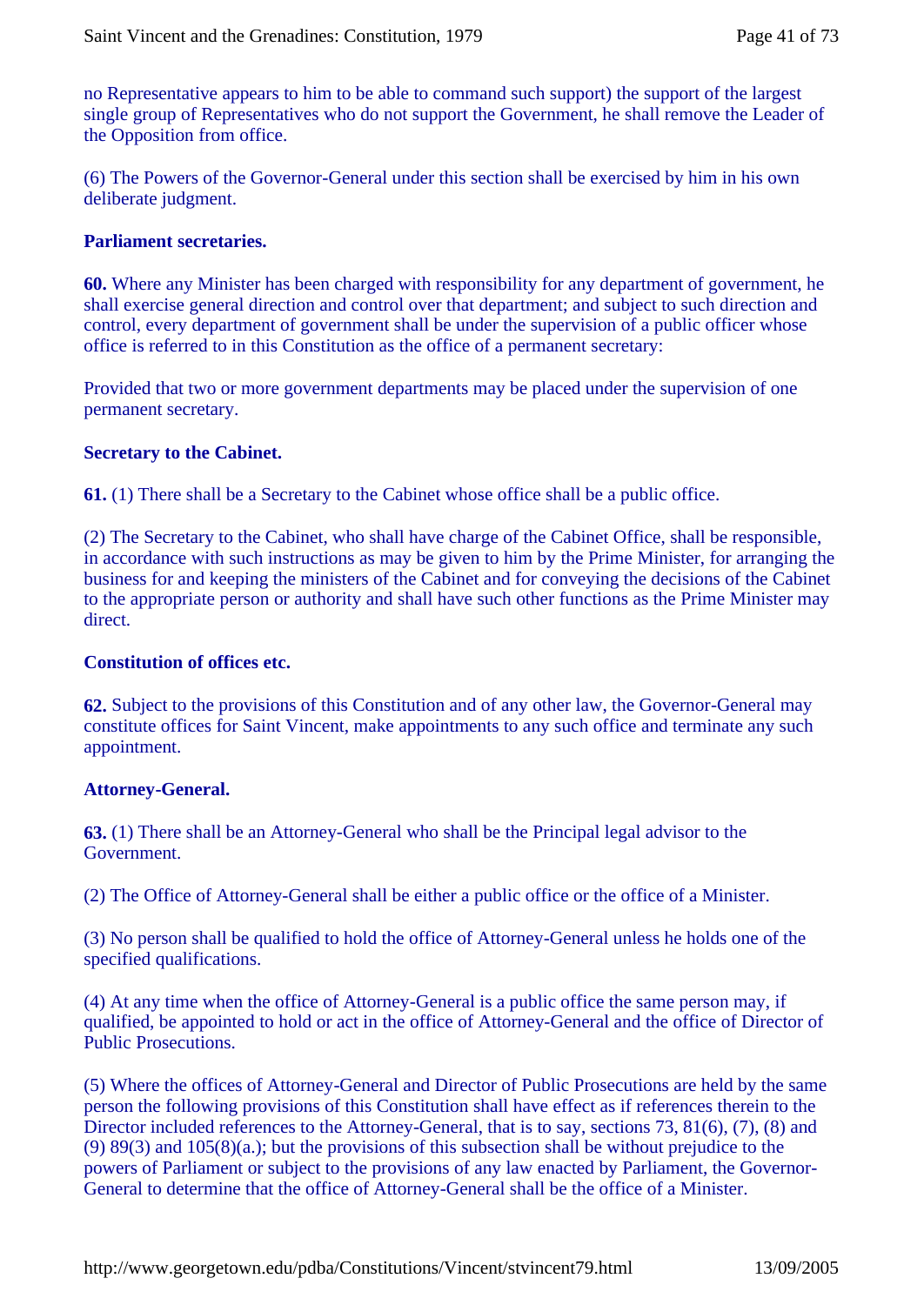### **Control of public prosecutions.**

**64.** (1) There shall be a Director of Public Prosecutions whose office shall be a public office.

(2) The Director of Public Prosecutions shall have power in any case in which he considers it desirable so to do-

a. to institute and undertake criminal proceedings against any person before any court of law (other than a court-martial) in respect of any offence alleged to have been committed by that person;

b. to take over and continue any such criminal proceedings that have been instituted or undertaken by any other person or authority; and

c. to discontinue at any stage before judgment is delivered any such criminal proceedings instituted or undertaken by himself or any other person or authority.

(3) The powers of the Director of Public Prosecutions under subsection (2) of this section may be exercised by him in person or through other persons acting under and in accordance with his general or special instructions.

(4) The powers conferred on the Director of Public Prosecutions by paragraphs (b.) and (c.) of subsections (2) of this section shall be vested in him to the exclusion of any other person or authority:

Provided that where any other person or authority has instituted criminal proceedings, nothing in this subsection shall prevent the withdrawal of those proceedings by or at the instance of that person or authority and with the leave of the court.

(5) For the purposes of this section, any appeal from a judgment in criminal proceedings before any court or any case stated or question of law reserved for the purpose of any such proceedings, to any other court (including Her Majesty in Council) shall be deemed to be part of those proceedings:

Provided that the power conferred on the Director of Public Prosecutions by subsection (2) (c.) of this section shall not be exercised in relation to any appeal by a person convicted in any criminal proceedings or to any case stated or question of law reserved at the instance of such a person.

(6) In the exercise of the powers vested in him by subsection (2) of this section and section 42 of this Constitution, the Director of Public Prosecutions shall not be subject to the direction or control of any other person or authority.

#### **Prerogative of mercy.**

**65.** (1) The Governor-General may-

a. grant a pardon, either free or subject to lawful conditions, to any person convicted of any offence;

b. grant to any person a respite, either indefinite or for a specified period, of the execution of any punishment imposed on that person for any offence;

c. substitute a less severe form of punishment for any punishment imposed on any person for any offence; or

d. remit the whole or any part of any punishment imposed on any person for any offence or of any

http://www.georgetown.edu/pdba/Constitutions/Vincent/stvincent79.html 13/09/2005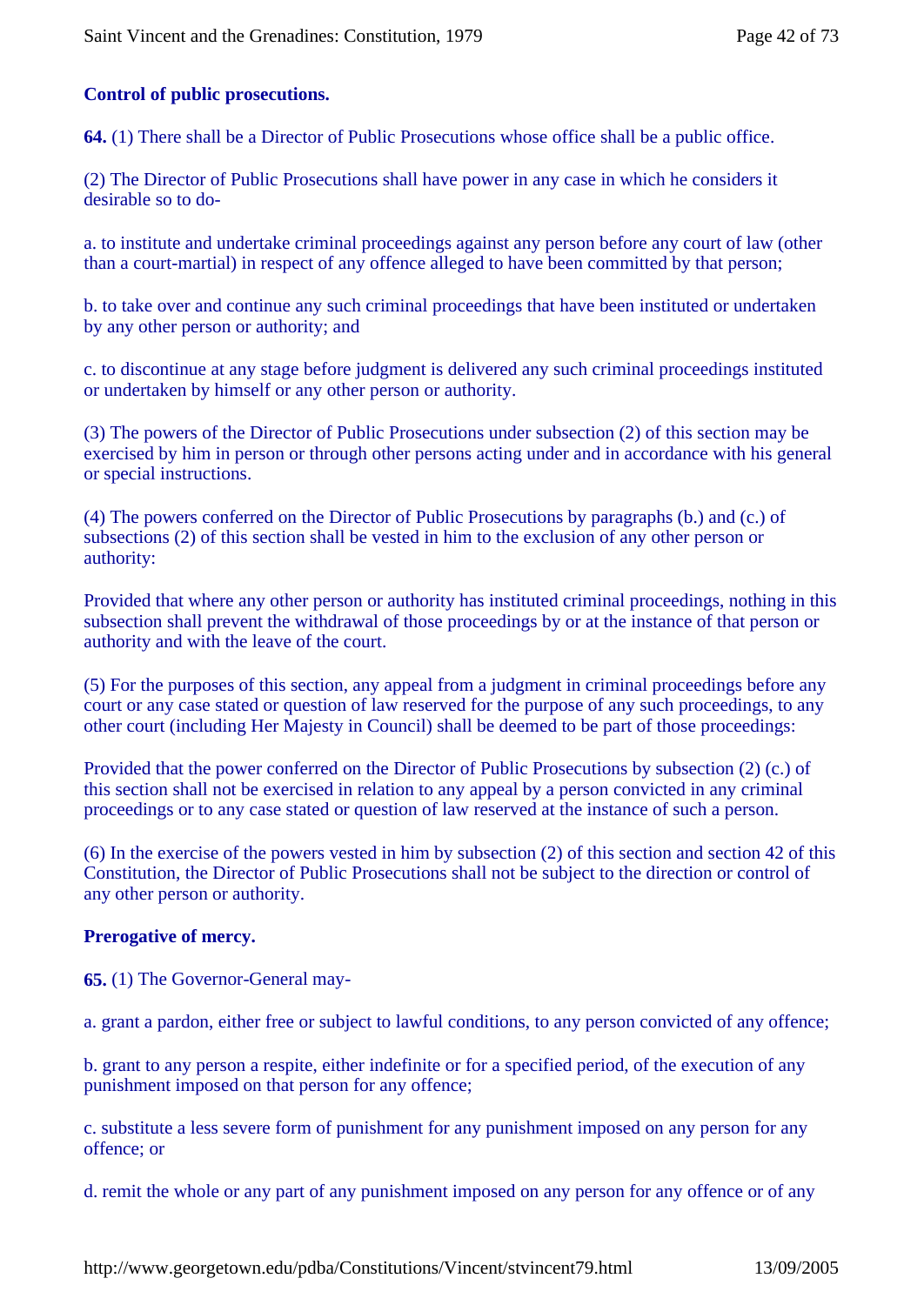penalty or forfeiture otherwise due to the Crown on account of any offence.

(2) The powers of the Governor-General under subsection (1) of this section shall be exercised by him in accordance with the advice of such Minister as may from time to time be designated by the Governor-General acting in accordance with the advice of the Prime Minister.

#### **Advisory Committee on Prerogative of Mercy.**

**66.** (1) There shall be an Advisory Committee on the Prerogative of Mercy for Saint Vincent (hereinafter in this section referred to as the Committee) which shall consist of-

a. the Minister for the time being designate under section 65(2) of this Constitution, who shall be chairman;

b. the Attorney-General; and

c. not less than three nor more than four other members appointed by the Governor-General by writing under his hand, of whom at least one shall be a Minister and at least one shall be a person entitled to practice in Saint Vincent as a medical practitioner.

(2) A member of the Committee appointed under subsection (1) (c.) of this section shall hold his seat thereon for such period as may be specified in the instrument by which he was appointed;

Provided that his seat shall become vacant-

a. in the case of a person who at the date of his appointment was a Minister, if he ceases to be a Minister; or

b. in the case of a person who at the date of his appointment, was entitled to practice in Saint Vincent as a medical practitioner, if he ceases to be so entitled; or

c. if the Governor-General, by writing under his hand, so directs.

(3) The Committee may act notwithstanding any vacancy in its membership or the absence of any member and its proceedings shall not be invalidated by the presence or participation of any person not entitled to be present at or to participate in those proceedings.

(4) The Committee may regulate its own procedure.

(5) In the exercise of his functions under this section, the Governor-General shall act in accordance with the advice of the Prime Minister.

#### **Functions of Advisory Committee.**

**67.** (1) Where any person has been sentenced to death (otherwise than by a court-martial) for an offence, the Minister for the time being designated under section 65(2) of this Constitution shall cause a written report of the case from the trial judge (or the Chief Justice, if a report from the trial judge cannot be obtained) together with such other information derived from the record of the case or elsewhere as he may require, to be taken into consideration at a meeting of the Advisory Committee on the Prerogative of Mercy; and after obtaining the advise of the Committee he shall decide in his own deliberate judgment whether to advise the Governor-General to exercise any of his powers under section 65(1) of this Constitution.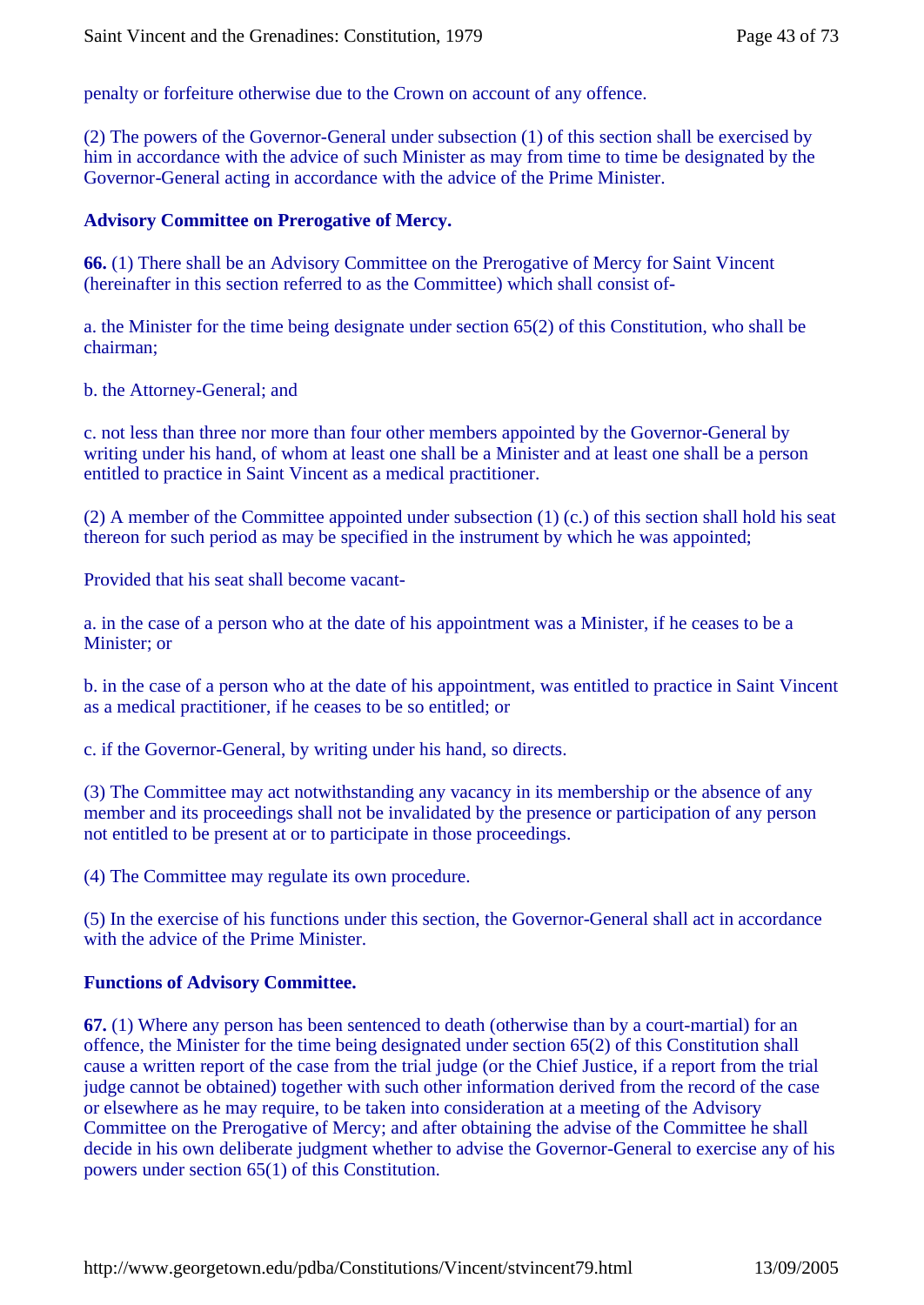(2) The Minister for the time being designated under section 65(2) of this Constitution may consult with the Advisory Committee on the Prerogative of Mercy before tendering any advice to the Governor-General under that subsection in any case not falling witting subsection(1) of this section but he shall not be obliged to act in accordance with the recommendation of the Committee.

## **CHAPTER V**

## **FINANCE**

### **Consolidated Fund.**

**68.** All revenues or other moneys raised or received by Saint Vincent (not being revenues or other moneys that are payable, by or under any law for the time being in force in Saint Vincent, into some other fund established for a specific purpose) shall be paid into and form a Consolidated Fund.

### **Withdrawals from Consolidated Fund or other public funds.**

**69.** (1) No moneys shall be withdrawn from the Consolidated Fund except-

a. to meet expenditure that is charged upon the Fund by this Constitution or by any law enacted by Parliament; or

b. where the issue of those money has been authorized by an appropriation law or by a law made in pursuance of sections 71 of this Constitution.

(2) Where any moneys are charged by this Constitution or any law enacted by Parliament upon the Consolidated Fun or any other public fund, they shall be paid out of that fund by the Government to the person or authority to whom payment is due.

(3) No moneys shall be withdrawn from any public fund other than the Consolidated Fund unless the issue of those moneys has been authorized by or under any law.

(4) There shall be such provisions as may be made by Parliament prescribing the manner in which withdrawals may be made from the Consolidated Fund or any other public fund.

(5) The investment of a moneys forming part of the Consolidated Fund shall be made in such manner as may be prescribed by or under a law enacted by Parliament.

(6) Notwithstanding the provisions of subsection (1) of this section provisions may be made by or under a law enacted by Parliament authorizing withdrawals to be made from the Consolidated Fund, in such circumstances and to such extent as may be prescribed by or under a law enacted by Parliament, for the purpose of making repayable advances,

#### **Authorization of expenditure from Consolidated Fund by appropriation law.**

**70.** (1) The Minister for the time being responsible for finance shall cause to be prepared as laid before the House before, or not later than thirty days after, the commencement of each financial years estimates of the revenues and expenditure of Saint Vincent for that financial year.

(2) When the estimates of expenditure (other than expenditure charged upon the Consolidated Fund by this Constitution or by any law enacted by Parliament) have been approved by the House, a bill, known as an appropriation bill, shall be introduced in the House, providing for the issue from the Consolidated Fund of the sums, under separate votes for the several services required, to the purposes specified therein.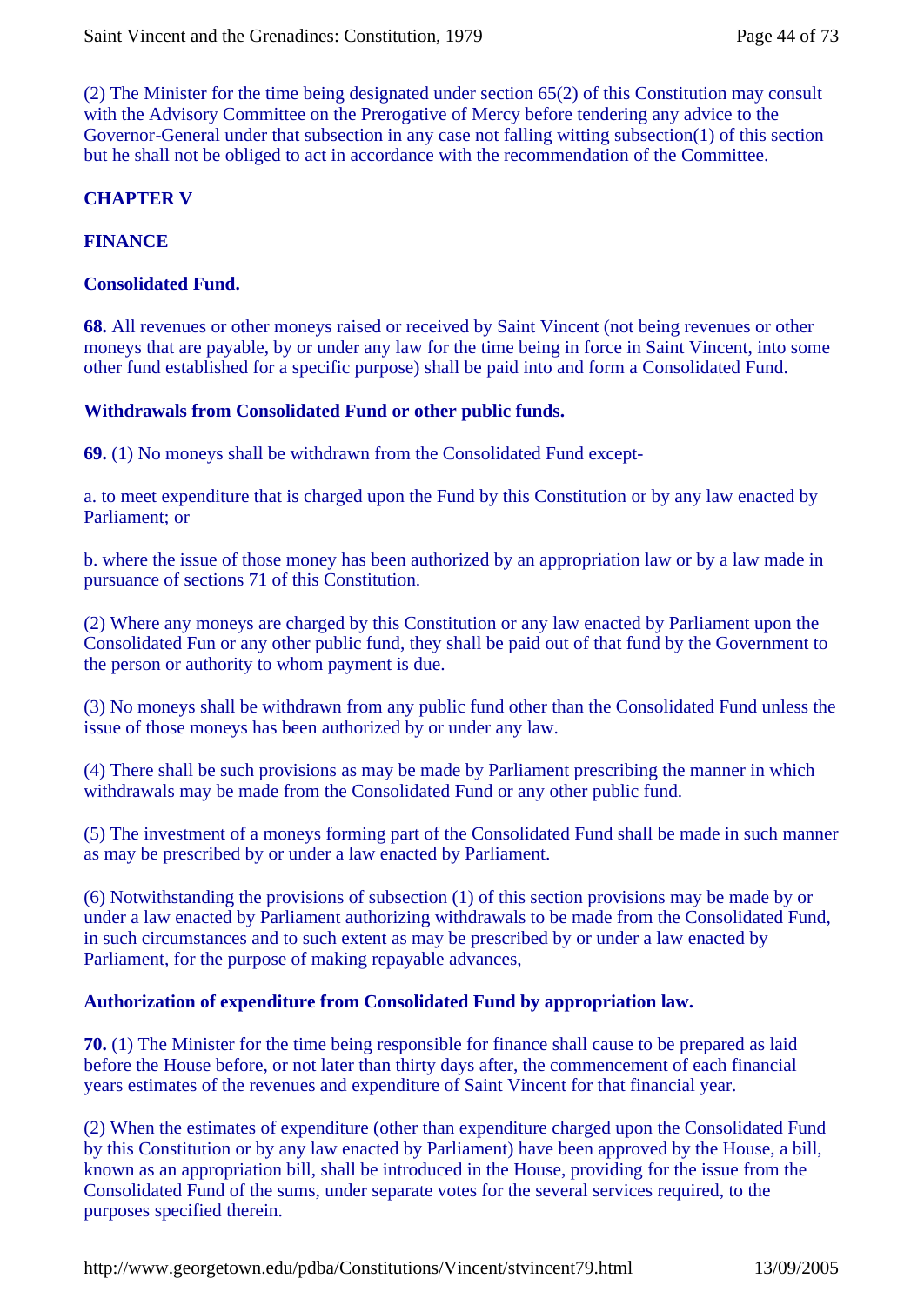## (3) If in respect of any financial year it is found-

a. that the amount appropriated by the appropriation law to any purpose is insufficient or that a need has arisen for expenditure for a purpose to which no amount has been appropriated by that law,

a supplementary estimate showing the sums required or spent shall be laid before the House and, when the supplementary estimate has been approved by the House, a supplementary appropriation bill shall be introduced in the House providing for the issue of such sums from the consolidated Fund and appropriating them to the purposes specified therein.

#### **Authorization of expenditure in advance of appropriation.**

**71.** There shall be such provisions as may be made by Parliament under which, if the appropriation law in respect of any financial year has not come into operation by the beginning of that financial year, the Minister for the time being responsible for finance may authorize the withdrawal of moneys from the Consolidated Fund for the purpose of meeting expenditure necessary to carry on the services of the Government until the expiration of four months from the beginning of that financial year or the coming into operation of the law, whichever is the earlier.

#### **Contingencies Fund.**

**72.** (1) There shall be such provisions as may be made by Parliament for the establishment of a Contingencies Fund and for authorizing the Minister for the time being responsible for finance, if satisfied that there has arisen an urgent and unforeseen need for expenditure for which no other provision exists, to make advances from that Fund to meet that need.

(2) Where any advance is made from the Contingencies Fund, a supplementary estimate shall as soon as possible be laid before the House and when the supplementary estimate has been approved by the House, a supplementary appropriation bill shall be introduced as soon as possible in the House for the purpose of replacing the amount so advanced.

#### **Remuneration of certain officers.**

**73.** (1) There shall be paid to the holders of the offices to which this section applies such salaries and such allowances as may be prescribed by or under a law enacted by Parliament.

(2) The salaries and allowances prescribed in pursuance of this section in respect of the holders of the offices to which this section applies shall be charged on the Consolidated Fund.

(3) The salary prescribed in pursuance of this section in respect of the holder of any office to which this section applies and his other terms of service (other than allowances that are not taken into account in computing, under any law in that behalf, any pension payable in respect of his service in that office) shall not be altered to his disadvantage after his appointment.

(4) When a person's salary or other terms of service depend upon his option, the salary or terms for which he opts shall, for the purposes of subsection (3) of this section, be deemed to be more advantageous to him than any other for which he might have opted.

(5) This section applies to the offices of the Governor-General, member of the Public Service Commission, member of the Police Service Commission, member of the Public Service Board of Appeal the Direction or Public Prosecutions and the Director or Audit.

(6) Nothing in this section shall be construed as prejudicing the provisions of section 88 of this Constitution (which protects pensions rights in respect of service as a public officer).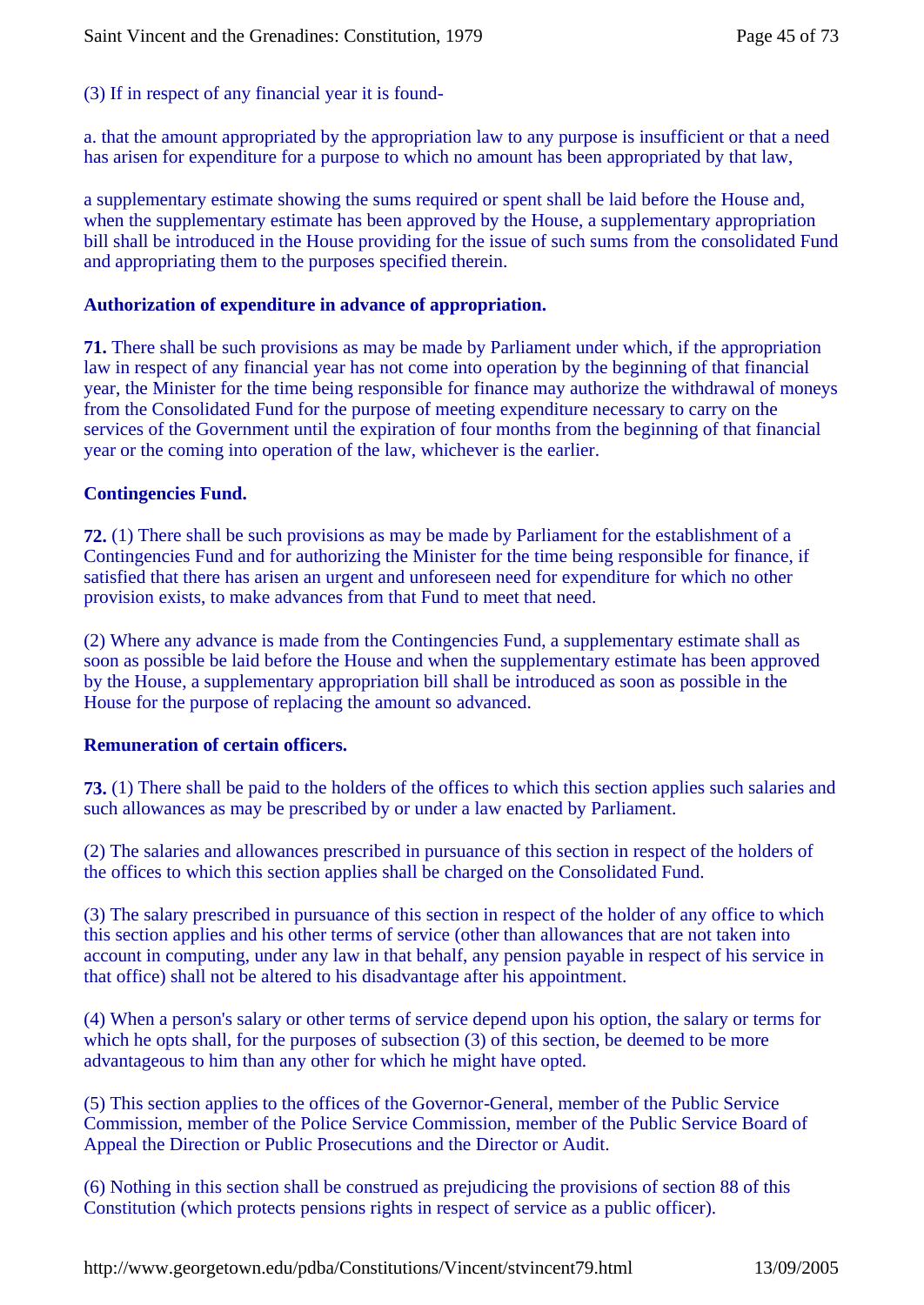# **Public debt.**

**74.** (1) All debt charges for which Saint Vincent is liable shall be a charge on the Consolidated Fund.

(2) For the purposes of this section debt charges include interest, sinking fund charges, the repayment or amortization of debt and all expenditure in connection with the raising of loans on the security of the Consolidated Fund and the service and redemption of the debt created thereby.

### **Audit of public accounts, etc.**

**75.** (1) There shall be a Director of Audit whose office shall be a public office.

(2) The Director of Audit shall-

a. satisfy himself that all moneys that have been appropriated by Parliament and disbursed have been applied to the purposes to which they were so appropriated and that the expenditure conforms to the authority that governs it; and

b. at least once in every year audit and report on the public accounts of Saint Vincent, the accounts of all officers and authorities of the Government, the accounts of all courts of law in Saint Vincent (including any accounts of the Supreme Court maintained in Saint Vincent), the accounts of every Commission established by this Constitution and the accounts of the Clerk of the House.

(3) The Director of Audit and any officer authorized by him shall have access to all books, records, returns, reports as other documents which in his opinion relate to any of the accounts referred to in subsection (2) of this section.

(4) The Director of Audit shall submit every report made by him in pursuance of subsection (2) of this section to the Minister for the time being responsible for finance who shall, nor later than seven days after the House first meets after he has received the report, lay it before the House.

(5) If the Minister fails to lay a report before the House in accordance with the provisions of subsection (4) of this section the Director of Audit shall transmit copies of that report to the Speaker who shall as soon as practicable, present them to the House.

(6) The Director of Audit shall exercise such other functions in relation to the accounts of the Government or the accounts of other authorities or bodies established by law for public purposes as may be prescribed by or under any law enacted by Parliament.

(7) In the exercise of this functions under subsections (2),(3),(4) and(5) of this section, the Director of Audit shall not be subject to the direction or control of any other person or authority.

## **Public Accounts Committee.**

**76.** The House shall, at the commencement of each session, appoint a Public Accounts Committee from among its members, whose duties shall be to consider the accounts referred to in section 75(2) of this Constitution in conjunction with the report of the Director of Audit and in particular to report to the House-

a. in the case of any excess or unauthorized expenditure of public funds, the reason for such expenditure; and

b. any measures it considers necessary in order to ensure that public funds are properly spent.

http://www.georgetown.edu/pdba/Constitutions/Vincent/stvincent79.html 13/09/2005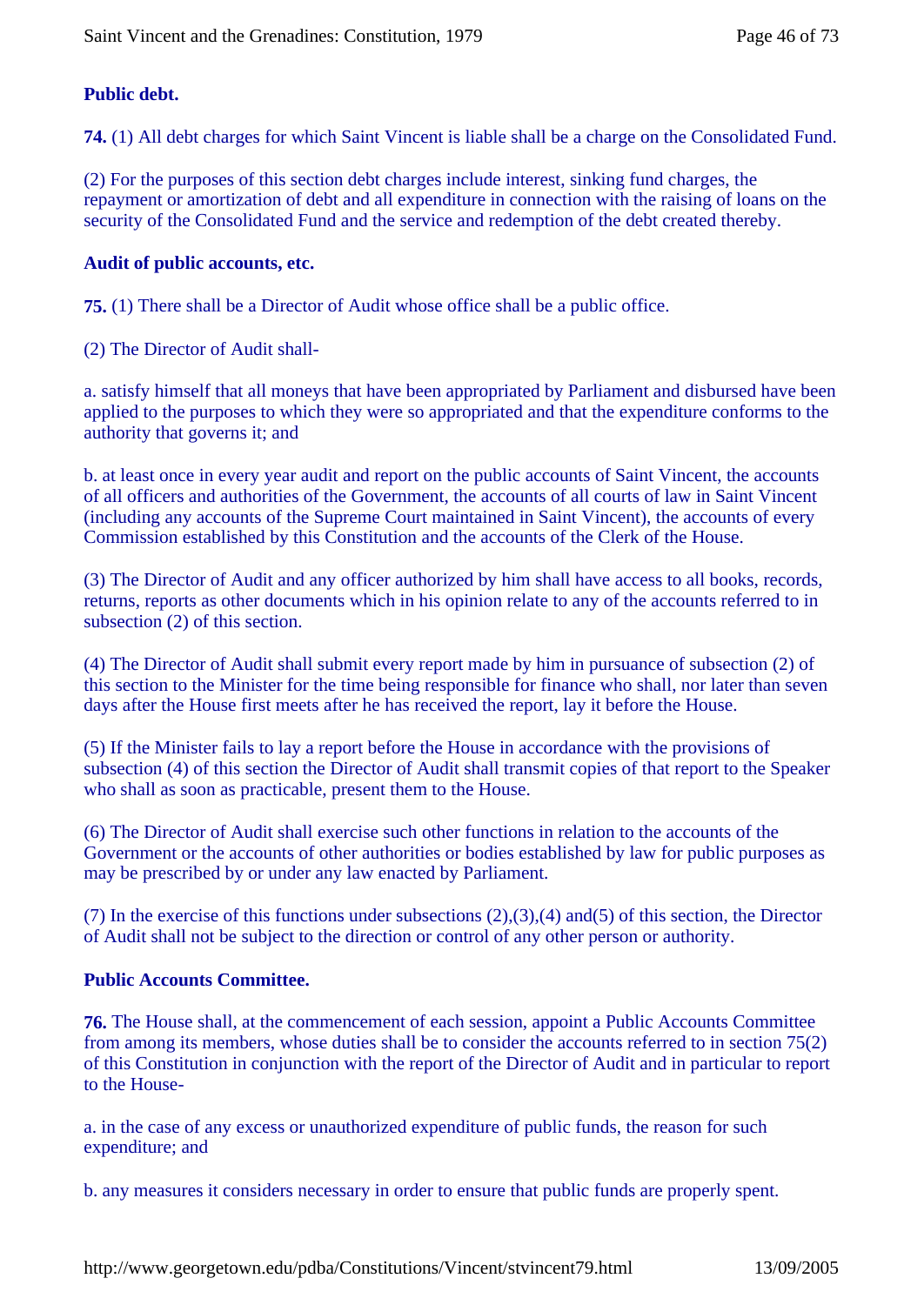and such other duties relating to public accounts as the House may from time to time direct.

### **CHAPTER VI**

### **THE PUBLIC SERVICE**

### **PART 1**

### **THE PUBLIC SERVICE COMMISSION**

#### **Public Service Commission.**

**77.** (1) There shall be a Public Service Commission for Saint Vincent (hereinafter in this section referred to as the Commission) which shall consist or-

a. a chairman appointed by the Governor-General, acting in accordance with the advice of the Prime Minister;

b. one member appointed by the Governor-General, acting in accordance with the advice of the Prime Minister; and

c. not less than one nor more than three other members appointed by the Governor-General, acting in accordance with the advice of the Prime Minister;

Provided that that Prime Minister shall-

i) consult the Civil Service Association (or, if that association ceases to exist, such body or bodies representing the interest of public officers as he may determine) before tendering any advice to the Governor-General for the purposes of paragraph (b.) of this subsection; and

ii) consult the Leader of the Opposition before tendering any advice to the Governor-General for the Purposes of paragraph (c.) of this subsection.

(2) A person not be qualified to be appointed as a member of the Commission if-

a. he is, or has at any time during the period of five years immediately preceding his appointer been a member of the House or nominated for election as a Representative;

b. he is, or has at any time furring that period been, the holder of an office in any political organization that sponsors or otherwise supports, or that has at any time sponsored or otherwise supported, a candidate for election as a Representative or a member of any local government authority; or

c. he is, or has at any time during the three years preceding his appointment been, a judge of the Supreme Court or a public officer.

(3) A member of the Commission shall not, within the period of three years commencing with the day on which he last held or acted in the office of member of the Commission, be eligible for appointment to or to act in any public office.

(4) Subject to the provisions of this section, the office of a member of the Commission shall become vacant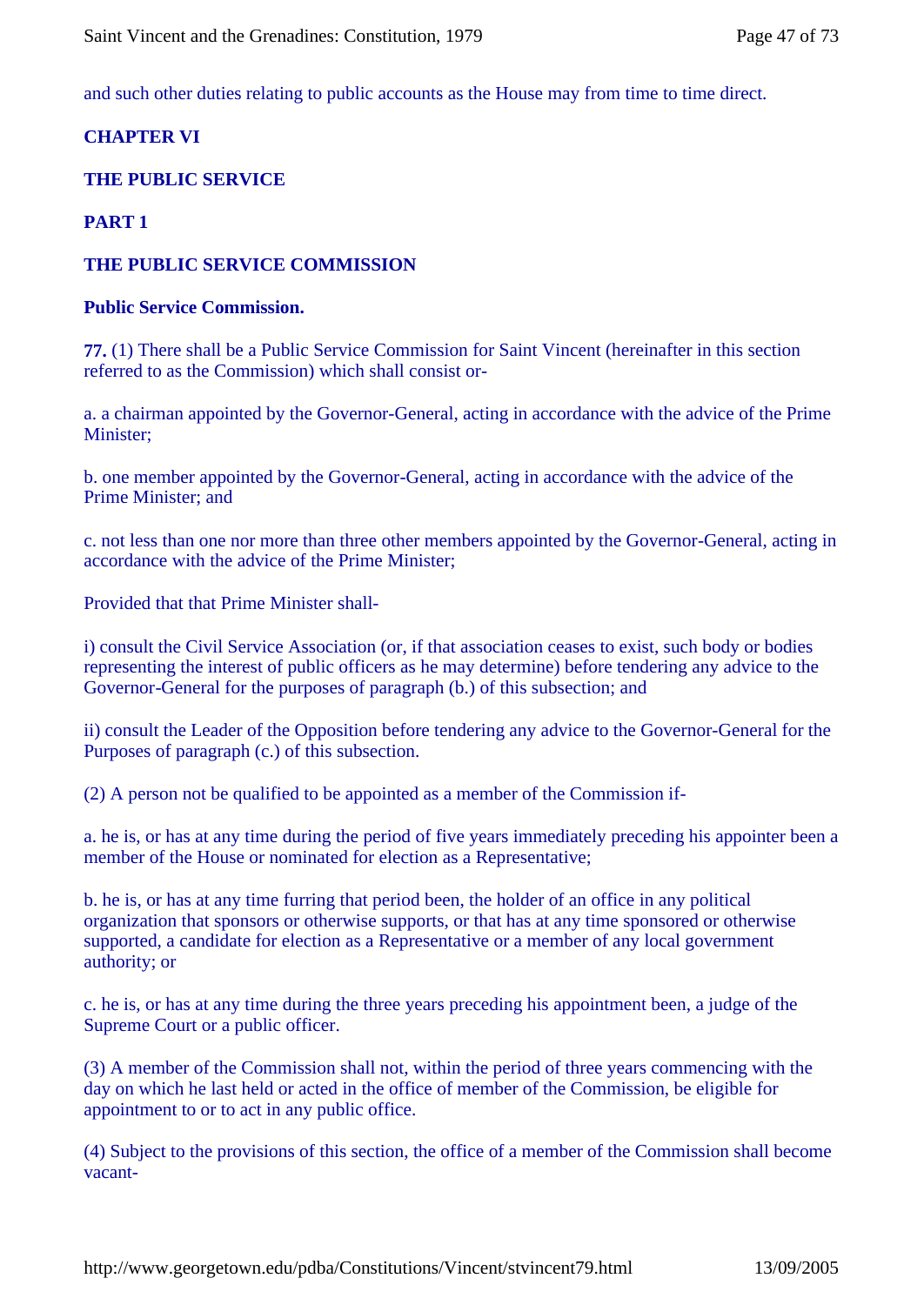a. at the expiration of two years from the date of his appointment; or

b. if any circumstances arise that, if he were not a member of the Commission, would cause him to be disqualified to be appointed as such under subsection (2) of this section.

(5) A member of the Commission may be removed from office only for inability to exercise the functions of his office (whether arising from infirmity of body or mind or any other cause) or for misbehavior and shall both be so removed except in accordance with the provision of this section.

(6) A member of the Commission shall be removed from office by the Governor-General if the question of his removal from office has been referred to a tribunal appointed under subsection (7) of this section and the tribunal has recommended to the Governor-General that he ought to be removed from office for inability as aforesaid or for misbehavior.

(7) If the Prime Minister represents to the Governor-General that the question of removing a member of the Commission under this section ought to be investigate then-

a. the Governor-General shall appoint a tribunal which shall consist of a chairman as not less than two other members, selected by the Chief Justice from among persons who hold or have held office as a judge of a court having unlimited jurisdiction in civil and criminal matters in some part of the Commonwealth or a court having jurisdiction in appeals from such a court; and

b. the tribunal shall enquire into the matter and report on the facts thereof to the Governor-General and recommend to him whether the member ought to be removed under this section.

(8) If the question of removing a member of the Commission has been referred to a tribunal under this section, the Governor-General, acting in accordance with the advice of the Prime Minister, may suspend that member from the exercise of the functions of his office and any such suspensions may at any time be revoked by the Governor-General, acting in accordance with such advice as aforesaid, and shall in any case cease to have effect if the tribunal recommends to the Governor-General that member should not be removed.

(9) If the office of chairman of the Commission is vacant or if the holder of that office is for any reason unable to exercise the functions of this office, then, until a person has been appointed to and has assumed the functions of that office or until the person holding that office has resumed those functions, as the case may be, they shall be exercised by such other member of the Commission as may for the time being be designated by the Governor-General, acting in accordance with the advice of the Prime Minister.

(10) If at any time there are less than two members of the Commission beside the chairman or if any such member is acting as chairman or is for any reason unable to exercise the functions of his office, the Governor-General, acting in accordance with the advice of the Prime Minister, may appoint a person who is qualified to be appointed as a member of the Commission to act as a member, and any person so appointed shall, subject to the provisions of subsection (4) of this section, constitute to act until the office in which he is acting has been fulled or, as the case may be, until the holder thereof has resumed his functions or until his appointment to act has been revoked by the Governor-General, acting in accordance with the advice of the Prime Minister.

(11) A member of the Commission shall not enter upon the duties of his office until he has taken and subscribed the oath of allegiance an the Oath of office.

(12) The Commission shall, in the exercise of its functions under this Constitution, not be subject to the direction or control of any other person or authority.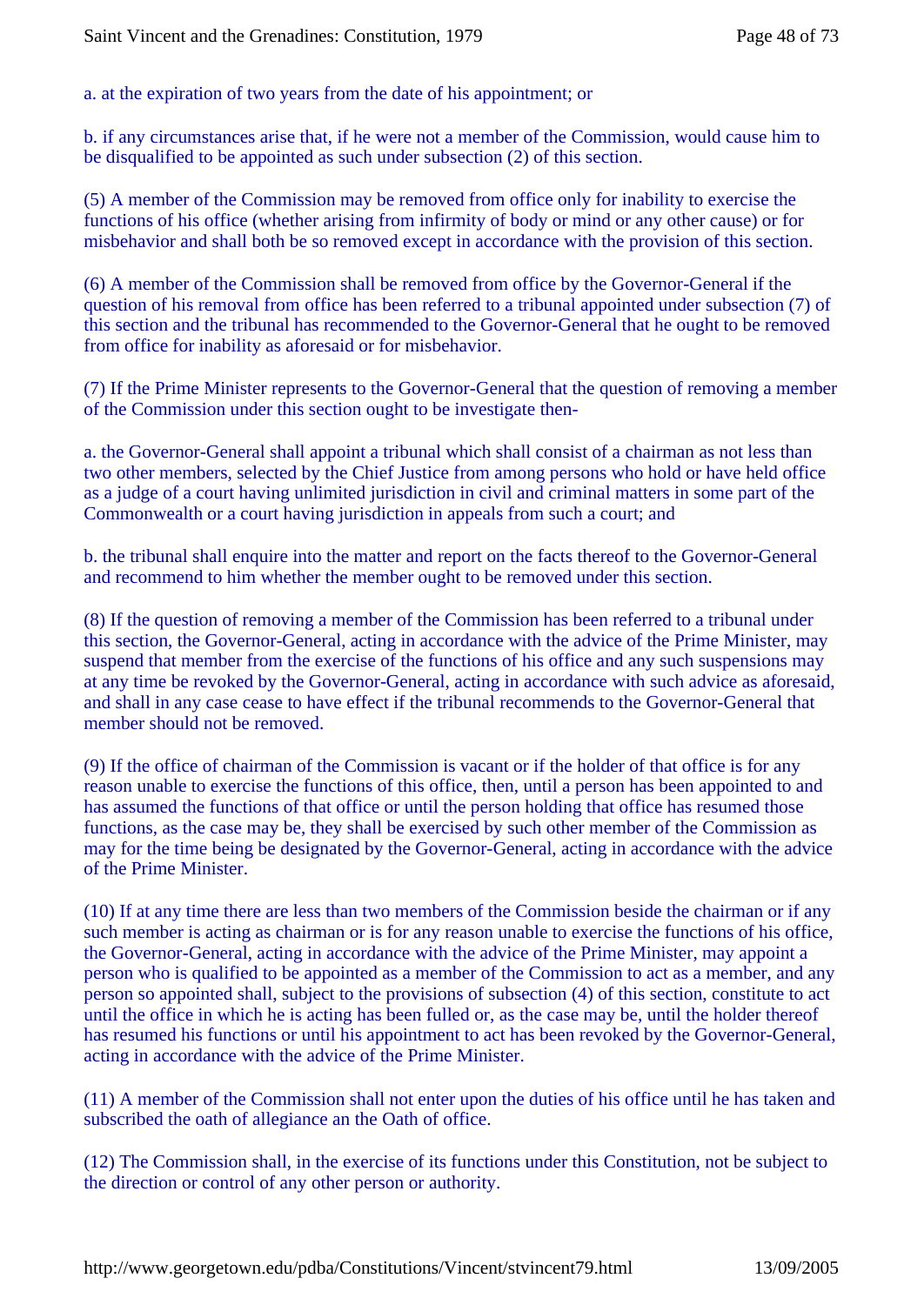(13) The Commission may by regulation or otherwise regulate its own procedure and, with the consent of the Prime Minister, may confer powers or impose duties on any public officer or on any authority of the Government for the purpose of the exercise of its functions.

(14) The Commission may, subject to its rules of procedure, act notwithstanding any vacancy in its membership or the absence of any member and its proceedings shall not be invalidated by the presence or participation of any person not entitled to be present at or to participate in those proceedings:

Provided that any decision of the Commission shall require the concurrence of a majority of all its members.

#### **Appointment, etc, of public officers.**

**78.** (1) The power to appoint persons to hold or act in offices in the public service (including the power to confirm appointments), and subject to the provisions of section 87 of this Constitution, the power to exercise disciplinary control over persons holding or acting in such offices and the power to remove such persons from office shall vest in the Public Service Commission.

(2) The Public Service Commission may, by directions in writing and subject to such conditions as it thinks fit, delegate any of its powers under subsection (1) of this section to any one or more members of the Commission or, with the consent of the Prime Minister, to any public officer.

(3) The provisions of this section shall not apply in relation to the following offices, that is to say-

- a. any office to which section 79 of this Constitution applies;
- b. the office of Attorney-General;
- c. the office of Director of Public Prosecutions;
- d. the office of Director of Audit;
- e. any office to which section 83 of this Constitution applies: or
- f. any office in the Police Force.

(4) No person shall be appointed under this section to, or to act in, any office on the Governor-General's personal staff except eith the concurrence of the Governor-General, acting in his own deliberate judgment.

(5) Before any of the powers conferred by this section are exercised by the Public Service Commission or any other person or authority in relation to the Clerk of the House or a member of his staff, the Commission or that person or authority shall consult with the Speaker.

(6) Before the Public Service Commission or any other person exercises any power under this section to appoint to, or to act in, any public office any person who holds or is acting in any office the power to make appointments to which is vested by this Constitution in the Governor-General acting in accordance with the advice of the Judicial and Legal Services Commission, the Public Service Commission or that person shall consult with the Judicial and Legal Services Commission.

(7) A public officer shall not be removed from office or subjected to any other punishment under this section on the grounds of any act done or omitted by him in the exercise of a judicial function conferred on him unless the Judicial and Legal Services Commission concurs therein.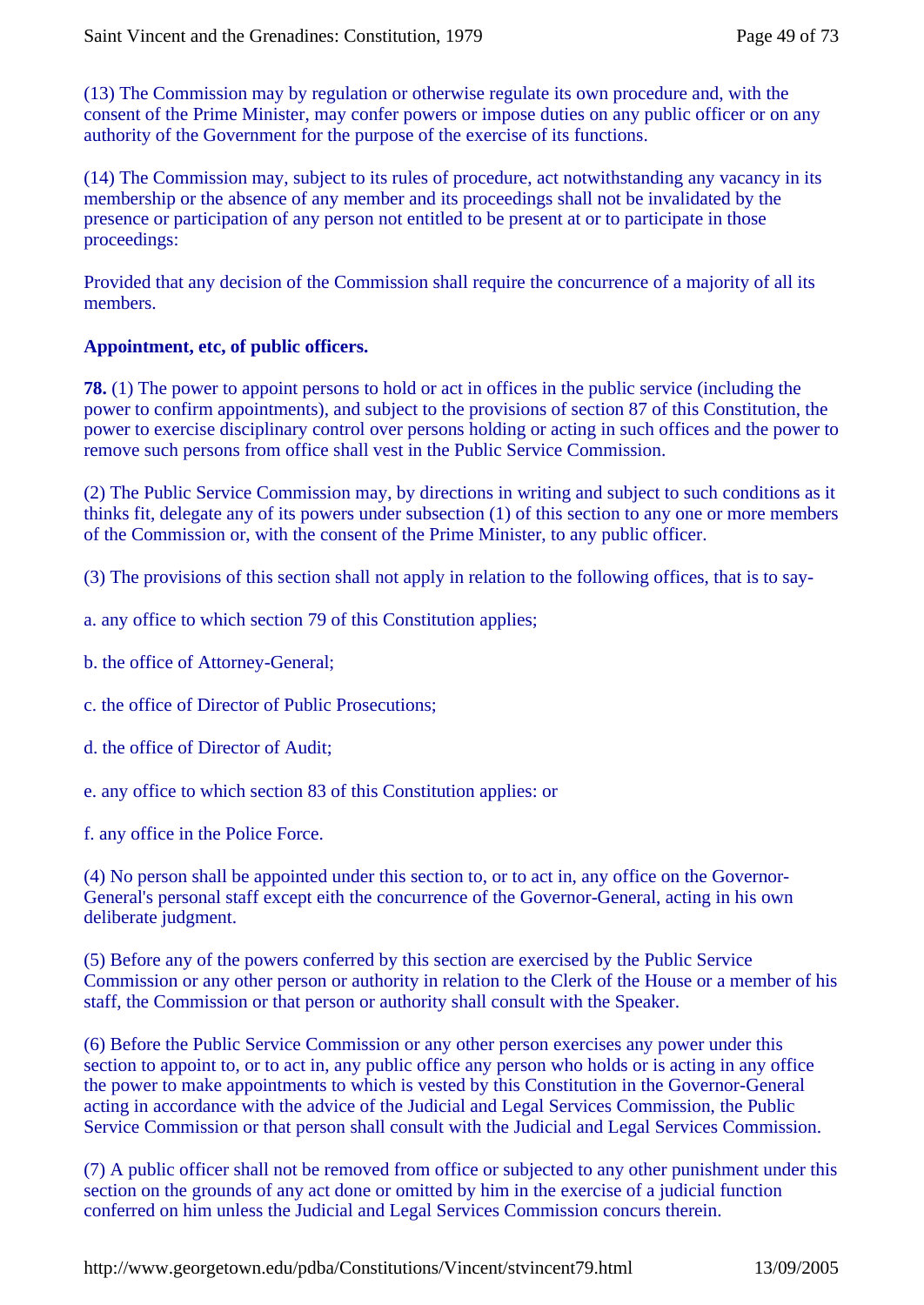# **PART 2**

## **APPOINTMENTS, ETC., TO PARTICULAR OFFICES**

### **Appointment, etc., permanent secretaries and certain other officers.**

**79.** (1) This section applies to the offices of Secretary to the Cabinet, permanent secretary, head of a department of government, deputy head of a department of government,any office of a chief professional adviser to a department of government and any office for the time being designated by the Commission, after consultation with the Prime Minister, as an office the holders of which are required to reside outside Saint Vincent for the proper discharge of the functions or as an officer in Saint Vincent whose function related to external affairs.

(2) The power to appoint persons to hold or to act in offices to which this section applies (including the power to confirm appointments),and, subject to the provisions of section 87 of this Constitution, the power to exercise disciplinary control over persons holding or acting in such offices and the power to remove such persons from office shall vest in the Governor-General, acting in accordance whit the advice of the Public Service Commission:

Provided that-

a. the power to appoint a person to hold or act in an office of a permanent secretary on transfer from another such office carrying the same salary shall vest in the Governor-General, acting in accordance with the advice of the Prime Minister;

b. before the Public Service Commission tenders advice to the Governor\_General with this section applies (other than an appointment to an office of permanent secretary on transfer form another such office carrying the same salary) it shall consult with the Prime Minister signifies his objection to the appointment of any person to the office, the Commission shall not advise the Governor-general to appoint that person;

c. in relation to any office of Ambassador, High Commissioner or other principal representative or Saint Vincent in any other country or accredited to any international organization the Governor-General shall act in accordance with the advice of the Prime Minister, who shall, before tendering any such advice in respect of any person who holds any public office to which appointments are made by the Governor-General on the advice of or after consultation with some other person or authority, consult that person or authority.

(3) References in this section to a department of government shall not include the office of the Governor-General, the department of the Attorney-General, the department of the Director of Public Prosecutions, the department of the Director of Audit, the department of the Clerk of the House or the Police Force.

#### **Attorney General when a public officer.**

**80.** (1) The power to appoint a person to hold or act in the office of Attorney-General at any time when it is a public office and, subject to the provisions of section 63(5) of this Constitution, the power to remove the Attorney-General from office at any such time shall vest in the Governor-General, acting in accordance with the advice of the Judicial and Legal Services Commission.

(2) Before tendering advice with respect to the appointment of any person to a hold or act in the office of Attorney-General the Judicial and Legal Services Commission shall consult with the Prime **Minister.**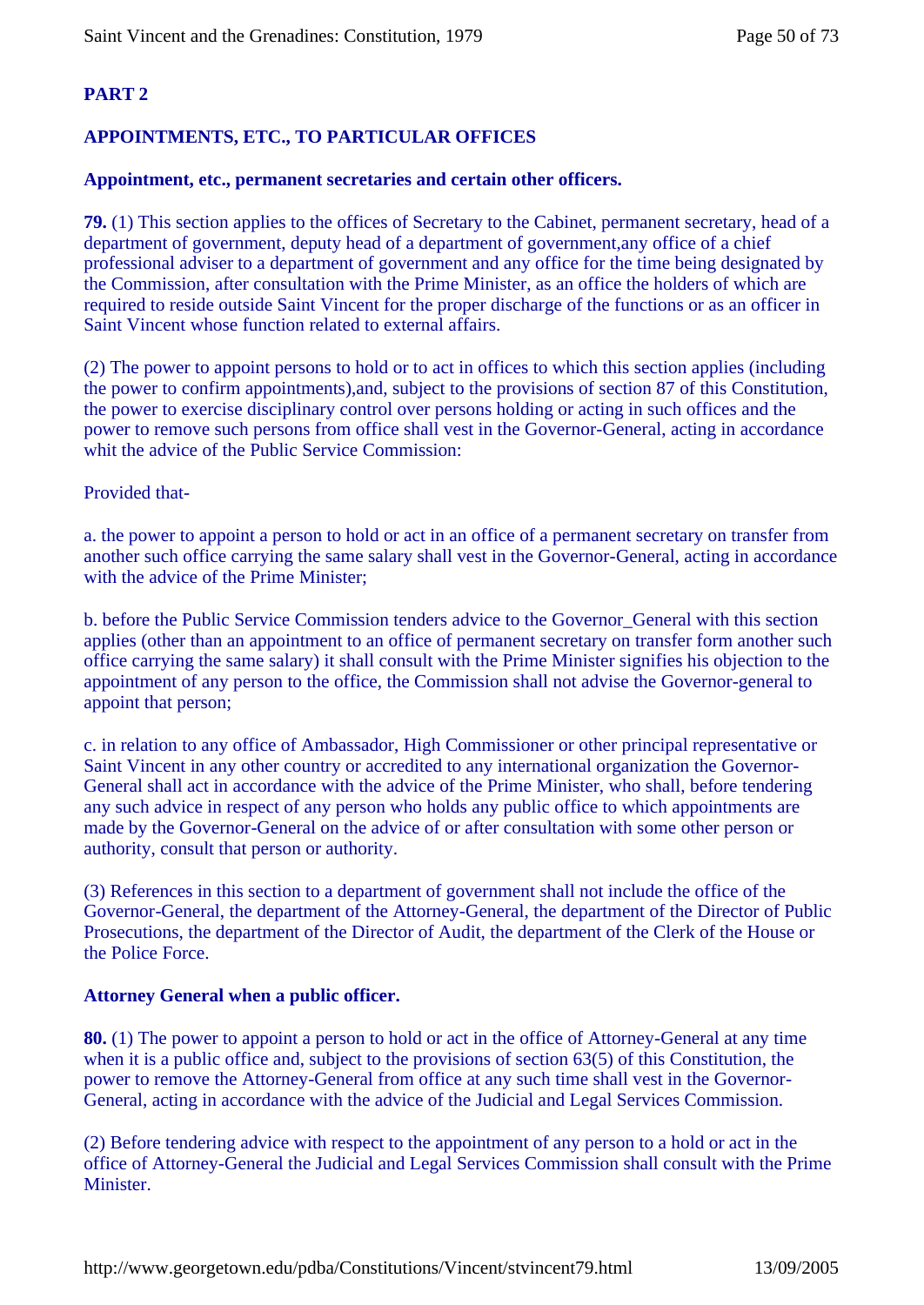# **Director of Public Prosecutions.**

**81.** (1) The Director of Public Prosecutions shall be appointed by the Governor-General, acting in accordance with the advice of the Judicial and Legal Service Commission.

(2) If the office of Director of Public Prosecutions is vacant of if the holder or that office is for any reason unable to exercise the functions of his office, the Governor-General, acting in accordance with the advice of the Judicial and Legal Services Commission, may appoint a person to act as Director.

(3) A person shall not be qualified to be appointed to hold the office of Director of Public Prosecutions unless he holds one of specified qualifications and has held one or other of those qualifications for a total period of not less than five years.

(4) A person appointed to act in the office of Director of Public Prosecutions shall, subject to the provisions of subsections (5), (7), (8) and (9) of this section, cease so to act-

a. when a person is appointed to hold that office and has assumed the functions thereof or, as the case may be, when the person in whose place he is acting resumes the functions of that office; or

b. at such earlier time as may be prescribed by the terms of his appointment.

(5) Subject to the provisions of subsection (7) of this section, the Director of Public Prosecutions shall vacate his office when he attains the prescribed age.

(6) A person holding the office of Director of Public Prosecutions may be removed from office only for inability to exercise the functions of his office (whether arising from infirmity of body or mind or any other cause) or for misbehavior and shall not be so removed except in accordance with the provisions of this section.

(7) The Director of Public Prosecutions shall be removed from office by the Governor-General if the question of his removal from office has been referred to a tribunal appointed under subsection (8) of this section and the tribunal has recommended to the Governor-General that he ought to be removed for inability as aforesaid or for misbehavior.

(8) If the Prime Minister or the chairmen of the Judicial and Legal Services Commission represents to the Governor-General that he ought to be investigated, then-

a. the Governor-General shall appoint a tribunal which shall consist of a chairman and not less than two other members, selected by the Chief Justice from among persons who hold or have held office as a judge of a court having unlimited jurisdiction in civil and criminal matters in some part of the Commonwealth or a court having jurisdiction in appeals from such a court; and

b. the tribunal shall enquire into the matter and report on the facts thereof to the Governor-General and recommend to him whether the Director ought to be removed under this section.

(9) If the question of removing the Director of Public Prosecutions has been referred to a tribunal under this section, the Governor-General, acting in accordance with the advice of the Judicial and Legal Services Commission, may suspend the Director from the exercise of the functions of his office and any such suspension may at any time be revoked by the Governor -General acting in accordance with such advice as aforesaid, and shall in any case cease to have effect if the tribunal recommends to the Governor-General that the Director Should not be removed.

(10) The prescribed age for the purposes of subsection (5) of this section is the age of fifty-five years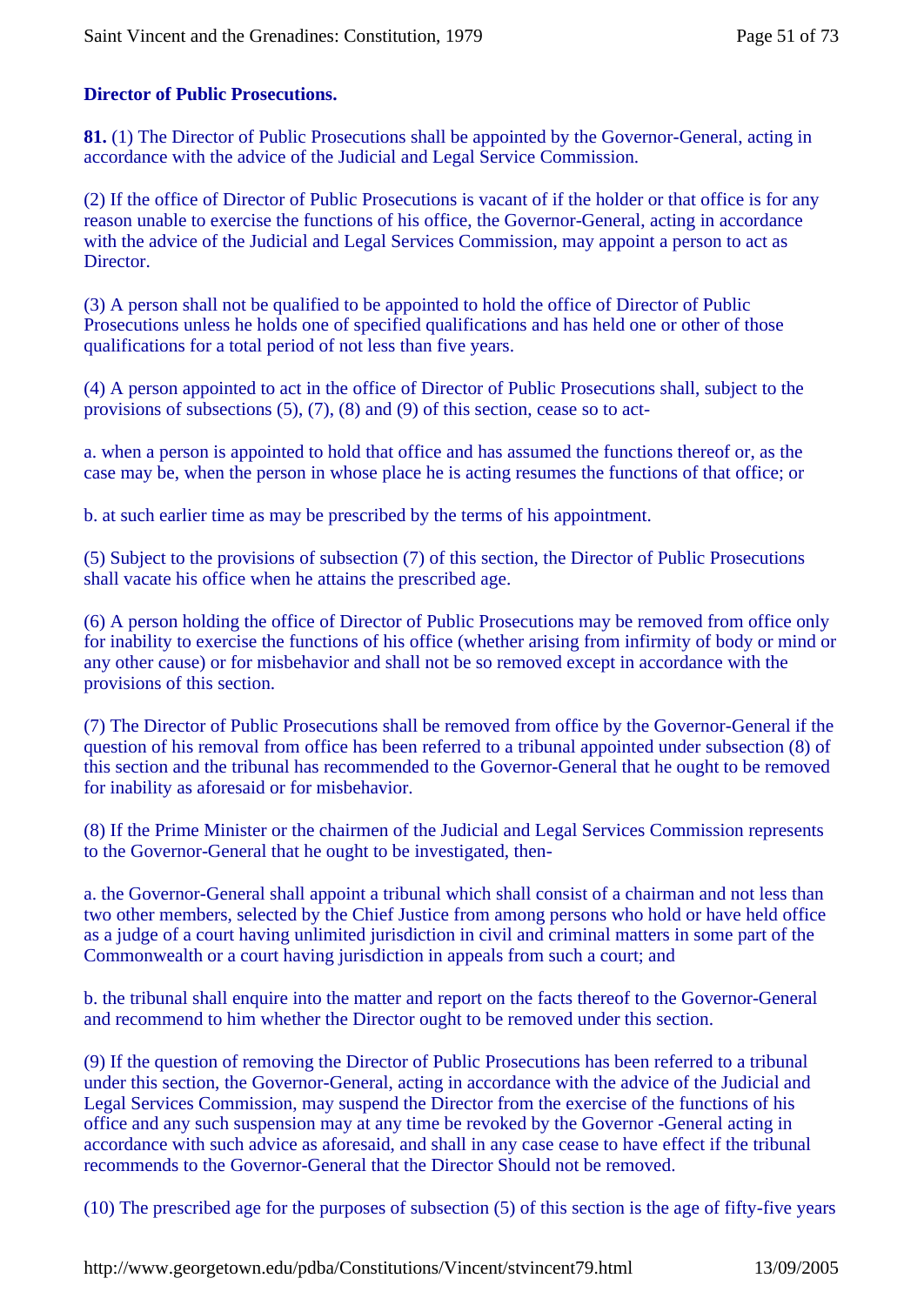or such other age as may be prescribed by Parliament:

provided that any law enacted by Parliament, to the extent to which it alters the prescribed age after a person has been appointed to be or to act as Director of Public Prosecutions, shall not have effect in relation to that person unless he consents that it should have effect.

### **Director of Audit.**

82. (1) The Director of Audit shall be appointed by the Governor-General, acting accordance with the advice of the Public Service Commission.

(2) If the office of Director of Audit is vacant or if the holder of that office is for any reason unable to exercise the functions of his office, the Governor-General, acting in accordance with the advice of the Public Service Commission, may appoint a person to act as Director.

(3) Before tendering advice for the purposes of subsection (1) or subsection (2) of this section, the Public Service Commission shall consult with the Prime Minister.

(4) A person appointed to act in the office of Director of Audit shall, subject to the provisions of subsection  $(5)$ ,  $(7)$ ,  $(8)$  and  $(9)$  of this section case to act-

a. when a person is appointed to hold that office and has assumed the functions thereof or, as the case may be, when the person in whose place he is acting resumes the functions of that office, or

b. at such earlier time as may be prescribed by the terms of his appointment.

(5) Subject to the provisions of subsections (7) of this section the Director of Audit shall vacate his office when he attains the prescribed age.

(6) A person holding the office of Director of Audit may be removed from office only for inability to exercise the functions of his office (whether arising from infirmity of body or mind or any other cause) or for misbehavior and shall not be so removed except in accordance with the provisions of this section.

(7) The Director of Audit shall be removed form office by the Governor-General of the question of his removal from office has been referred to a tribunal appointed under subsection (8) of this section and the tribunal has recommended to the Governor-General that he ought to be removed for inability as aforesaid or for misbehavior.

(8) If the Prime Minister or the chairman of the Public Service Commission represents to the Governor-General that the section and the tribunal has recommended to the Governor-General that the question of removing the Director of Audit under this section ought to be investigate-

a. the Governor-General shall appoint a tribunal which shall consist of a chairman and not less than two other members selected by the Chief Justice from among persons who hold or have held office as a judge of a Court having unlimited jurisdiction in civil and criminal matters in some part of the Commonwealth or a court having jurisdiction in appeals from such a court; and

b. the tribunal shall enquire into the matter and report on the facts thereof to the Governor-General and recommend to him whether the Director ought to be removed under this section.

(9) If the question of removing the Director of Audit has been referred to a tribunal under this section, the Governor-General, acting in accordance with the advice of the Public Service Commission, may suspend the Director of Audit from the exercise of the functions of his office and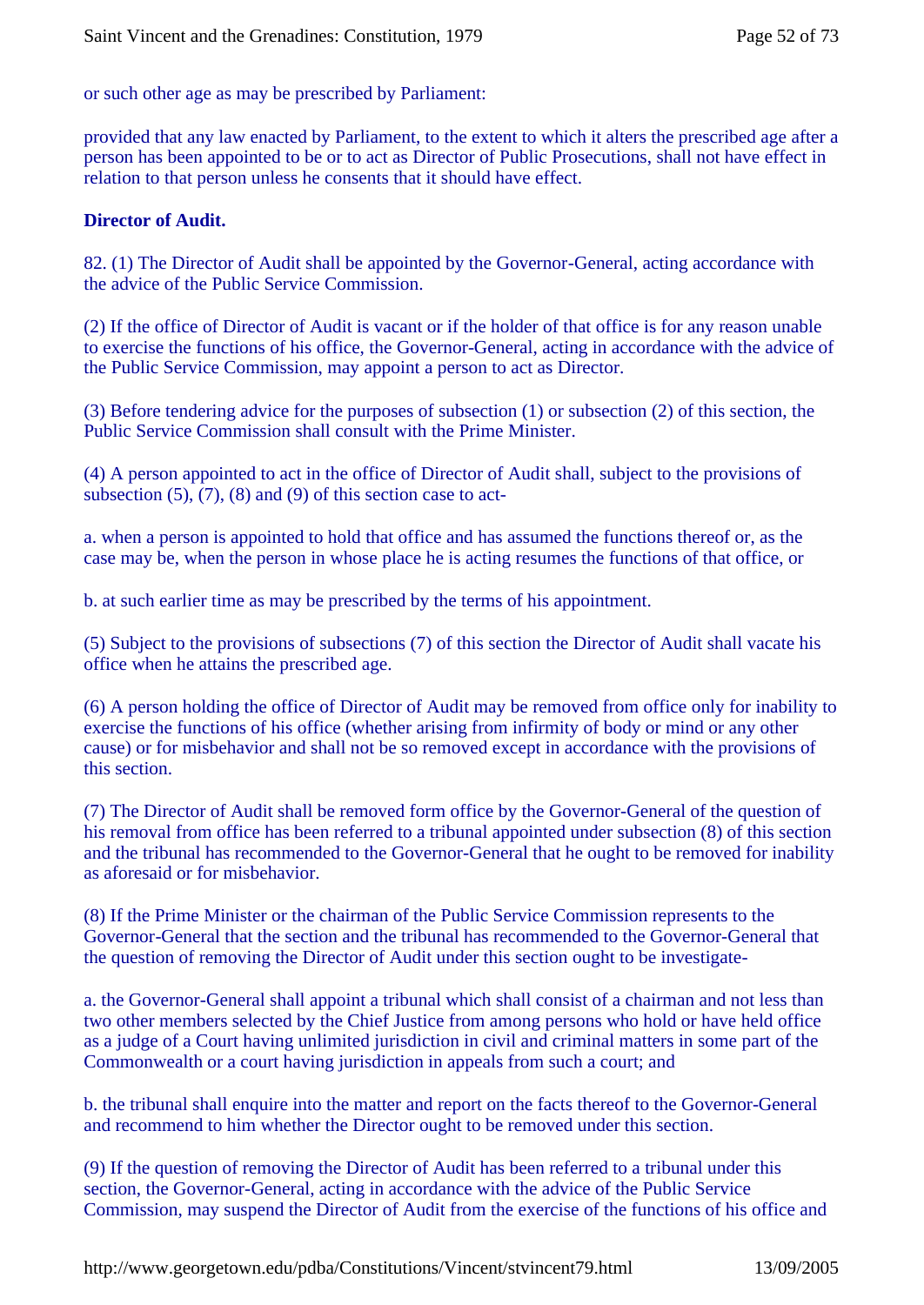any such suspension may at any time be revoked by the Governor-General acting in accordance with such advice as aforesaid, and shall in any case cease to have effect if the tribunal recommends to the Governor-General that the Director should not be removed.

(10) The prescribed age for the purposes of subsection (5) of this sections the age of fifty-five or such other age as may be prescribed by Parliament:

Provided that any law enacted by Parliament, to the extent to which it alters the prescribed age after a person has been appointed to be or to act as Director of Audit,shall not have effect in relation to that person unless he consents that it should have effect.

#### **Appointment, etc.,of magistrates registrars and legal officers.**

**83.** (1) This section applies to the offices of magistrate, registrar of the High Court and assistant registrar of the High Court and to any public office in the department of the Attorney-General (other than the public office of Attorney-General) of the department of the Director of Public Prosecutions (other than the office of Director) for appointment to which persons are required to hold one or other of the specified qualifications.

(2) The power to appoint persons to hold or act in offices to which this section applies (including the power to confirm appointments) and, subject to the provisions of section 87 of this Constitution, the power to exercise disciplinary control over persons holding or acting in such offices and the power to remove such persons from office shall vest in the Governor-General, acting in accordance with the advice of the Judicial and Legal Services Commission.

### **PART 3**

### **THE POLICE**

#### **Police Service Commission.**

**84.** (1) There shall be a Police Service Commission for Saint Vincent which shall consist of-

a. the chairman of the Public Service Commission;

b. one member appointed by the Governor-General, acting in accordance with the advice of the Prime Minister tendered after the Prime Minister has consulted the Saint Vincent Police Welfare Association (or, if that association ceases to exist such, body representing the interests of police officers as the Prime Minister may determine); and

c. the member or members of the Public Service Commission appointed under paragraph (c.) of section 77(1) of this Constitution.

(2) The Provision of subsections (2) to (8) (inclusive) and (11) of section 77 of this Constitution shall apply in relation to the member of the Police Service Commission referred to in paragraph (b.) of subsection (1) of this section as they apply in relation to a member of the Public Service Commission.

(3) The member of the Public Service Commission for the time being performing the functions of the chairman of that Commission shall perform the functions of the chairman of the Police Service Commission.

(4) Any person for the time being authorized to act as a member of the Public Service Commission under section 77(10) of this Constitution (other than a person so authorized on account o the inability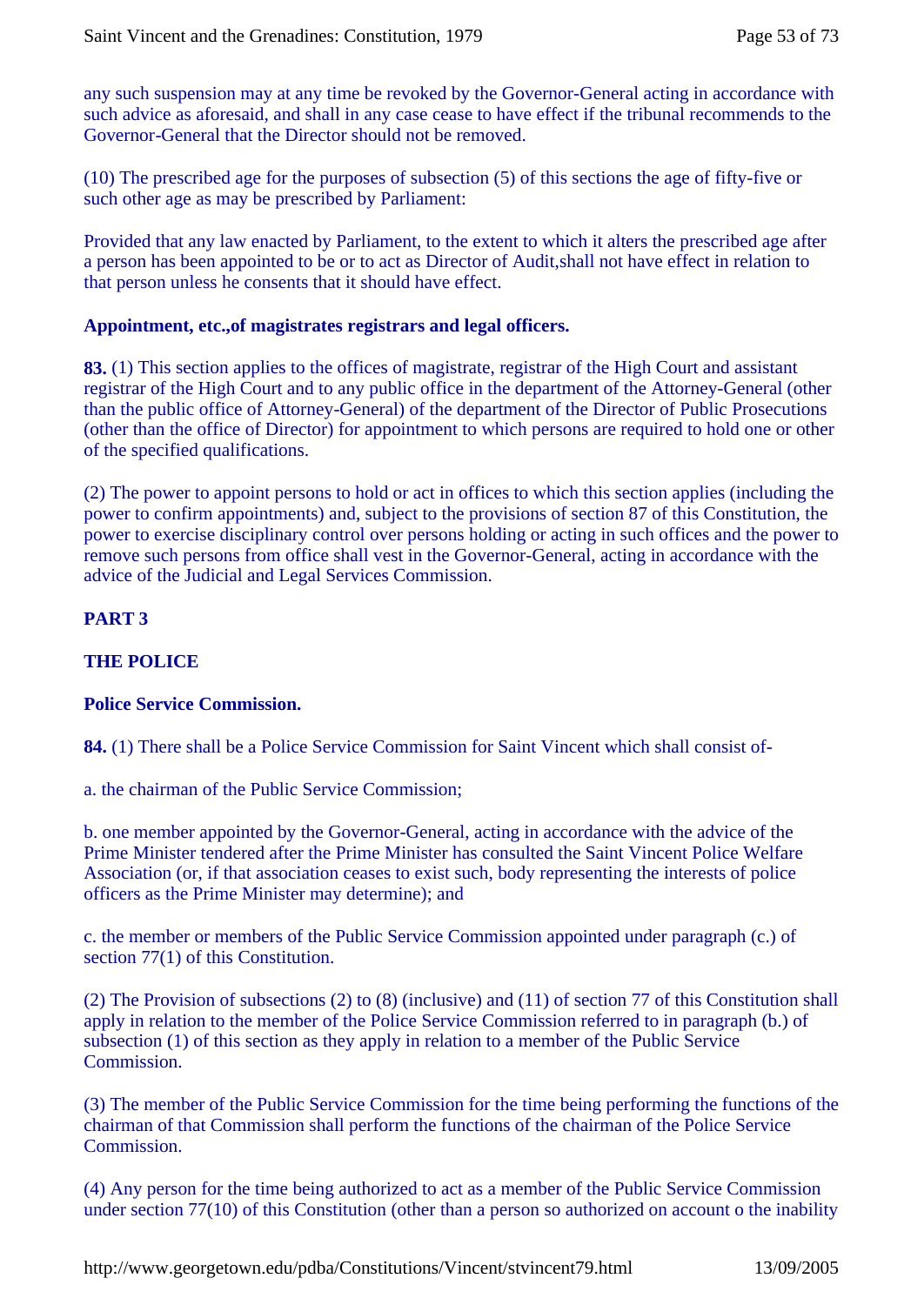of the member of the Commission appointed under section 77(1)(b.) of this Constitution) shall act as a member of the Police Service Commission.

(5) If at any time the member of the Commission appointed under paragraph (b.) of subsection (1) of this section is for any reason unable to exercise the functions of his office, the Governor-General, acting in accordance with the advice of the Prime Minister, may appoint a person who is qualified to be appointed as a member of the Commission to act as a member, and any person so appointed shall subject to the provisions of subsection (2) of this section, continue to act until the holder of the office has resumed his function or until his appointment to act has been revoked by the Governor-General, acting in accordance with the advice of the Prime Minister.

(6) The Commission shall, in the exercise of its functions under his Constitution, not be subject to the direction or control of any other person or authority.

(7) The Commission may by regulation or otherwise regulate its own procedure and, with the consent of the Prime Minister, may confer powers or impose duties on any public officer or on any authority of the Government for the purpose of the exercise of its functions.

(8) The Commission may, subject to its rules of procedure, act notwithstanding any vacancy in its membership or the absence of any member and its proceedings shall not be invalidated by the presence or participation of any person not entitled to be present at or to participate in those proceedings;

provided that any decision of the Commission shall required the concurrence of a majority of all its members.

### **Police Force.**

**85.** (1) The power to appoint a person to hold or act in the office of Commissioner of Police or Deputy Commissioner of Police and , subject to the provisions of section 87 of this Constitution, the Power to remove the Commissioner or Deputy Commissioner form office shall vest in the Governor-General, acting in accordance with the advice of the Police Service Commission:

Provided that before the Commission tenders advice to the Governor-General with respect to the appointment of any person to hold the office of Commissioner or Deputy Commissioner the Commission shall consult with the Prime Minister and if the Prime Minister signifies his objection to the appointment of any person to the office the Commission shall not advise the Governor-General to appoint that person.

(2) The power to appoint persons to hold or act in offices in the Police Force below the rank of Deputy Commissioner of Police but above the rank of Sergeant (including the power to confirm appointments), and, subject to the provisions of section 87 of this Constitution, the power to exercise disciplinary control over persons holding or acting in such offices and the power to remove such persons from office shall vest in the Police Service Commission.

(3) The power to appoint persons to hold or act in offices in the Police Force of below the rank of Sergeant (including the power to confirm appointments), and, subject to the provisions of section 87 of this Constitution, the power to exercise disciplinary control over persons holding or acting in such offices and the power to remove such persons from office shall vest in the Commissioner of Police.

(4) The Commissioner of Police may, by directions given in such manner as he thinks fit and subject to such conditions as he thinks fit, delegate any of his powers under subsection (3) of this section other than the power to remove from office or reduce in rank, to any other member of the Police Force.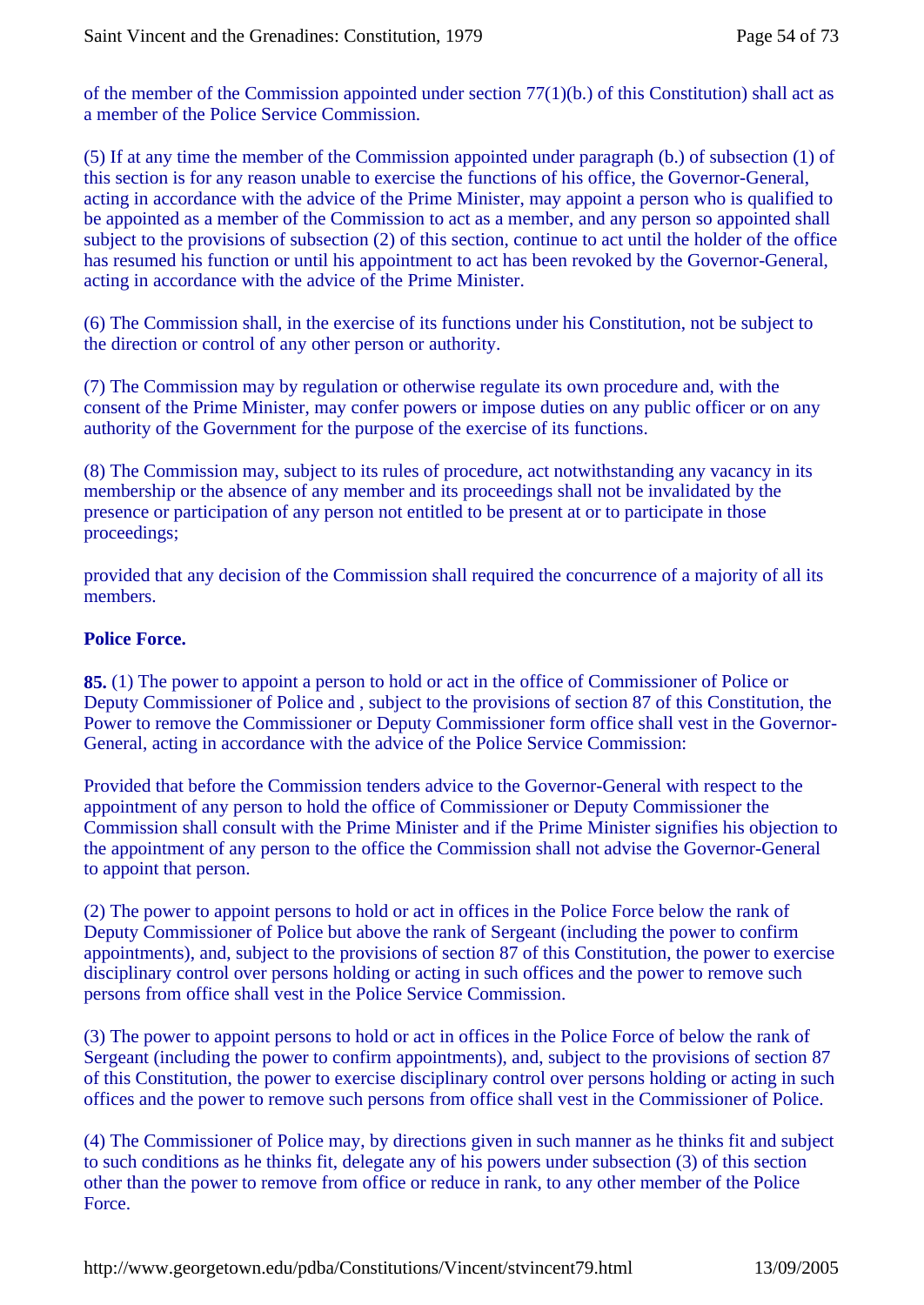(5) A police officer shall not be removed from office or subjected to any other punishment under this section on the grounds of any act done or omitted by him in the exercise of any judicial function conferred on him unless the Judicial and Legal Services Commission concurs therein.

(6) In this section references to the rank of Sergeant shall, if the ranks within the Police Force are altered (whether in consequence of the reorganization or replacement of an existing part of the Force or the creation of an additional part), be construed as references to such rank or ranks as may be specified by the Police Service Commission by order published in the Official Gazette, being a rank or ranks that in the opinion of the Commission most nearly correspond to the rank of Sergeant as it existed before the alteration.

## **PART 4**

## **THE PUBLIC SERVICE BOARD OF APPEAL**

#### **Public Service Board of Appeal.**

**86.** (1) There shall be a Public Service Board of Appeal for Saint Vincent (hereinafter in this section and in section 87 of this Constitution referred to as the Board) which shall consist of-

a. one member appointed by the Governor-General, acting in his own deliberate judgment, who shall be chairmen;

b. one member appointed by the Governor-General, acting in his own deliberate judgment, who shall be chairman;

c. one member appointed by the Governor-General,acting in accordance with the advice of the Civil Service Association (or such other body as may be determined under paragraph (i) of the proviso to section 77(1) of this Constitution), and

d. one member appointed by the Governor-General, acting in accordance with the advice of the Saint Vincent Police Welfare Association (or such other body as may be determined under paragraph (b.) of the proviso to section 84(1) of this Constitution).

(2) A person shall not be qualified to be appointed as a member of the Board if-

a. he is, or has at any time during the period of five years immediately preceding his appointment been, a member of the House;

b. he is or has at any time during that period been, nominated as a candidate for election as a Representative; or

c. he is, or has at any time during that period been, the holder of an office in any political organization that sponsors or otherwise supports, or that has at any time sponsored or otherwise supported, a candidate for election as a Representative or a member of any local government authority.

(3) Subject to the provisions of this section, the office of a member of the Board shall become vacant-

a. at the expiration of two years from the date of his appointment; or

b. if any circumstances arise that, if he were not a member of the Board, would cause him to be disqualified to be appointed as such under subsection (2) of this section.

http://www.georgetown.edu/pdba/Constitutions/Vincent/stvincent79.html 13/09/2005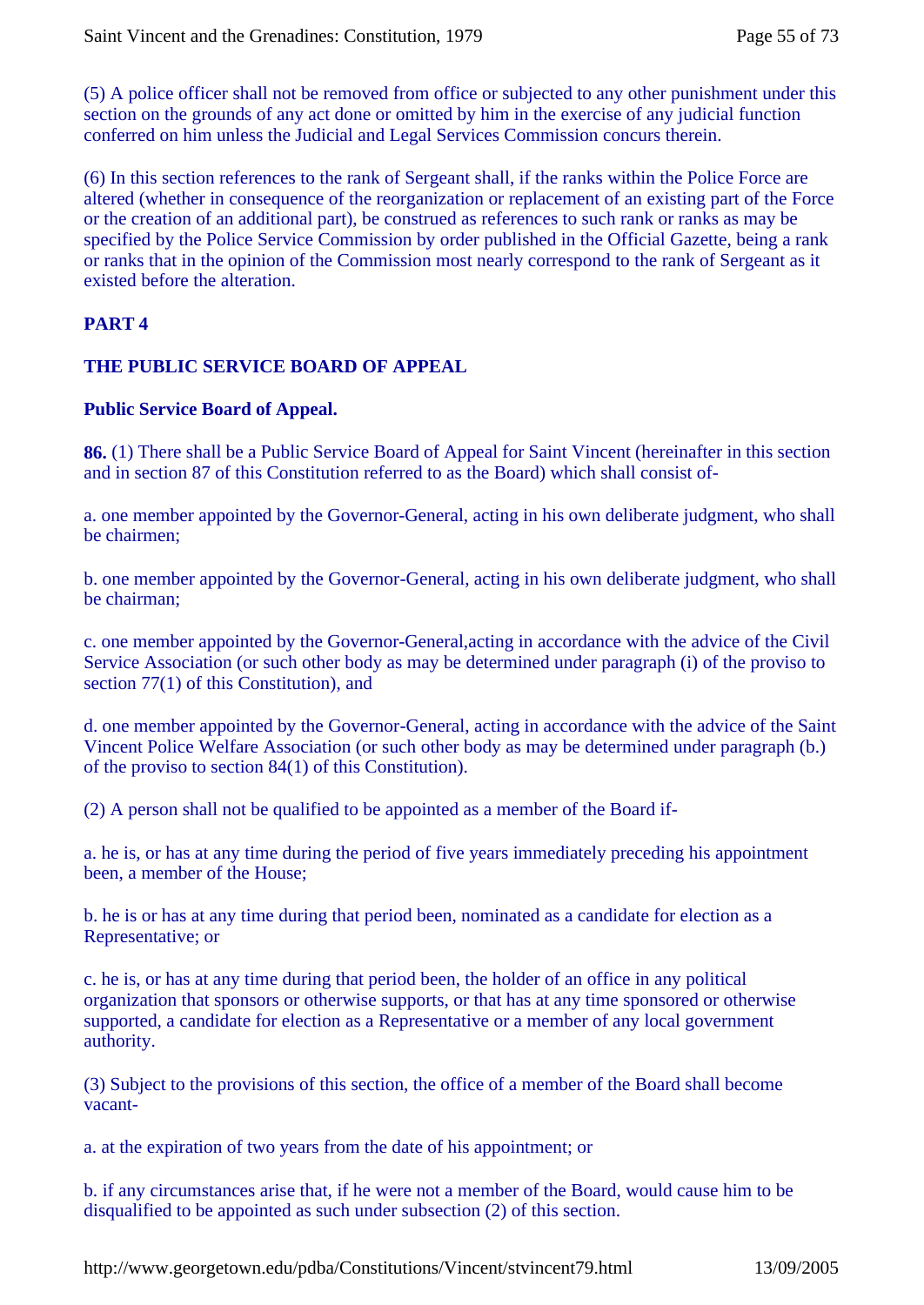(4) A member of the Board may be removed from office only for inability to exercise the functions of his office (whether arising from infirmity of body or mind or any other cause) or for misbehavior and shall not be so removed except in accordance with the provisions of this section.

(5) A member of the Board shall be removed from office by the Governor-General if the question of his removal from office has been referred to a tribunal appointed under subsection (6) of this section and the tribunal has recommended to the Governor-General that he ought to be removed from office for inability as aforesaid or for misbehavior.

(6) If the Governor-General considers that the Question of removing a member of the Board under this section ought to be investigated, then-

a. the Governor-General shall appoint a tribunal which shall consist of a chairman and not less than two other members, selected by the Chief Justice from among persons who hold or have held office as a judge of a court having unlimited jurisdiction in civil and criminal matters in some part of the Commonwealth or of a court having jurisdiction in appeals from such a court; and

b. the tribunal shall enquire into the matter and report on the facts thereof to the Governor-General and recommend to him whether the member ought to be removed under this section.

(7) If the question of removing a member of the Board has been referred to a tribunal under this section, the Governor-General may suspend that member from the exercise of the functions of his office and any such suspension may at any time be revoked by the Governor-General and shall in any case cease to have effect if the tribunal recommends to the Governor-General that member should not be removed.

(8) If at any time any member of the Board is for any reason unable to exercise the functions of his office, the Governor-General may appoint a person who is qualified to be appointed as a member of the Board to act as a member, and any person so appointed shall, subject to the provisions of subsection (3) of this section, continue to act until the holder thereof has resumed his functions or until his appointment to act has been revoked by the Governor-General.

(9) In the exercise of the powers conferred upon him by subsections (6),(7) and (8) of this section the Governor-General shall, in the case of a member of the Board appointed under paragraph (b.) of subsection (1) of this section, act in accordance with the advice of the Prime Minister and shall in any other case act in his own deliberate judgment.

(10) The Board shall in the exercise of its functions under this Constitution, not be subject to the direction or control of ny other person or authority.

#### **Appeals in discipline cases.**

**87.** (1) This section applies to-

a. any decision of the Governor-General, acting in accordance with the advice of the public Service Commission, or any decision of the Public Service Commission, to remove a public officer from office or to exercise disciplinary control over a public officer (including a decision made on appeal from or confirming a decision of any person to whom powers are delegated under section 78(2) of this Constitution):

b. any decision of any person to whom powers are delegated under section 78 (2) of this Constitution to remove a public officer from office or to exercise disciplinary control over a public officer (not being a decision which is subject to appeal to or confirmation by the Public Service Commission);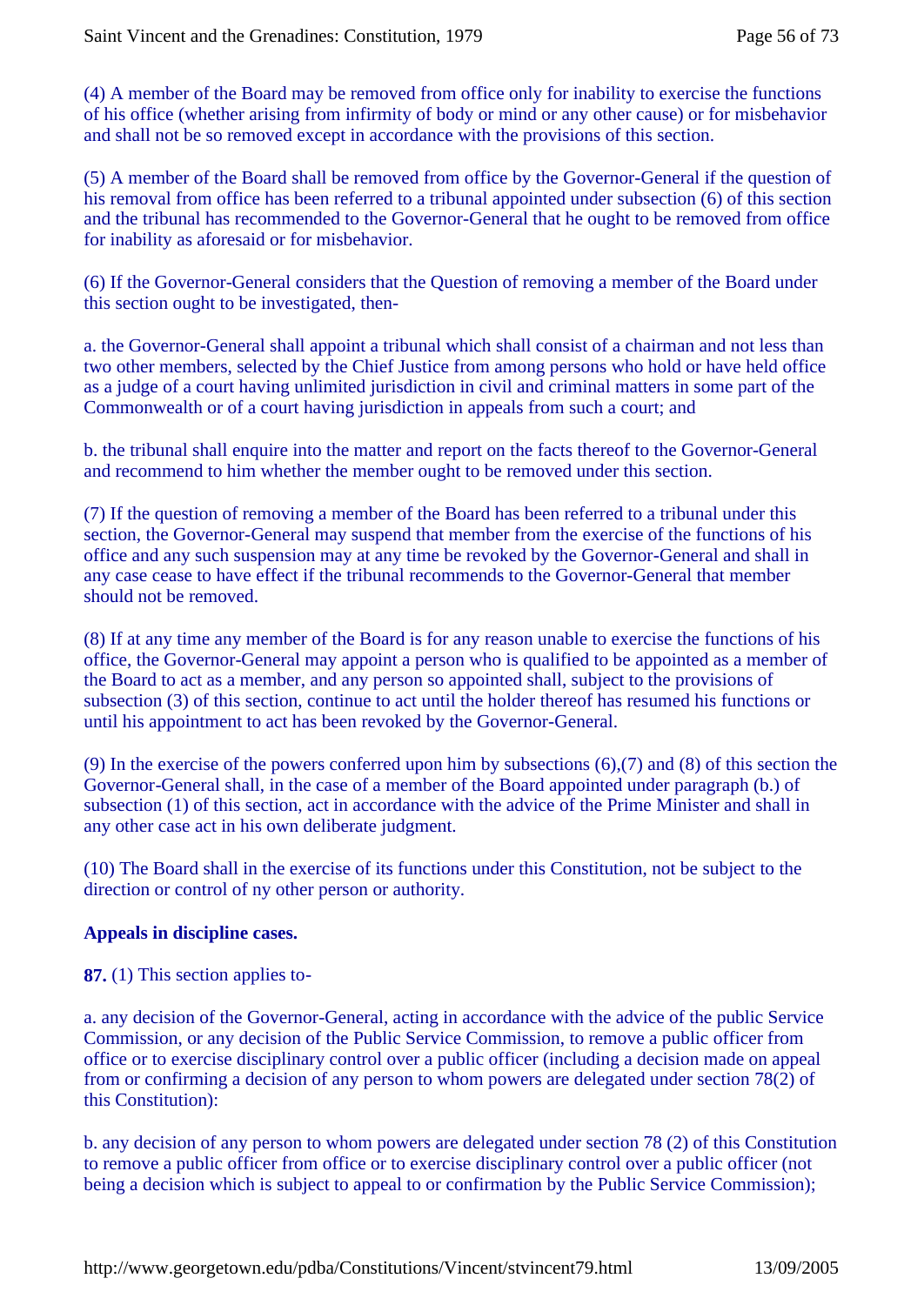c. any decision of the Public Service Commission to give such concurrence as is required by section 89(1) or (2) of this Constitution in relation to the refusal, withholding, reduction in amount or suspending of any pensions benefits in respect of an officer's service as a public officer; or

d. any decision of the Governor-General, acting in accordance with the advice of the Police Service Commission, to remove the Commissioner of Police or the Deputy Commissioner of Police from office or any decision of the Police Service Commission to remove a member of the Police Force from office or to exercise disciplinary control over such a member under section 85(2) of this Constitution.

e. if it is so provided by Parliament, any decision of the Commissioner of Police under subsection (3) of section 85 of this Constitution, or of a person to whom powers are delegated under subsection(4) of that section, to remove a police officer from office or to exercise disciplinary control over a police officer;

f. such decisions with respect to the discipline of any military, naval or air force of Saint Vincent as may be prescribed by Parliament.

(2) Subject to the provisions of this section, an appeal shall lie to the Board from any decision to which this section applies at the instance of the public officer, police officer or member of the naval, military or air force in respect of whom the decision is made:

Provided that in the case of any such decision as is referred to in subsection  $(1)(e)$  of this section an appeal shall lie in the first instance to the Police Service Commission shall have the like powers as are conferred on the Board by subsection (3) of this section.

(3) Under an appeal under this section the Board may affirm or ser aside the decision appealed against or may make any other decision which the authority or person from whom the appeal lies could have made.

(4) Every decision of the Board shall require the concurrence of a majority of all the members of the Board entitled to participate for the purpose of making the decision.

(5) The member of the Public Service Board of Appeal appointed under paragraph (d) of section 86 (1) of this Constitution shall not be entitled to participate as a member in proceedings of the Board for the purpose of hearing and determining appeals from decisions mentioned in paragraphs (a),(b) and 8c) of subsection (1) of this section or of making regulations under subsection (6)(b) of (c) of this section with respective to the procedure in such appeals or exceeding any such decisions from the provisions of the said subsection(1); and the member of the Board appointed under paragraph  $(c)$ of section 86(1) of this Constitution shall not be entitled to participate as a member in proceedings of the Board for the purpose of hearing and determining appeals from decisions mentioned in paragraph (d) of subsection (1) of subsection (2) of this section or of making regulation under subsection  $(6)(b)$ or (c) of this section with respect to the procedure in such appeals or excepting any such decisions from the provisions of the said subsection (1).

(6) Subject to the provision of subsection (5) of this section, the Board may by regulation make provisions for-

a. the procedure of the Board;

b. the procedure in appeals under this section; or

c. excepting from the provisions of subsection (1) of this section decisions in respect of public officers holding offices whose emoluments do not exceed such sum as may be prescribed by the

http://www.georgetown.edu/pdba/Constitutions/Vincent/stvincent79.html 13/09/2005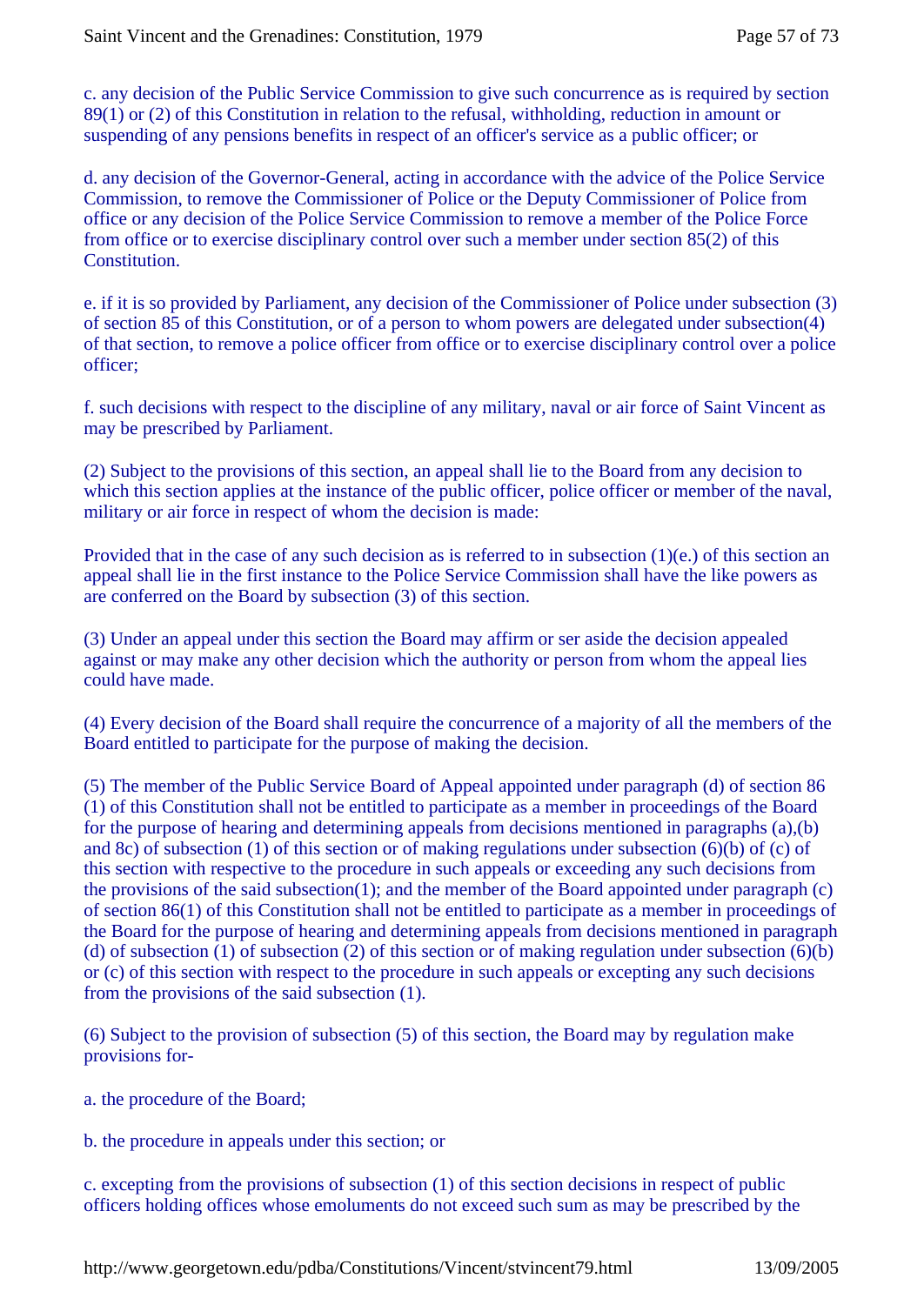regulations or such decisions to exercise disciplinary control, other than decisions to remove from office, as may be so prescribed.

(7) Regulations made under this section may, with the consent of the Prime Minister, confer powers or impose duties on any public officer or any authority of the Government for the purpose of the exercise of the functions of the Board.

(8) The Board may, subject to the provisions of this section and to its rules of procedure, act notwithstanding any vacancy in its membership or the absence of any member and its proceedings shall not be invalidate by the presence or participation of any person not entlited to be present at or to participate in those proceedings.

### **PART 5**

#### **PENSIONS**

#### **Pensions laws and protection of pensions rights.**

**88.** (1) The law to be applied with respect to any pensions benefits that were granted to any person before the commencement of this Constitution shall be the law that was in force at the date on which those benefits were granted or any law in force at a later date that is not less favorable to that person.

(2) The law to be applied with respect to any pensions benefits (not being benefits to which subsection (1) of this section applies) shall-

a. in so far as those benefits are wholly in respect of a period of service as a judge or officer of the Supreme Court or a public officer or a member of the House of Assembly that commenced before the commencement of this Constitution, be the law that was in force at such commencement; and

b. in so far as those benefits are wholly or partly in respect of a period of service as a judge or officer of the Supreme Court or a public officer or a member of the House of Assembly that commenced after the commencement of this Constitution, be the law in force on the date on which that period of service commenced.

or any law in force at a later date that is not less favorable to that person.

(3) Where a person is entitled to exercise an option as to which of two or more laws shall apply in his case, the law for which he opts shall for the purposes of this section, be deemed to be more favorable to him than the other law or laws.

(4) All pensions benefits shall (except to the extent that they are by law charged upon and duly paid out of some other fund) be a charge on the Consolidated Fund.

(5) In this section "pensions benefits" means any pensions, compensation, gratuities or other like allowances for persons in respect of their service as members of the House, judges or officers of the Supreme Court or public officers or for the windows, children, dependants or personal representatives of such persons in respect of such service.

(6) References in this section to the law with respect to pensions benefits include (without prejudice to their generality) references to the law regulating the circumstances in which such benefits may be granted or in which the grant of such benefits may be refused, the law regulating the circumstances in which any such benefits that have been granted may be withheld, reduce in amount or suspended and the law regulating the amount of any such benefits.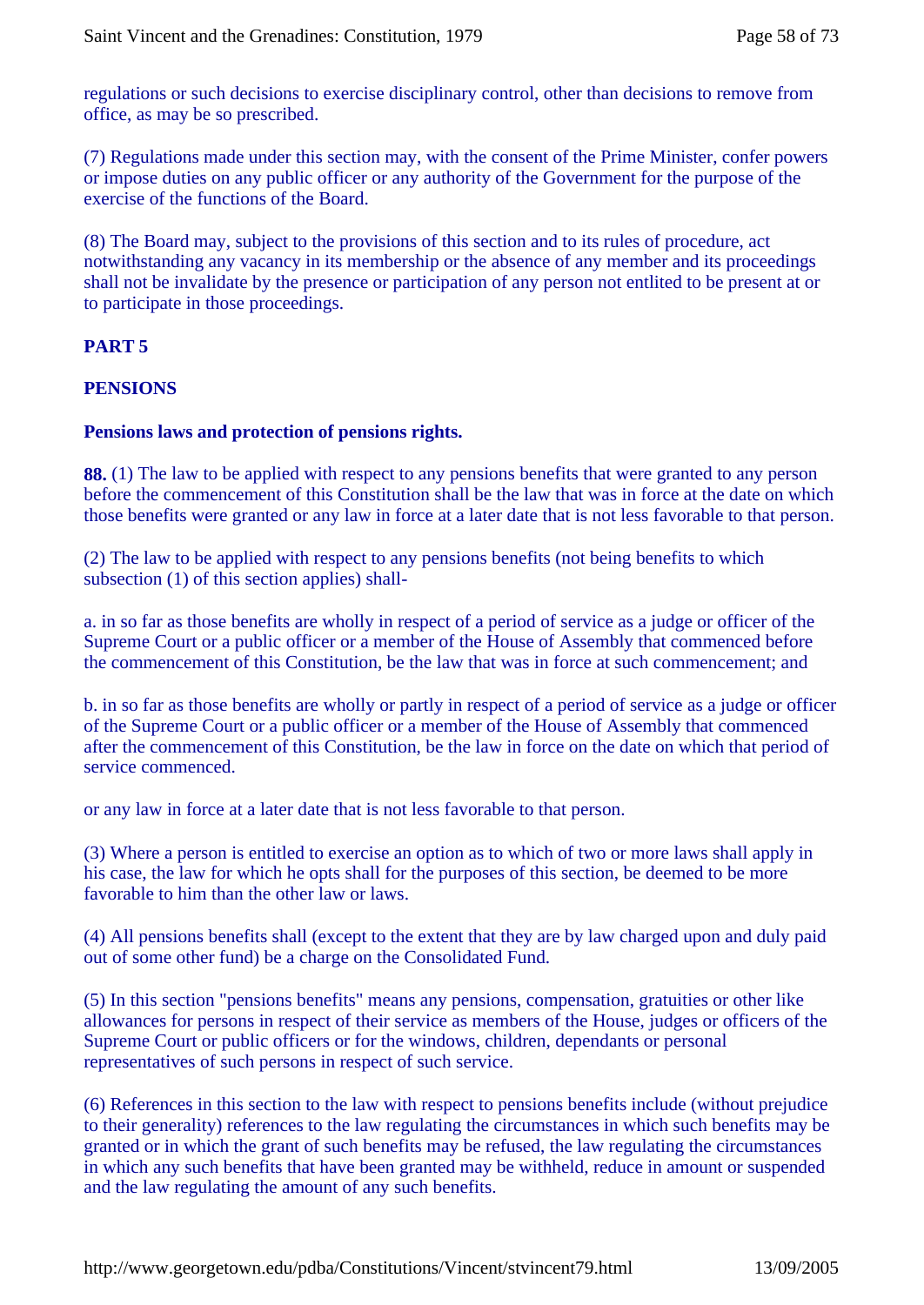## **Power to withhold pensions, etc.**

**89.** (1) Where under any law any person or authority has a discretion-

a. to decide whether or not any pension benefits shall be granted; or

b. to withhold, reduce in amount or suspend any such benefits that have been granted,

those benefits shall be granted and may not be withheld, reduced in amount or suspended unless the Public Service Commission concurs in the refusal to grant the benefits or, as the case may be, in the decisions to withhold them, reduce them in amount or suspend them.

(2) Where the amount of any pensions benefits that may be granted to any person is not fixed by law, the amount of the benefits to be granted to him shall be the greatest amount for which he is eligible unless the Public Service Commission concurs in his being granted benefits of a smaller amount.

(3) The Public Service Commission shall not concur under subsection (1) or subsection (2) of this section in any action taken in the ground that any person who holds or has held the office of judge of the Supreme Court, Director of Public Prosecutions or Director of Audit has been guilty of misbehavior in that office unless he has been removed from that office by reason of such misbehavior.

(4) Before the Public Service Commission concurs under subsection (1) or subsection (2) of this section in any action taken on the ground that any person who holds or has held any office to which, at the time of such action, section 83 of this Constitution applies has been guilty of misbehavior in that office, the Public Service Commission shall consult the Judicial and Legal Services Commission.

(5) In this section "pensions benefits" means any pensions, compensation, gratuities or other like allowances for persons in respect of their service as judge or officer of the Supreme Court or public officers or for the widows, children, dependants or personal representatives of such persons in respect of such service.

## **CHAPTER VII**

#### **CITIZENSHIP**

### **Persons who become citizens on 27th October 1979.**

**90.** (1) Every person who, having been born in Saint Vincent, is immediately before the commencement of this Constitution a citizen of the United Kingdom and Colonies shall become a citizen at such commencement.

(2) Every person who, immediately before the commencement of this Constitution, is a citizen of the United Kingdom and Colonies-

a. having become such a citizen under the British Nationality Act 1948 (a) by virtue of this having been naturalized in Saint Vincent as a British subject before that Act came into force; or

b. having while resident in Saint Vincent become such a citizen by virtue of his having been naturalized or registered under that Act,

shall become a citizen at such commencement.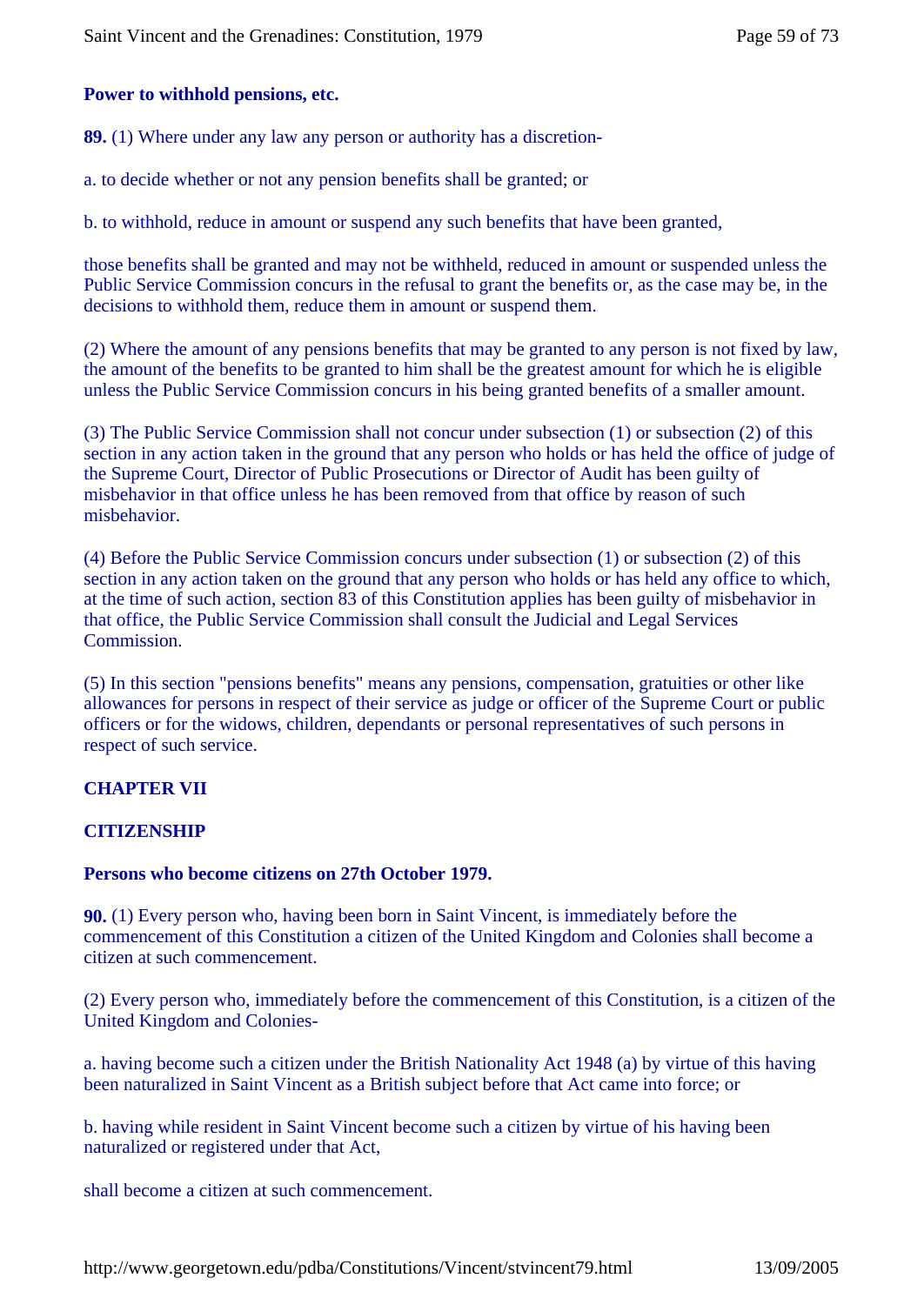(3) Every person who, having been born outside Saint Vincent, is immediately before the commencement of this Constitution a citizen of the United Kingdom and Colonies shall, if his father or mother becomes, or would but for his death or the renunciation of his citizenship of the United Kingdom and Colonies have become,a citizen by virtue of subsection (1) or subsection (2) of this section, become a citizen at such commencement.

(4) Every woman who, having been married to a person who becomes, or but for his death or the renunciation of his citizenship of the United Kingdom and Colonies would have become, a citizen by virtue of subsection (1), (2) or (3) of this section, is a citizen of the United Kingdom and Colonies immediately before the commencement of this Constitution shall become a citizen at such commencement.

#### **Persons born in Saint Vincent on or after 27th October 1979.**

**91.** Every person born in Saint Vincent after the commencement of this Constitution shall become a citizen at the date of his birth:

Provided that a person shall not become a citizen by virtue of this section if at the time of his birth-

a. neither of his parents is a citizen of Saint Vincent and his father or mother possesses such immunity from suit and legal process as is accorded to the envoy of a foreign sovereign power accredited to Saint Vincent; or

b. his father is a citizen of a country with which Saint Vincent is at war and the birth occurs in a place then under occupation by that country.

#### **Persons born outside Saint Vincent on or after 27th October 1979.**

**92.** A person born outside Saint Vincent after the commencement of this Constitution shall become a citizen at the date of his birth if, at that date, his father or mother is a citizen otherwise than by virtue of this section or section 90(3) of this Constitution.

#### **Registration.**

**93.** (1) The following persons shall be entitled, upon making application, to be registered as citizens-

a. any woman who is married to a citizen or who has been married to a person who, at any time during the period during which they were married to each other, was a citizen;

b. any person who, being a Commonwealth citizen, or ordinarily resident in Saint Vincent at the commencement of this Constitution, having been so resident for the period of seven years immediately preceding such commencement;

c. any person who, having been a citizen, has renounced his citizenship in order to qualify for the acquisition or retention of the citizenship of another country;

d. any person who, but for having renounced his citizenship of the United Kingdom and Colonies in order to qualify for the acquisition or retention of the citizenship of another country, would have become a citizen at the commencement of this Constitution;

e. any woman who is married to any such person as is mentioned in paragraph (b), (c) or (d) of this subsection or who was married to a person who, at any time during the period during which they were married to each other, was entitled to be registered as a citizen under any such paragraph;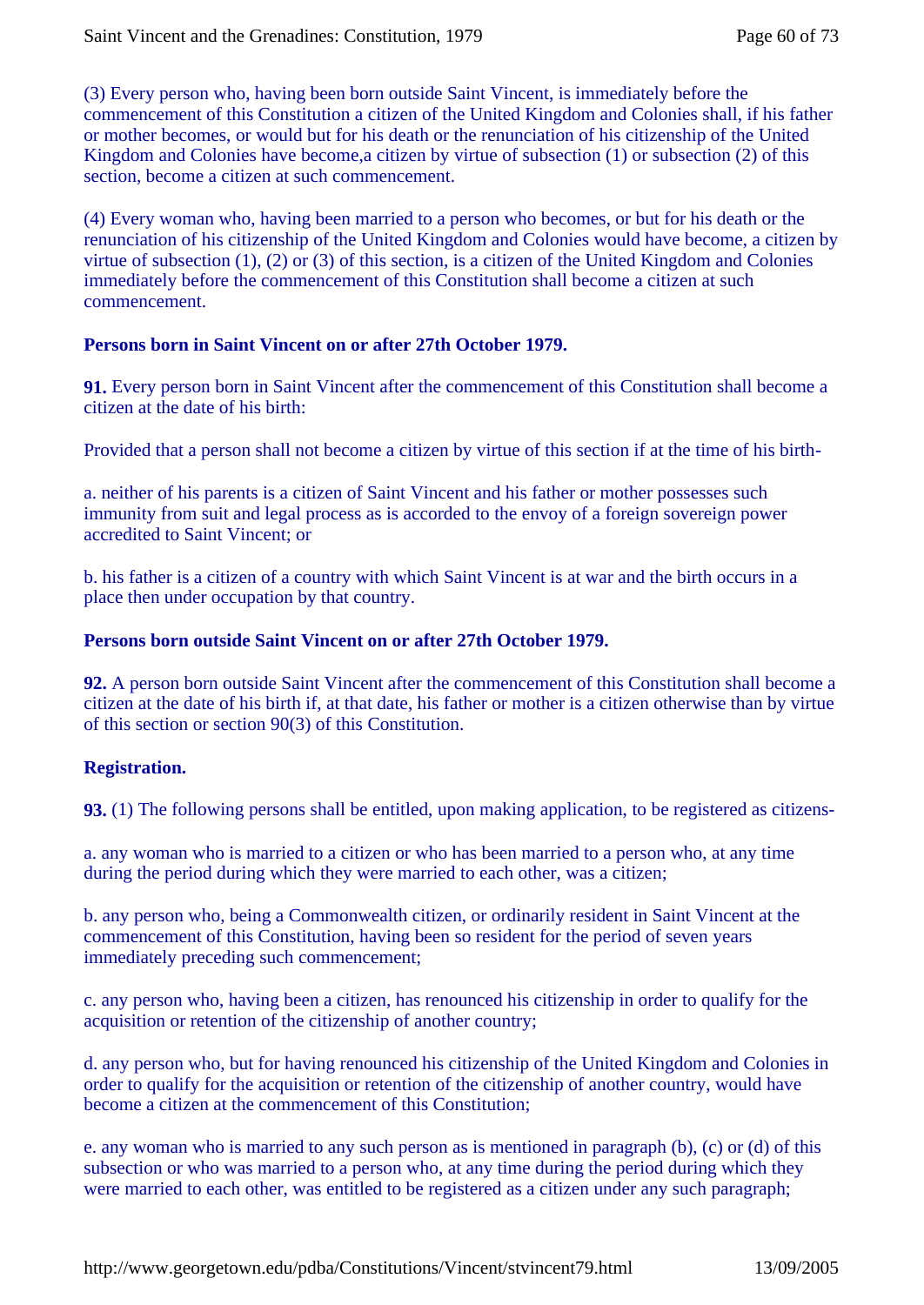f. any woman who, before the commencement of this Constitution, has been married to a person-

i) who becomes a citizen by virtue of section 90 of this Constitution; or

ii) who having died before such commencement, would but for his death have become a citizen by virtue of that section,

but whose marriage has been terminated by death or dissolution before such commencement.

(2) The following persons shall be entitled, upon making application, to be registered as citizens.

a. any man who is married to a citizen or who has been married to a person who, at any time during the period during which they were married to each other, was a citizen;

b. any person who, being a Commonwealth citizen, is and for seven years previous to his application has been ordinarily resident in Saint Vincent;

c. any man who is married to any such person as is mentioned in paragraph (b), (c) or (d) of subsection (1) of this section or who was married to a person who, at any time during the period during which they were married to each other, was entitled to apply to be registered as a citizen under any such paragraph;

d. any person under the age of twenty-one years who is the stepchild or child adopted in a manner recognized by law of a citizen or is the child, stepchild or child so adopted of a person who is or would but for his death have been entitled to be registered as a citizen under subsection (1) of this section:

Provided that if it is so provided by Parliament an application for registration as a citizen under his subsection may, in such circumstances as may be prescribed by Parliament in the interests of defence, public safety or public order, be refused by the Minister responsible for the matter in any case in which he is satisfied that there are reasonable grounds for refusing the applications.

(3) An application under this section shall be made in such manner as may be prescribed, as respects that application, by or under a law enacted by Parliament and, in the case of a person to whom subsection (2) (d) of this section applies, it shall be made on his behalf by his parent or guardian:

Provided that, if any such person is or has been married, he may make the application himself.

(4) Every person who, being a British protected person, an alien or, of it is so prescribed by Parliament, a citizen of any country within the Commonwealth not forming part of Her Majesty's dominions and having reached the age of twenty-one years, applies for registration under this section shall, before such registration, take the oath of allegiance.

#### **Acquisition deprivation and renunciation.**

**94.** There shall be such provisions as may be made by Parliament for-

a. the acquisition of citizenship by persons who are not eligible or who are no longer eligible to become citizens under the provisions of this Chapter:

b. depriving of his citizenship any person who is a citizen otherwise than by virtue of section 90, 91 or 92 of this Constitution;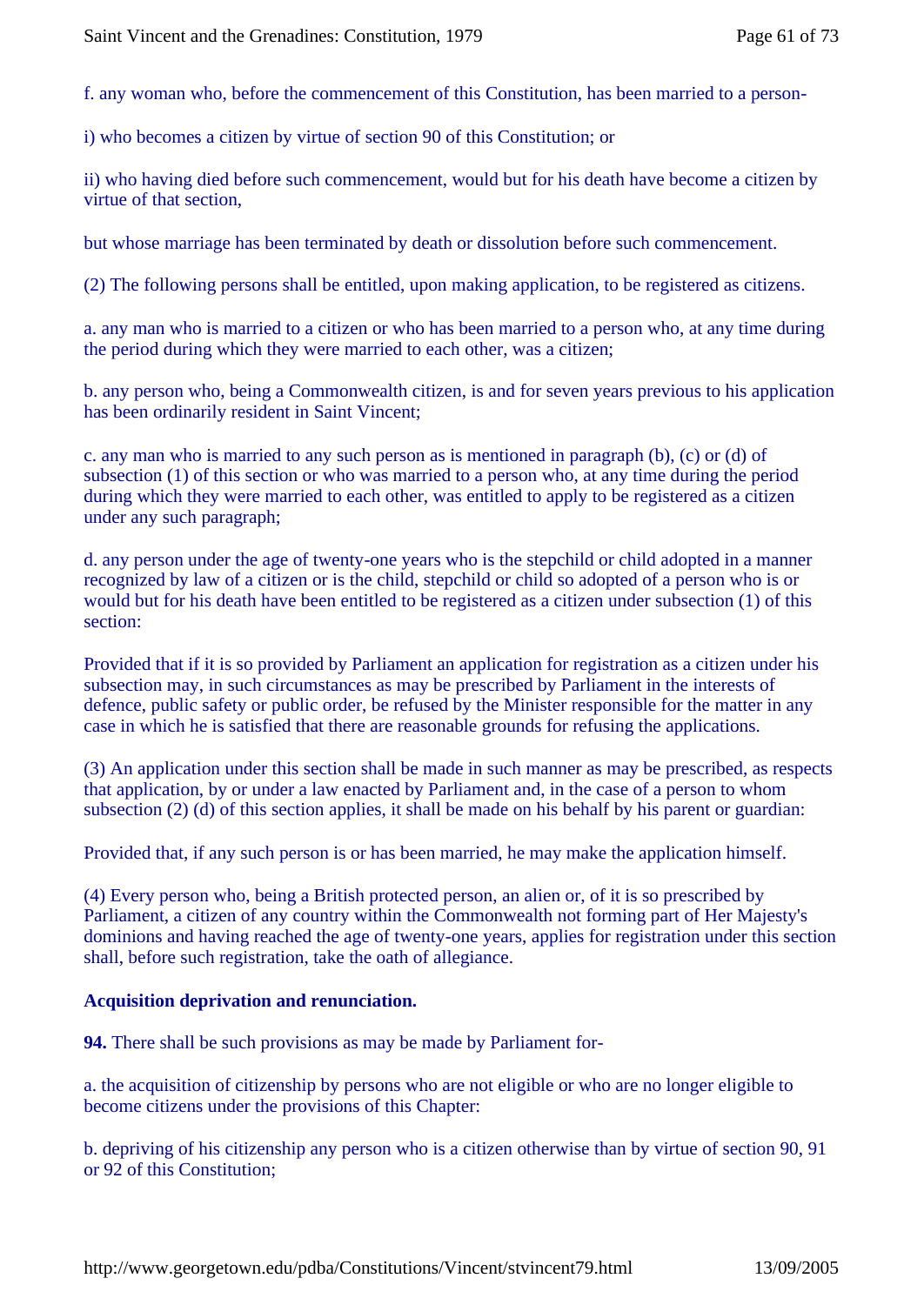c. the renunciation by any person of his citizenship.

### **Interpretation.**

**95.** (1) In this Chapter-

"alien" means a person who is not a Commonwealth citizen, a British protected person or a citizen of the Republic of Ireland;

"British protected person" means a person who is a British protected person for the purposes of the British Nationality Act 1948;

"the British Nationality Act 1948" includes any Act of the Parliament of the United Kingdom altering that Act;

"father" in relation to a child born out of wedlock and not legitimated includes a person who acknowledges and can show that he is the father of the child.

(2) For the purposes of this Chapter, a person born aboard a registered ship or aircraft, or aboard an unregistered ship or aircraft of the Government of any country, shall be deemed to have been born in the place in which the ship or aircraft was registered or, as the case may be, in that country.

(3) Any reference in this Chapter to the national status of the father of a person at the time of that person's birth shall, in relation to a person born after the death of his father, be construed as a reference to the national status of the father at the time of the father's death; and where that death occurred before the commencement of this Constitution and the birth occurred after such commencement the national status that the father would have had if he had died immediately after such commencement shall be deemed to be his national status at the time of his death.

# **CHAPTER VIII**

#### **JUDICIAL PROVISIONS**

#### **Original jurisdiction of High Court in constitutional questions.**

**96.** (1) Subject to the provisions of section 22(2), 38(8)(b), 102(2) and 105(10) of this Constitution, any person who alleges that any provisions of this Constitution (other than a provision of Chapter 1 thereof) has been or is being contravened may, if he has a relevant interest, apply to the High Court for a declaration and for relief under this section.

(2) The High Court shall have jurisdiction on an application made under this section to determine whether any provision of this Constitution (other than a provision of Chapter 1 thereof) has been or is being contravened and to make a declaration accordingly.

(3) Where the High Court makes a declaration under this section that a provision of this Constitution has been or is being contravened and the person on whose application the declaration is made has also applied for relief, the High Court may grant to that person such remedy as it considers appropriate, being a remedy available generally under any law in proceedings in the High Court.

(4) The Chief Justice may make rules with respect to the practice and procedure of the High Court in relation to the jurisdiction and powers conferred on the Court by or under this section, including provisions with respect to the time within which any application under this section may be made.

(5) A person shall be regarded as having a relevant interest for the purpose of an application under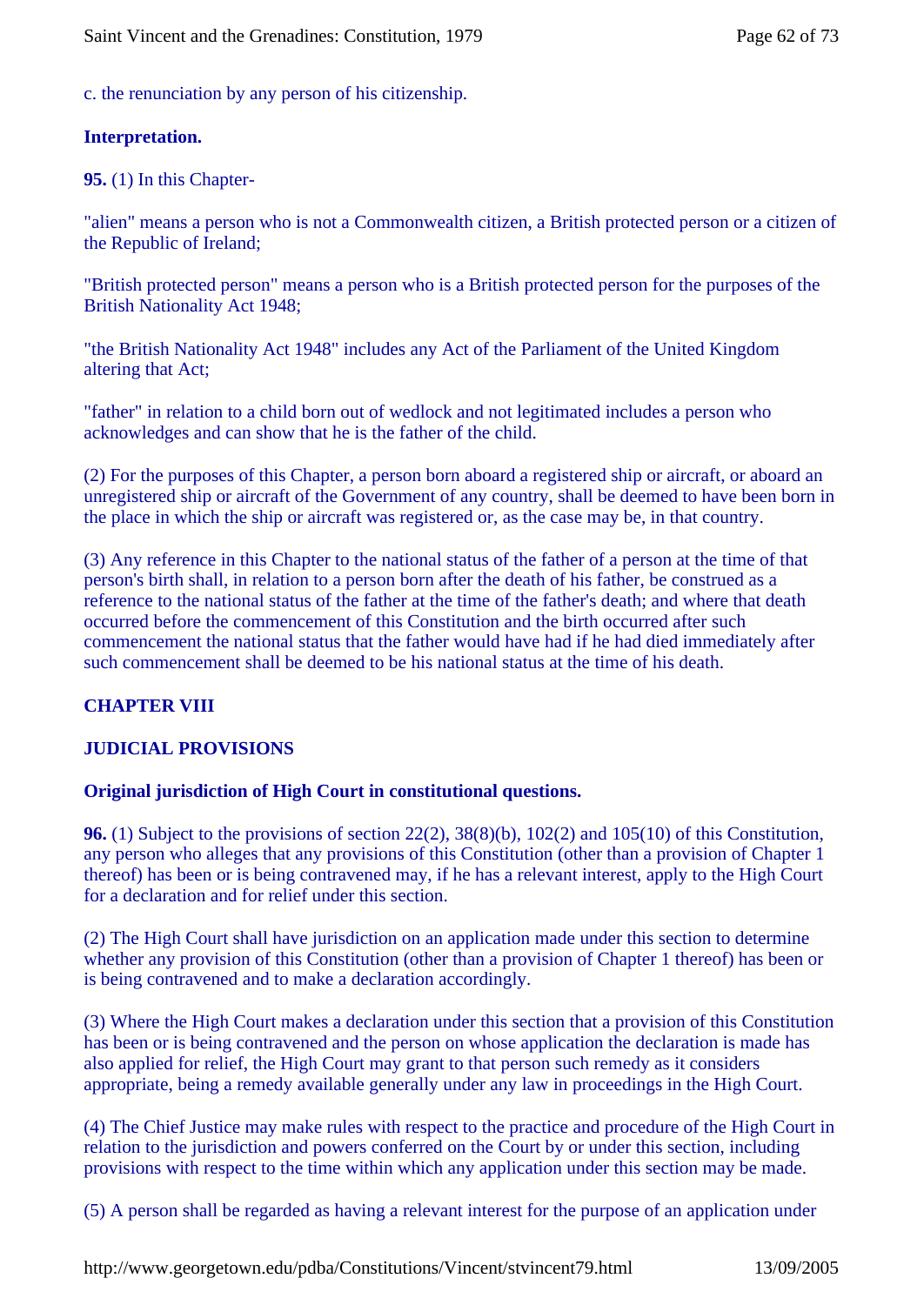this section only if the contravention of this Constitution alleged by him is such as to affect his interests.

(6) The rights conferred on a person by this section to apply for a declaration and relief in respect of an alleged contravention of this Constitution shall be in addition to any other action in respect of the same matter that may be available to that person under any law.

(7) Nothing in this section shall confer jurisdiction on the High Court to hear or determine any such question as is referred to in section 36 of this Constitution.

### **Reference of constitutional question to High Court.**

**97.** (1) Where any question as to the interpretation of this Constitution arises in any court of law established for Saint Vincent (other than the Court of Appeal, the High Court or a court martial) and the court is of opinion that the question involves a substantial question of law, the court shall refer the question to the High Court.

(2) Where any question is referred to the High Court in pursuance of this section, the High Court shall give its decision upon the question and the court in which the question arose shall dispose of the case in accordance with that decision or, if the decisions is the subject of an appeal to the Court of Appeal or to Her Majesty in Council, in accordance with the decision of the Court of Appeal or, as the case may be, of Her Majesty in Council.

### **Appeal to Court of Appeal.**

**98.** Subject to the provisions of section 36 of this Constitution, an appeal shall lie from decisions of the High Court to the Court of Appeal as of right in the following cases-

a. final decision in any civil or criminal proceedings on questions as to the interpretation of this Constitution;

b. final decisions given in exercise of the jurisdiction conferred on the High Court by section 16 of this Constitution (which relates to the enforcement of the fundamental rights and freedoms); and

c. such other cases as may be prescribed by Parliament.

## **Appeals to Her Majesty in Council.**

**99.** (1) An appeal shall lie from decisions of the Court of Appeal to Her Majesty in Council as of right in the following cases-

a. final decisions in any civil proceedings where the matter in dispute on the appeal to Her Majesty in Council is of the prescribed value or upwards or where the appeal involves directly or indirectly a claim to or question respecting property or a right of the prescribed value or upwards;

b. final decisions in proceedings for dissolutions or nullity of marriage;

c. final decisions in any civil or criminal proceedings which involve a question as to the interpretation of this Constitution; and

d. such other cases as may be prescribed by Parliament.

(2) An appeal shall lie from decisions of the Court of Appeal to Her Majesty in Council with the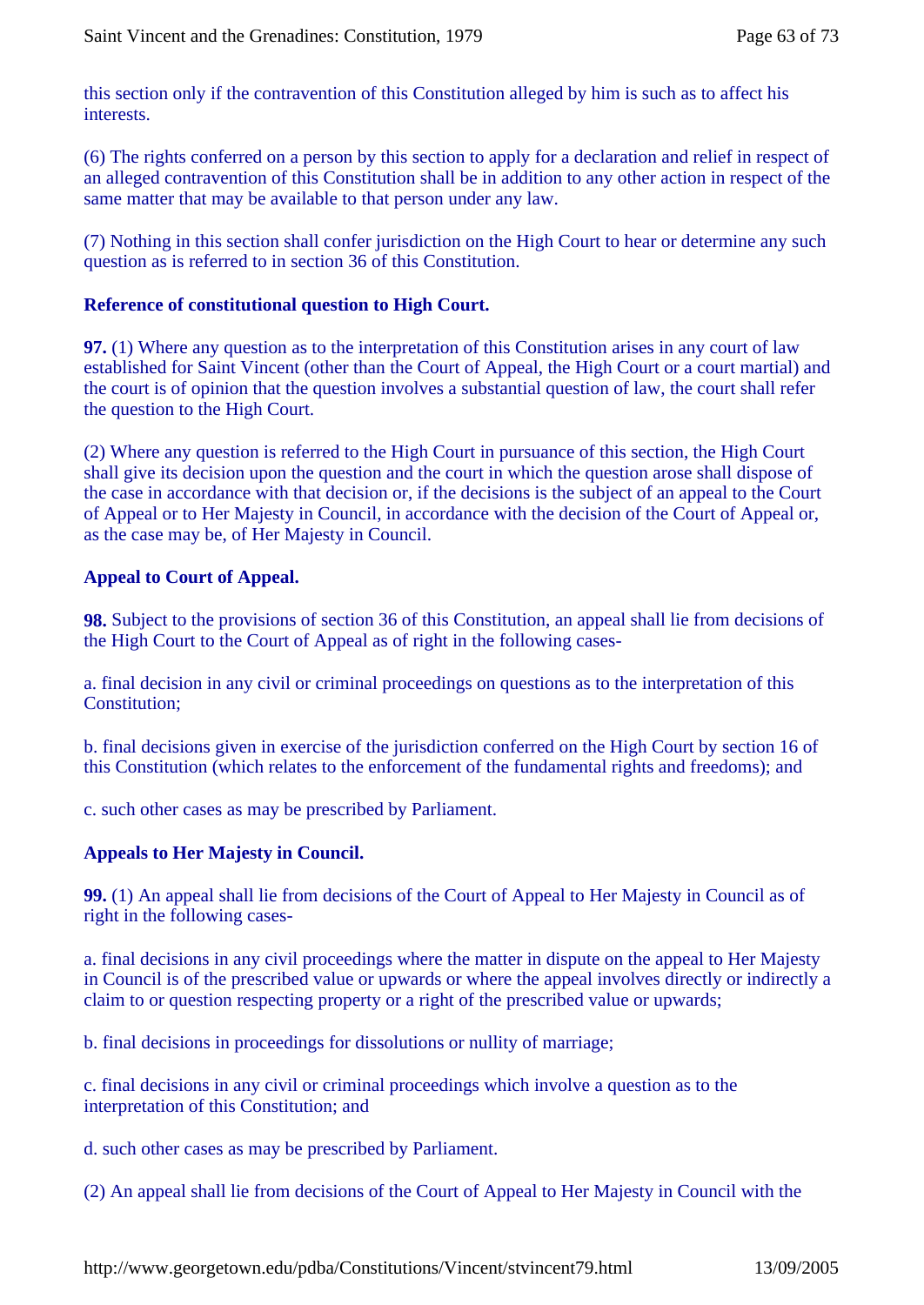leave of the Court of Appeal in the following cases-

a. decisions in any civil proceedings where in the opinion of the Court of Appeal the question involve in the appeal is one that, by reason of its great general or pubic importance or otherwise, ought to be submitted to Her Majesty in Council; and

b. such other cases as may be prescribed by Parliament.

(3) An appeal shall lie to Her Majesty in Council with the special leave of Her Majesty from any decision of the Court of Appeal in any civil or criminal matter.

(4) References in this section to decisions of the Court or Appeal shall be construed as references to decisions of the Court of Appeal in exercises of the jurisdiction conferred by this Constitution or any other law.

(5) In this section the prescribed value means the value of fifteen hundred dollars or such other value as may be prescribed by Parliament.

(6) This section shall be subject to the provisions of section 36(7) of this Constitution.

#### **Interpretation.**

**100.** In this Chapter references to the contravention of any provisions or, to the interpretation of, this Constitution shall be construed as including references to the contravention of any provisions of, or the interpretation of, the Supreme Court Order.

# **CHAPTER IX**

#### **MISCELLANEOUS**

#### **Supreme law.**

**101.** This Constitution is the supreme law of Saint Vincent and, subject to the provisions of this Constitution, if any other law is inconsistent with this Constitution, this Constitution shall prevail and the other law shall, to the extent of the inconsistency, be void.

#### **Functions of Governor General.**

**102.** (1) Any reference in this Constitution to the functions of the Governor-General shall be construed as a reference to his powers as duties in the exercise of the executive authority of Saint Vincent and to any other powers and duties conferred or imposed on him as Governor-General by or under this Constitution or any other law.

(2) Where by this Constitution the Governor-General is required to perform any functions in accordance with the advice of any person or authority, the question whether the Governor-General has so exercised that function shall not be enquired into in any court of law.

#### **Resignations.**

**103.** (1) A Representative or a Senator may resign his seat by writing under his hand addressed to the Speaker and the resignation shall take effect, and the seat shall accordingly become vacant, when the writing is received, as the case may be, by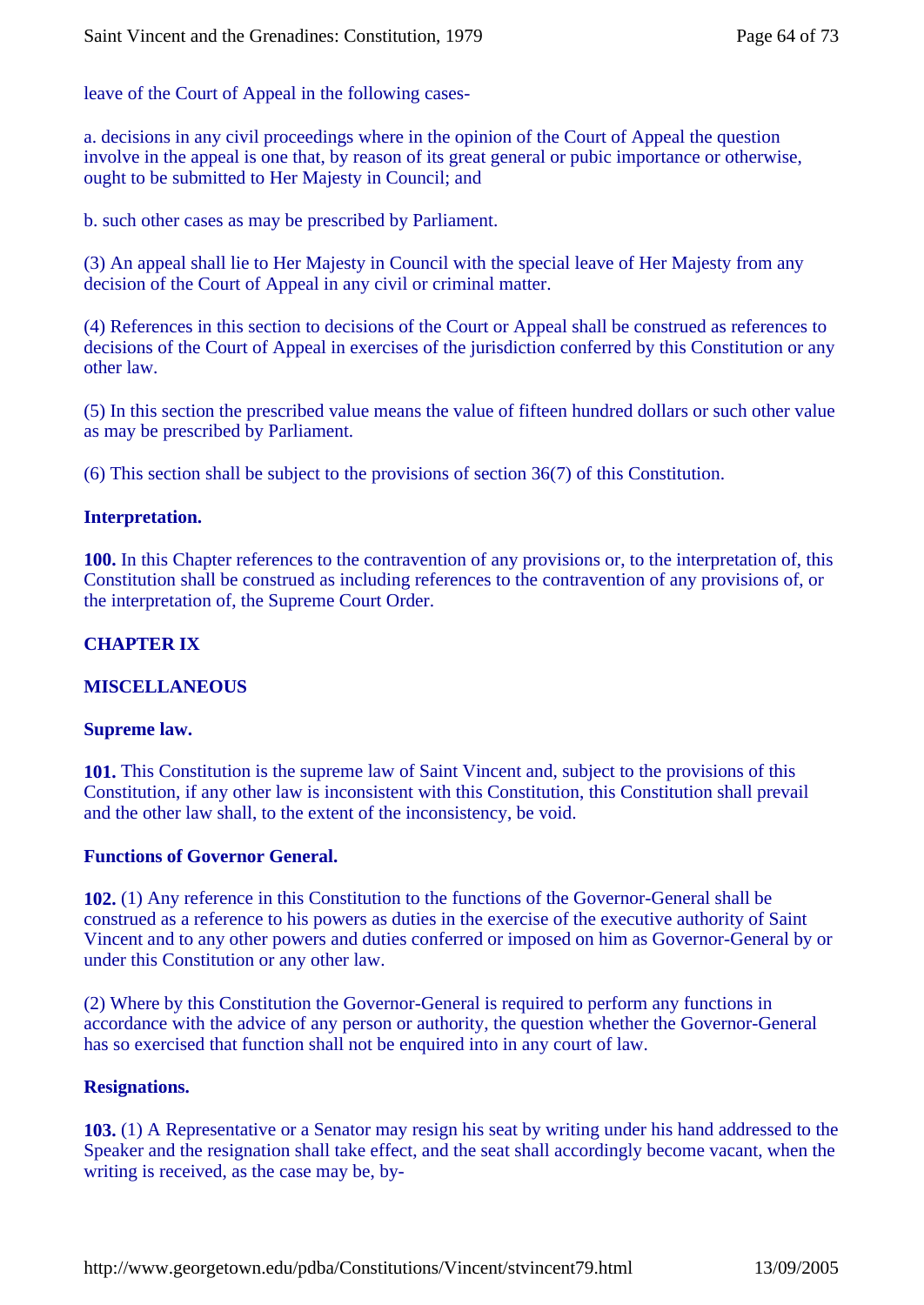a. the Speaker;

b. if the office of Speaker is vacant or the Speaker is for any reason unable to perform the functions of his office and no other person is performing them, the Deputy Speaker; or

c. if the office of Deputy Speaker is for any reason unable to perform the functions of this office as no other person is performing them, the Clerk of the House.

(2) The Speaker or the Deputy Speaker may resign his office by writing under his hand addressed to the House and the resignation shall take effect, and the office shall accordingly become vacant, when the writing is received by the Clerk of the House.

(3) Any person who has been appointed to an office established by this Constitution (other than office to which subsection (1) or (2) of this section applies) or any office of Minister established under this Constitution may resign that office by writing under his hand addressed to the person or authority by whom he was appointed and the resignation shall take effect, and the office shall accordingly become vacant-

a. at such time or on such date (if any) as may be specified in the writing, or

b. when the writing is received by the person or authority to whom it is addressed or by such other person as may be authorized to receive it,

whichever is the later:

Provided that the resignation may be withdrawn before it takes effect if the person or authority to whom the resignation is addressed consents to its withdrawal.

#### **Re-appointment and concurrent appointments.**

**104.** (1) Where any person has vacated any office established by this Constitution or any office of Minister or Parliamentary Secretary established under this Constitution or any office of Minister or Parliamentary Secretary established under this Constitution, he may, if qualified, again be appointed or elected to hold that office in accordance with the provisions of this Constitution.

(2) Where this Constitution vests in any person or authority the power to make any appointment to any office, a person may be appointed to that office, notwithstanding that some other person may be holding that office, when that other person is on leave of absence pending the relinquishment of the office; and where two or more persons are holding the same office by reason of an appointment made in pursuance of this subsection, then for the purposes of any function conferred upon the holder of that office, the person last appointed shall be deemed to be the sole holder of the office.

#### **Interpretation.**

**105.** (1) In this Constitution, unless the context otherwise requires-

"citizen" means a citizen of Saint Vincent and "citizenship" shall be construed accordingly;

"Commonwealth citizen" has such meaning as Parliament may prescribe;

"dollars" means dollars in the currency of Saint Vincent;

"financial year" means any period of twelve months beginning on 1st January in any year or such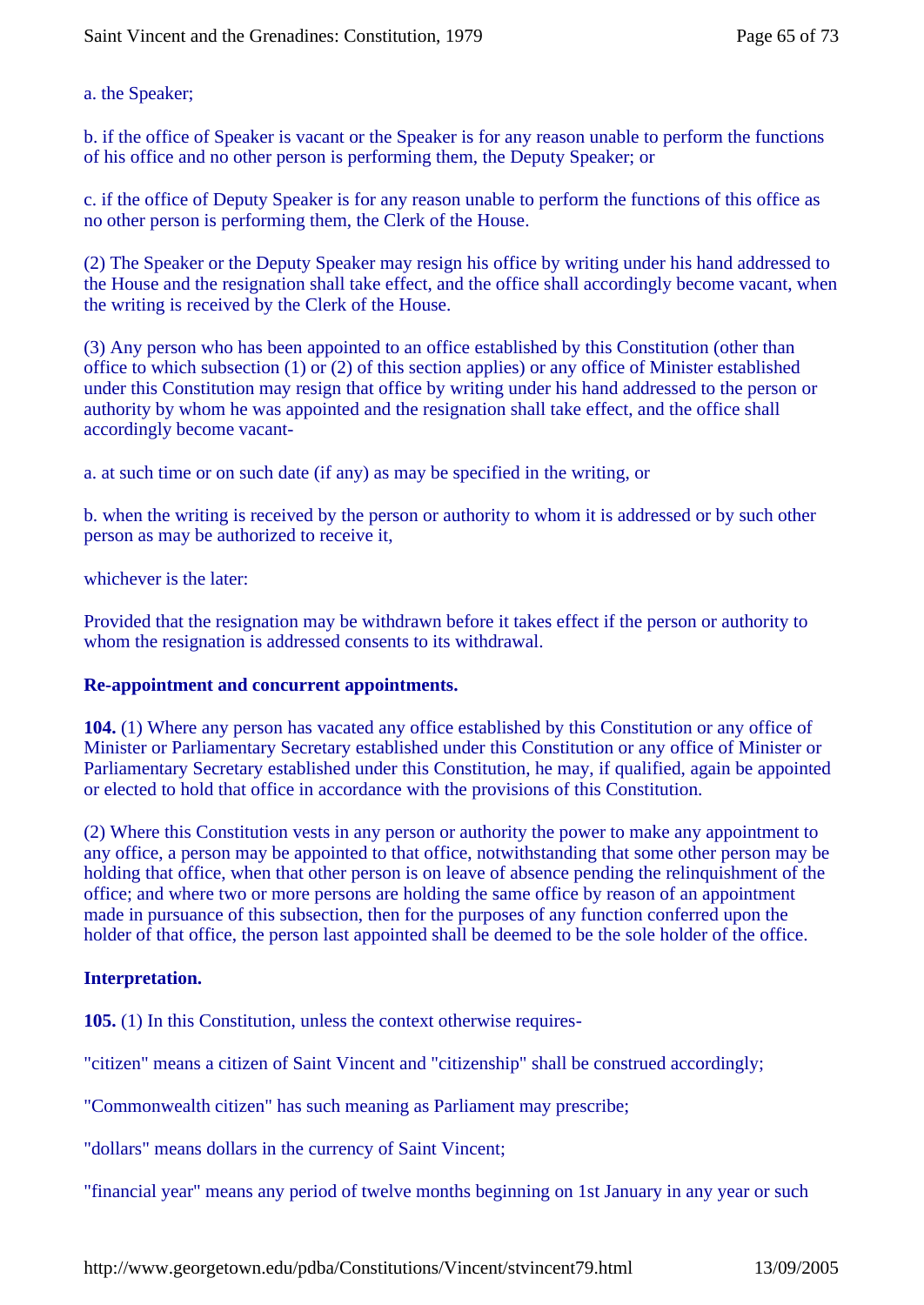other date as may be prescribed by law;

"the Government" means the Government of Saint Vincent;

"the House" means the House of Assembly;

"law" means any law in force in Saint Vincent or any part thereof, including any instrument having the force of law and any unwritten rule of law and "lawfully" shall be construed accordingly;

"Minister" means a Minister of the Government;

"Parliament" means the Parliament of Saint Vincent;

"oath" includes affirmation;

"oath of allegiance" means such oath of allegiance as may be prescribed by law;

"oath office" means, in relation to any office, such oath for the due execution of that office as may be prescribed by law;

"oath of secrecy" means such oath of secrecy as may be prescribed by law;

"the Police Force" means the Royal Saint Vincent Police Force and includes any other police force established to succeed to the functions of the Royal Saint Vincent Police Force;

"public office" means any office of emoluments in the public service;

"public officer" means a person holding or acting in any public office;

"the public service" means , subject to the provisions of this section, the service in a civil capacity of the Government;

"Saint Vincent" means Saint Vincent as the Grenadines;

"session" means, in relation to the House, the period beginning when it first meets after parliament has at any time been prorogued or dissolved and wading when Parliament is prorogued or when Parliament is dissolved without having been prorogued;

"sitting" means, in relation to the House, the period during which it is sitting continuously without adjournment as includes any period during which it is in committee;

"Speaker" as "Deputy Speaker" mean the respective person holding office as Speaker and Deputy Speaker of the House.

(2) In this Constitution referenced to an office in the public service shall not be construed as including-

a. references to the office of the Speaker or Deputy Speaker, the Prime Minister or any other Minister, a Parliamentary Secretary or a member of the House;

b. references to the office of a member of any Commission established by this Constitution or a member of the Advisory Committee on the Prerogative of Mercy or a member of the Public Service Board of Appeal;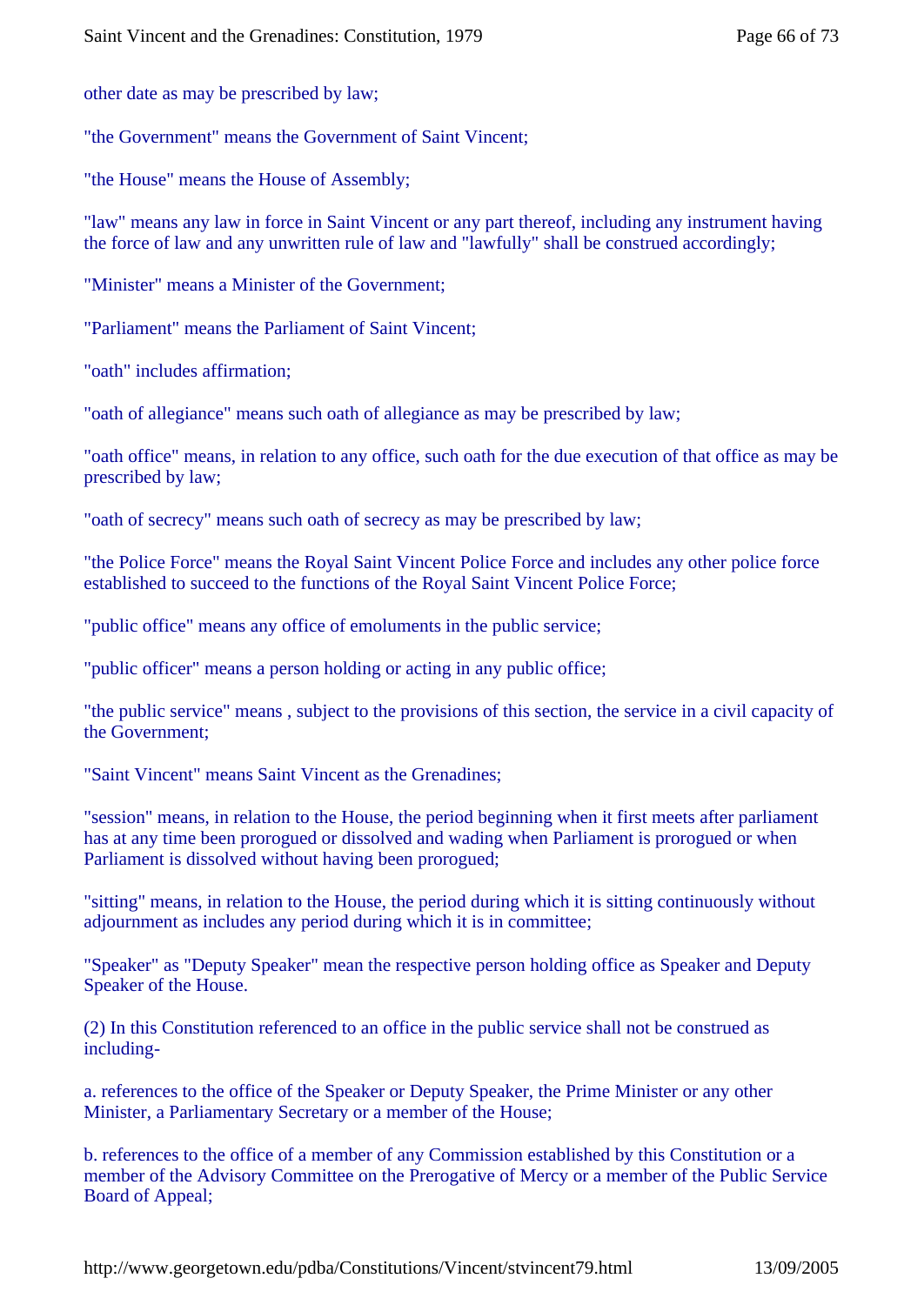c. references to the office of judge or officer of the Supreme Court;

d. save in so far as may be provided by Parliament, references to the office of a member of any other council, board, panel, committee or other similar body (whether incorporated or not established by or under any law

(3) In this Constitution-

a. references to the Supreme Court Order included references to any law altering that Order;

b. references to the Supreme Court of Appeal, the High Court and the Judicial and Legal Services Commission are references to the Supreme Court, the Court of Appeal, the High Court and the Judicial and Legal Services Commission established by the Supreme Court Order;

c. references to the Chief Justice have the same meaning as in the Supreme Court Order;

d. references to judge of the Supreme Court are references to a judge of the High Court or the Court of Appeal and, unless the context otherwise requires, include references to a judge of the former Supreme Court of the Windward Islands and Leeward Islands; and

e. references to officers of the Supreme Court are references to the Chief Registrar and other officers of the Supreme Court appointed under the Supreme Court Order.

(4) In this Constitution "the specified qualifications" means the professional qualifications specified by or under any law, one of which must be held by any person before he may apply under that law to be admitted to practice as a barrister or a solicitor in Saint Vincent.

(5) For the purposed of this Constitution, a person shall not be regarded as holding an office by reason only of the fact that he is in receipt of a pension or other like allowance.

(6) In this Constitution, unless the context otherwise requires, a reference to the holder of an office by the term designating his office shall be construed as including, to the extent of his authority, a reference to any person for the time being authorized to exercise the functions of that office.

(7) Except in the case where this Constitution provides for the holder of any office thereunder to be such person holding or acting in any other office as may for the time being be designated in that behalf by some other specified person or authority, no person may, without his consent, be nominated for election to any such office or be appointed to or to act therein or otherwise be selected therefor.

(8) References in this Constitution to the power to remove a public officer from his office shall be construed as including references to any power conferred by any law to require or permit that officer to retire from the public service:

#### Provided that-

a. nothing in this subsection shall be construed as conferring on any person or authority the power to require the Director of Audit to retire from the public service; and

b. any power conferred by any law to permit a person to retire from the public officer who may be removed from office by some person or authority other than a Commission established by this Constitution, vest in the Public Service Commission.

(9) Any provision in this Constitution that vests in any person or authority the power to remove any

http://www.georgetown.edu/pdba/Constitutions/Vincent/stvincent79.html 13/09/2005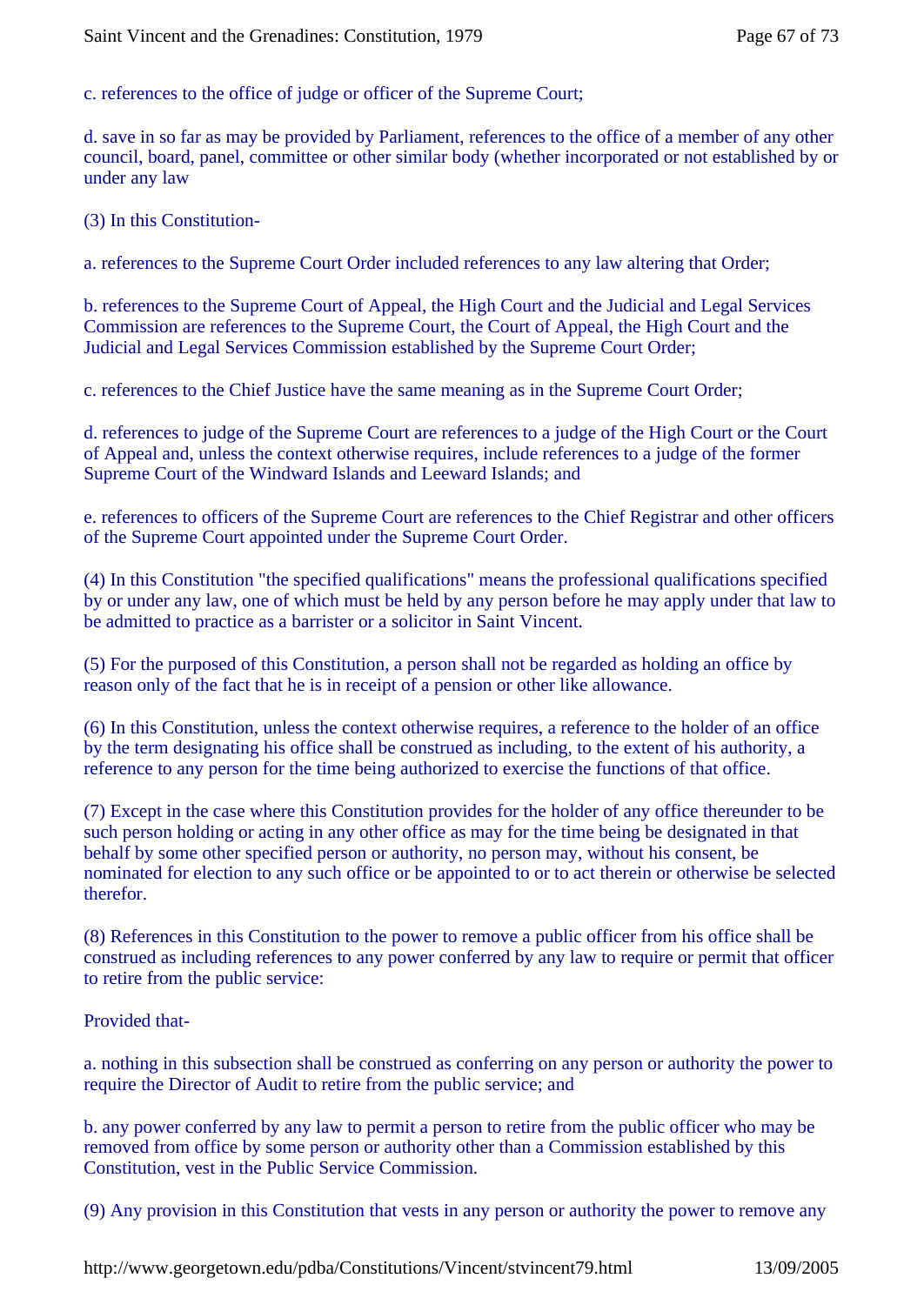public officer from his office shall be without prejudice to the power of any person of authority to abolish any office or to any law providing for the compulsory retirement of public officer generally or any class of public officer on attaining an age specified by or under that law.

(10) Where this Constitution vests in any person or authority the power to appoint any person to act in or to exercise the functions of any office if the holder thereof is himself unable to exercise those functions, no such appointment shall be called in question on the grounds that the holder of the office was not unable to exercise those functions.

(11) No provision of this Constitution that any person or authority shall not be subject to the direction or control of any other person or authority in the exercise of any functions under this Constitution shall be construed as precluding a court of law from exercised in relation to any question whether that person or authority has exercised those functions in accordance with this Constitution or any other law.

(12) Without prejudice to the provisions of section 14 of the Interpretation Act 1978 (a) (as plied by subsection (15) of this section), where any power is conferred by this Constitution to make any order, regulation or rule or give any direction or make any designation, the power shall be construed as including the power, exercisable in like manner and subject to the like conditions, if any, to amend or revoke any such order, regulation, rule, direction, or designation.

(13) Save as may be otherwise provided by Parliament, the provisions (except sections 2 and 16) of the Commissions of Enquiry Ordinance of Saint Vincent shall apply, with the necessary adaptations, in relation to tribunals appointed under sections 32(6), 77(7), 81(8), 82(8) and 86(6) of this Constitution or, as the context may require, to the members thereof as they apply in relation to Commissions or Commissioners appointed under that Ordinance.

(14) In this Constitution references to altering this Constitution or any other law, or any provisions thereof, include references-

a. to evoking it, with or without re-enactment thereof or the making of different provisions in lieu thereof;

b. to modifying it whether by omitting or amending any of its provisions or inserting additional provisions in it or otherwise; and

c. to suspending its operation for any period or terminating any such suspension.

(15) The Interpretation Act 1978 shall apply, with the necessary adaptations, for the purpose of interpreting this Constitution as otherwise in relation thereto as it applies for the purpose of interpreting and in relation to Acts of the Parliament of the United Kingdom.

#### **Section 38**

## **THE SCHEDULE TO THE CONSTITUTION**

## **ALTERATION OF CONSTITUTION AND SUPREME COURT ORDER**

## **PART 1**

#### **Provisions of constitution referred to in section 38(3)**

(i) Chapter 1;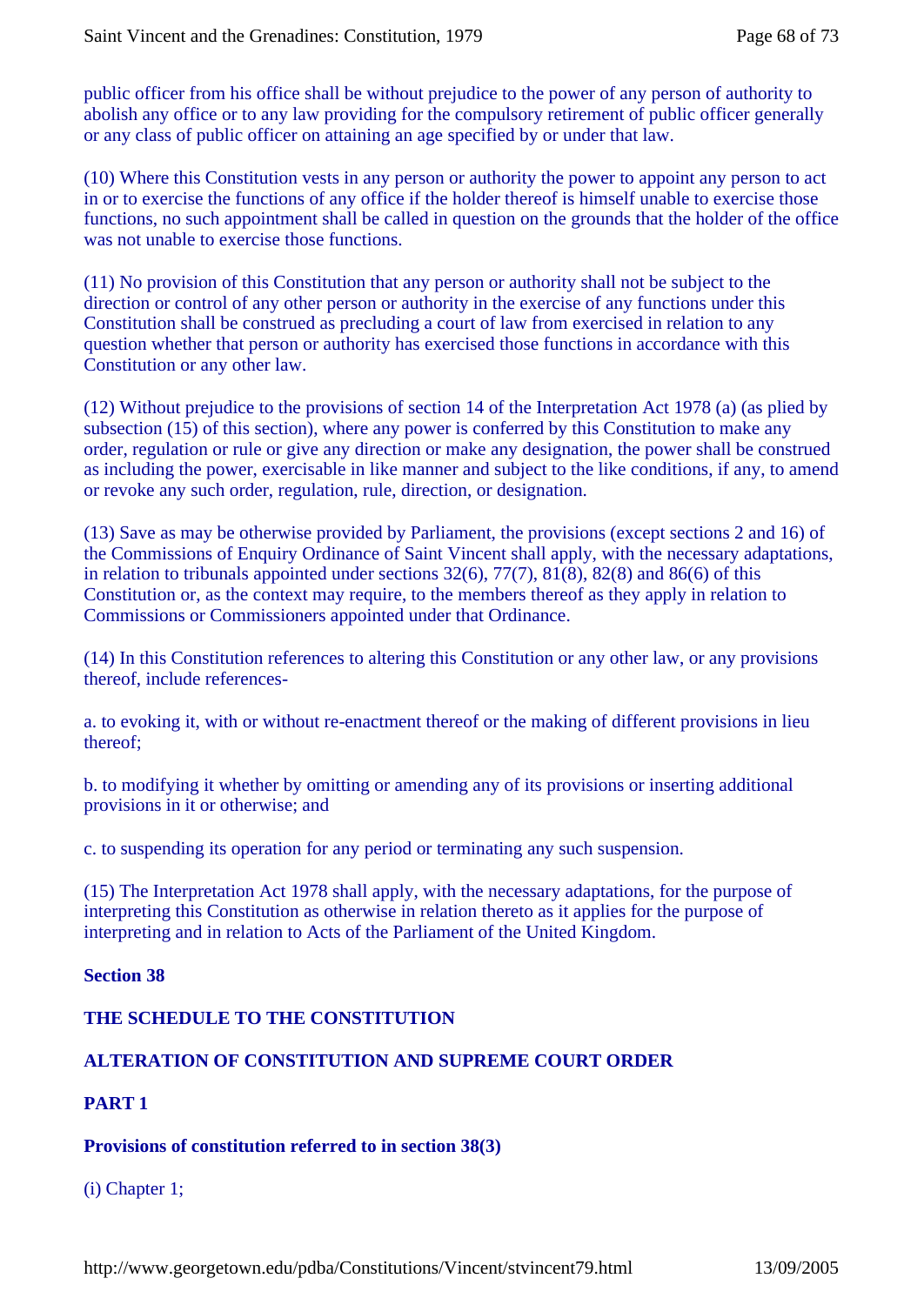(ii) sections 19, 20 and 50;

(iii) sections 23, 24(1), 27, 28, 32, 33 (except the number of constituencies), 34, 36, 37, 43, 47, 48 and 49;

(iv) section 64;

(v) Chapter V;

(vi) Chapter VI (except sections 86 as 87);

(vii) Chapter VIII;

(viii) section 105 in its application to any of the provisions mentioned in this Schedule.

### **PART 2**

#### **Provisions of Supreme Court Order referred to in section 38(3)**

Section 4, 5, 6, 8, 11, 18 and 19.

#### **SCHEDULE 2 TO THE ORDER**

### **TRANSITIONAL PROVISIONS**

### **Arrangement of paragraphs**

### **Paragraph**

- 1. Discharge of Governor-General's functions
- 2. Existing laws
- 3. Parliament
- 4. Ministers as Parliamentary Secretaries
- 5. Office of Attorney-general
- 6. Existing public officers
- 7. Oaths
- 8. Supreme Court Order
- 9. Appeals Order
- 10. Protection from inhuman treatment
- 11. Protection from deprivation of property
- 12. Commonwealth citizen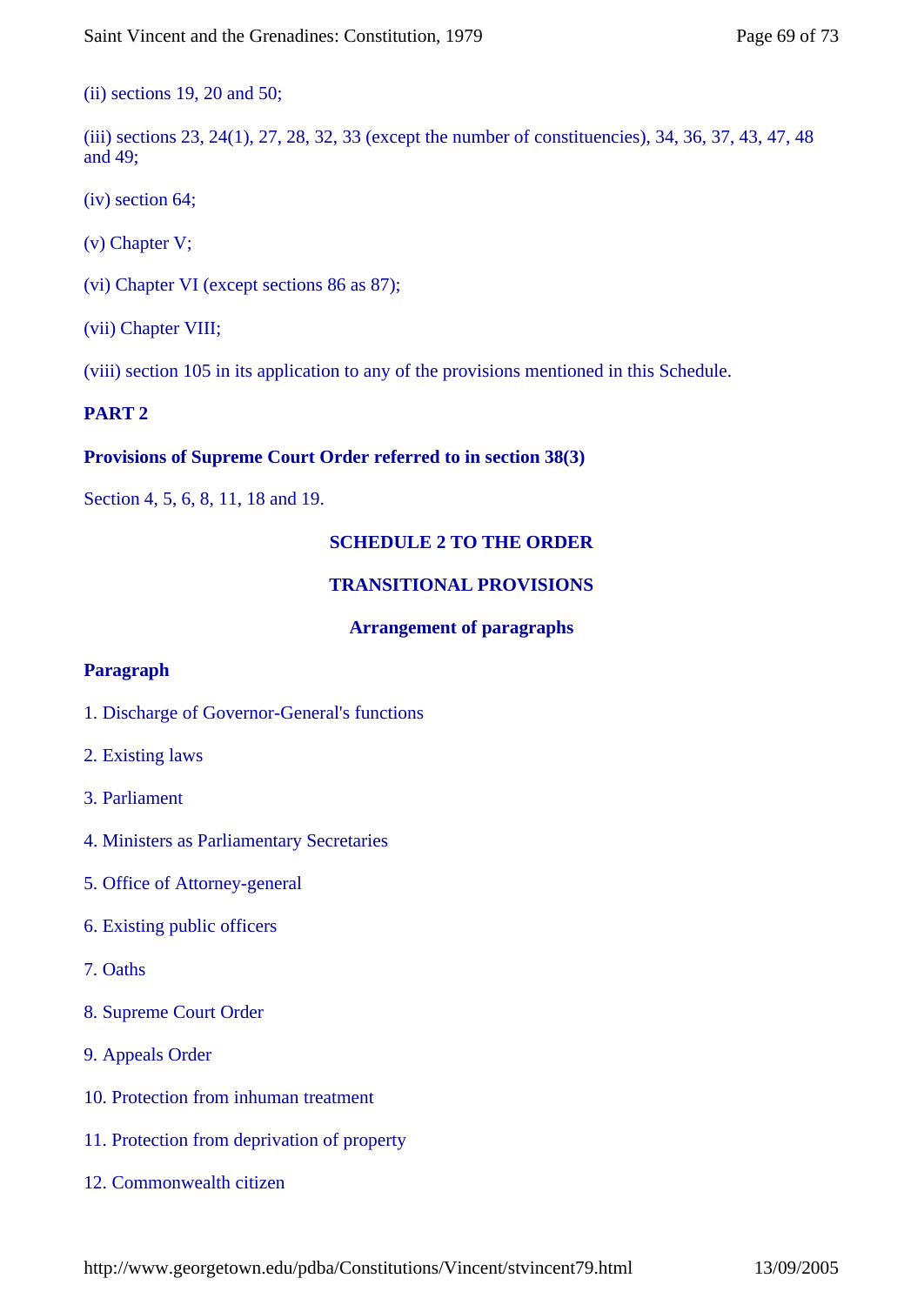## 13. Interpretation

### **Discharge of Governor-General's functions**

**1.** Until such time as a person has assumed office as Governor-General, having been appointed as such in accordance with section 19 of the Constitution, the person who immediately before the commencement of the Constitution held office as Governor of Saint Vincent (or, if there is no such person, the person who was then acting as Governor) shall discharge the functions of the office of Governor-General.

### **Existing laws.**

**2.** (1) The existing laws shall, as from the commencement of the Constitution, be construed with such modifications, adaptations, qualifications and exceptions as may be necessary to bring them into conformity with the Constitution and the Supreme Court Order.

(2) Where any matter that falls to be prescribed or otherwise provided for under the Constitution by Parliament or by any other authority or person is prescribed or provided for by or under an existing law (including any amendment to any such law made under this section), that prescription or provision shall, as from the commencement of the Constitution, have effect (with such modifications, adaptations, qualifications and exceptions as may be necessary to bring it into conformity with the Constitution and the Supreme Court Order) as if it had been made under the Constitution by Parliament or, as the case may require, by the other authority or person.

(3) The Governor-General may by order made at any time before 27th October 1980 make such alterations to any existing law as may appear to him to be necessary or expedient for bringing that law into conformity with the provisions of the Constitution and the Supreme Court Order or otherwise for giving effect or enabling effect to be given to those provisions.

(4) The provisions of this paragraph shall be without prejudice to any powers conferred by the Constitution or by any other law upon any person or authority to make provisions for any matter, including the alteration of any existing law.

(5) For the purposes of this paragraph, the expression "existing law" means any Act Ordinance, rule, regulation, order or other instrument made in pursuance of or continued in force by or under the Former Constitution and having effect as a law immediately before the commencement of the Constitution.

#### **Parliament.**

3. (1) Until their boundaries are altered in pursuance of section 33 of the Constitution, the boundaries of the constituencies shall, for the purposes of the election of Representatives, be the same as those of the constituencies into which Saint Vincent is divided immediately before the commencement of the Constitution for the purpose of the election of elected members of the House under the former Constitution and those boundaries shall be deemed to have been established under that section.

(2) The persons who, immediately before the commencement of the Constitution, are elected members of the House under the former Constitution shall, as from the commencement of the Constitution, be deemed to have been elected as Representative in pursuance of the provisions of section 27 of the Constitution in the respective constituencies corresponding to the constituencies by which they were returned to the House and shall hold their seats in the House in accordance with the provisions of the Constitution.

(3) The persons who, immediately before the commencement of the Constitution, are nominated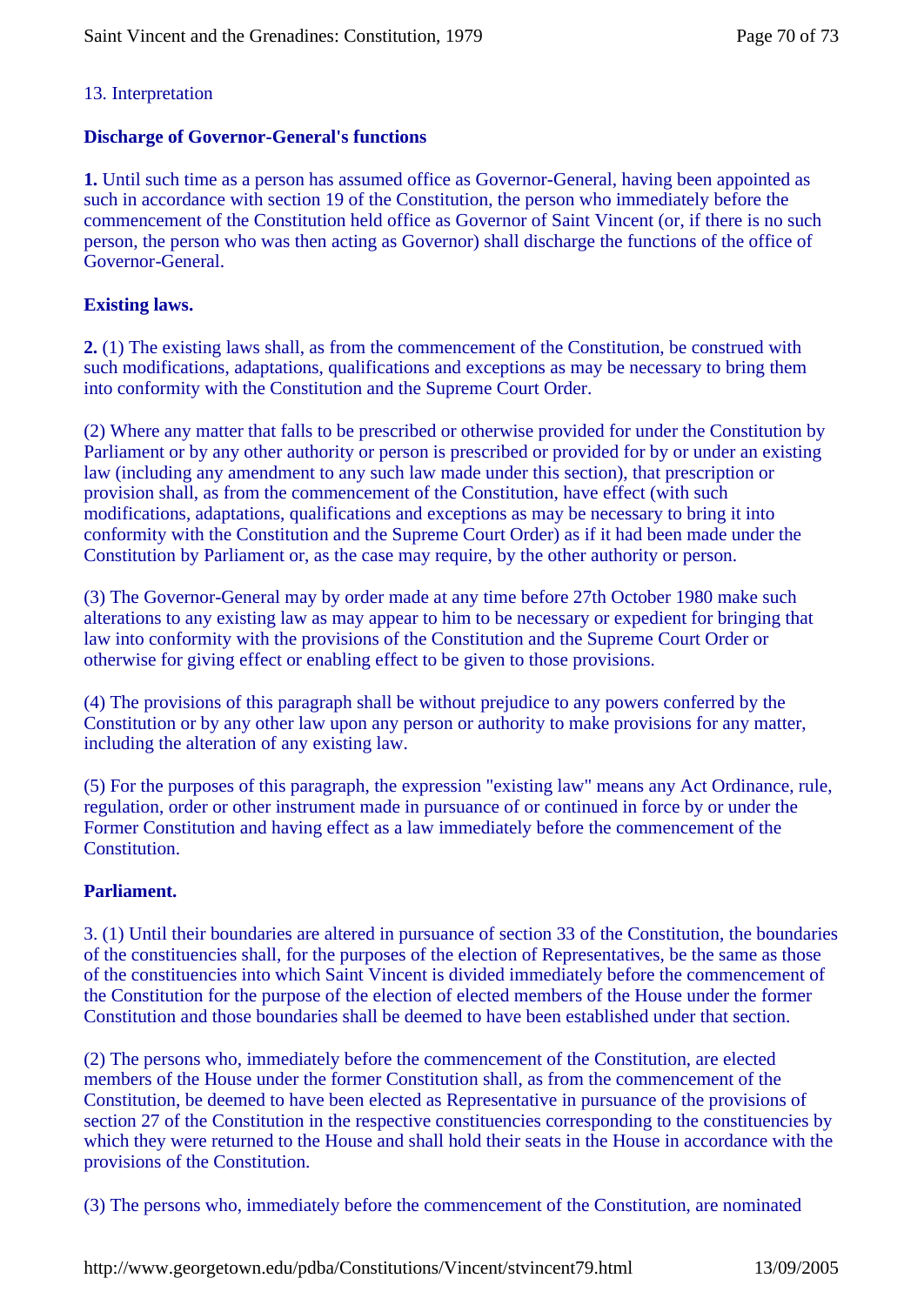members of the House under the former Constitution shall vacate their seats in the House at the commencement of the Constitution but shall be eligible for appointment as Senators in pursuance of the provisions of section 28 of the Constitution.

(4) The person who, immediately before the commencement of the Constitution, are respectively the Speaker and the Deputy Speaker and the Leader of the Opposition shall be deemed as from the commencement of the Constitution to have been elected as Speaker and Deputy Speaker or, as the case may be, appointed as Leader of the Opposition in accordance with the provisions of the Constitution and shall hold office in accordance with those provisions.

(5) Until Parliament otherwise provides, any person who holds or acts in any office the holding of which would, immediately before the commencement of the Constitution, have disqualified him for membership of the House under section 26(2) of the former Constitution shall be disqualified to be elected as a Representative or appointed as a Senator as though provision in that behalf had been made in pursuance of section 26(2) of the Constitution.

(6) The rules of procedure of the House under the former Constitution as in force immediately before the commencement of the Constitution shall, until it is otherwise provided by the House under section 45 of the Constitution, be the rule of procedure of the House but they shall be construed with such modifications, adaptations, qualifications and exceptions as may be necessary to bring them into conformity with the Constitution.

(7) Subject to the provisions of section 48 of the Constitution, Parliament shall unless sooner dissolved, stand dissolved on 2nd January 1980 (that is to say, five years from the first sitting of the House after the last dissolution of Parliament under the former Constitution).

(8) For the purposes of section 33(3) of the Constitution, the Constituency Boundaries Commission shall be deemed to have carried out a review on 7th October 1972 (that is to say, three years after the date of the last order made by the Commission under section 32 of the former Constitution).

(9) In relation to any period before the commencement of the Constitution, references in the Constitution to Representatives shall be construed as references to elected members of the House under the former Constitution.

#### **Ministers and Parliamentary Secretaries.**

**4.** (1) The person who, immediately before the commencement of the Constitution, holds the office of Premier under the former Constitution shall, as from the commencement of the Constitution, hold office as Prime Minister as if he had been appointed thereto under section 51 of the Constitution.

(2) The person who, immediately before the commencement of the Constitution, hold office as Ministers (other than the Premier) or as Parliamentary Secretaries under the former Constitution shall, as from the commencement of the Constitution, hold the like offices as if they had been appointed thereto under section 51 or 57 of the Constitution

(3) Any person holding the office of Prime Minister or other Minister by virtue of the provisions of subparagraphs (1) as (2) of this paragraph who, immediately before the commencement of the Constitution was charged under the former Constitution with responsibility for any matter or any department of government, shall, as from the commencement of the Constitution, be deemed to have been assigned responsibility for that matter or department under section 53 of the Constitution.

#### **Office of Attorney-General**

**5.** Until Parliament or, subject to the provisions of any law enacted by Parliament, the Governor-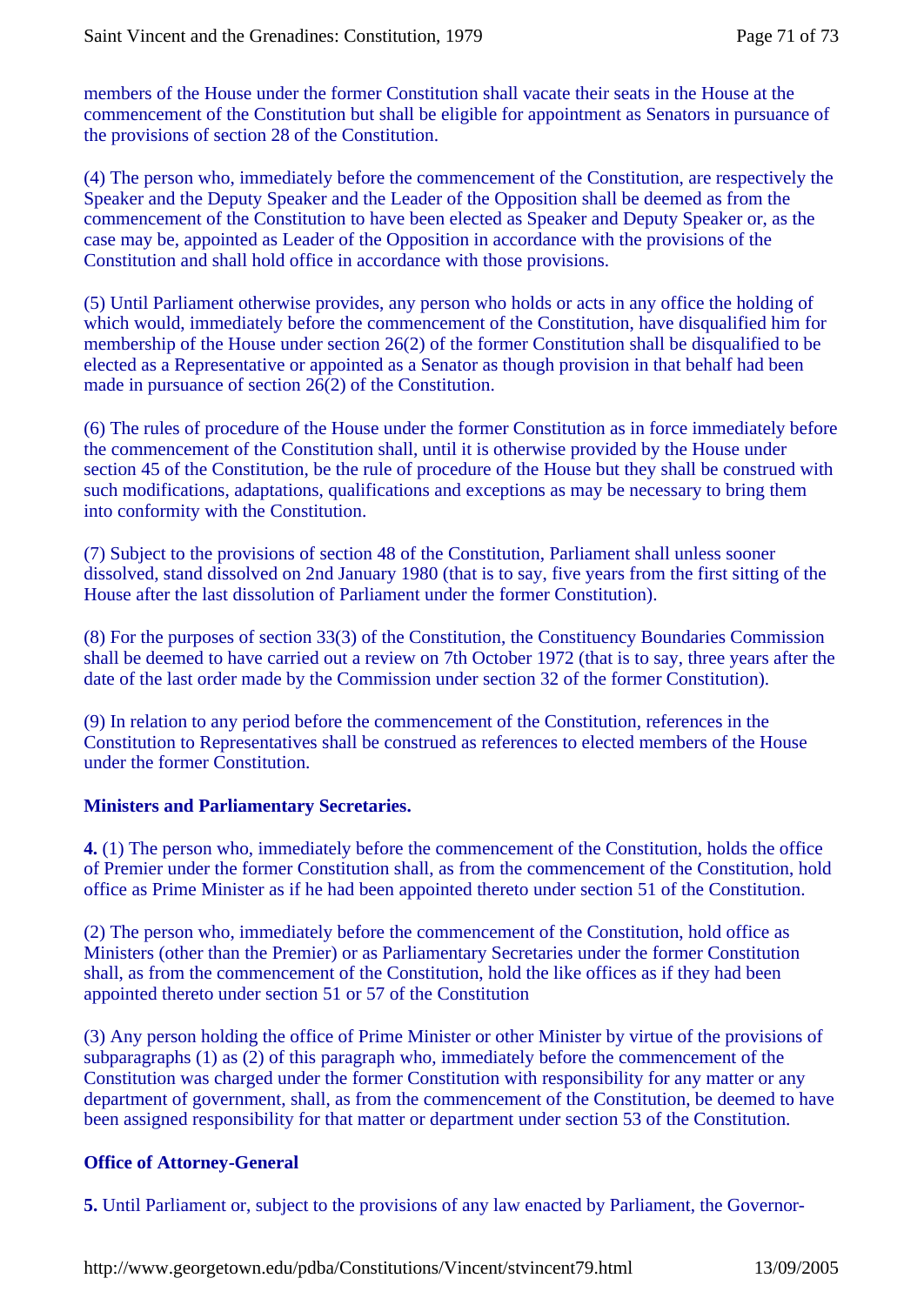General, acting in accordance with the advice of the Prime Minister, otherwise provides, the office of Attorney-General shall be that of a Minister.

### **Existing public officers.**

**6.** Subject to the provisions of the Constitution, every person who immediately before the commencement of the Constitution holds or is acting in a public office under the former Constitution shall, as from the commencement of the Constitution, continue to hold or act in that office or the corresponding office established by the Constitution as if he had been appointed thereto in accordance with the provisions of the Constitution:

Provided that any person who under the former Constitution or any other law in force immediately before such commencement would have been required to vacate his office at the expiration of any period shall vacate his office at the expiration of that period.

#### **Oaths.**

**7.** Until such time as the oath of allegiance, the oath of secrecy or in relation to any office, the oath of office is prescribed by law, that oath may be taken in the form prescribed immediately before the commencement of the Constitution.

#### **Supreme Court Order.**

**8.** The West Indies Associated States Supreme Court Order 1967(a), in so far as it has effect as a law, may be cited as the Supreme Court Order and for the purposes of the Order or any other law-

a. the Supreme Court established by the Order shall, unless Parliament otherwise provides, be styled the Eastern Caribbean Supreme Court; and

b. references in the Order to the Premier of Saint Vincent or to the Premier of any other independent state shall be construed as references to the Prime Minister of Saint Vincent or, as the case may be, to the Prime Minister of that other state.

#### **Appeals Order.**

**9.** The West Indies Associated States (Appeals to Privy Council) Order 1967(b) may, in its application to Saint Vincent, be cited as the Saint Vincent Appeals to Privy Council Order and shall to the extent that it has effect as a law, have effect as if the expression "Courts Order" included any law altering the Supreme Court Order and as if section 3 were revoked.

#### **Protection from inhuman treatment.**

**10.** Nothing contained in or done under he authority of any law shall be held to be inconsistent with or in contravention of section the Constitution to the extent that the law in question authorizes the infliction of any description of punishment that was lawful in Saint Vincent immediately before 27th October 1969 (being the date on which Saint Vincent became an associated state).

### **Protection from deprivation of property.**

**11.** Nothing in section 6 of the Constitution shall affect the operation of any law in force immediately before 27th October 1969 or any law made on or after that date that alters a law in force immediately before that date and that does not-

a. add to the kinds of property that may be taken possession of or the rights over and interests in

http://www.georgetown.edu/pdba/Constitutions/Vincent/stvincent79.html 13/09/2005